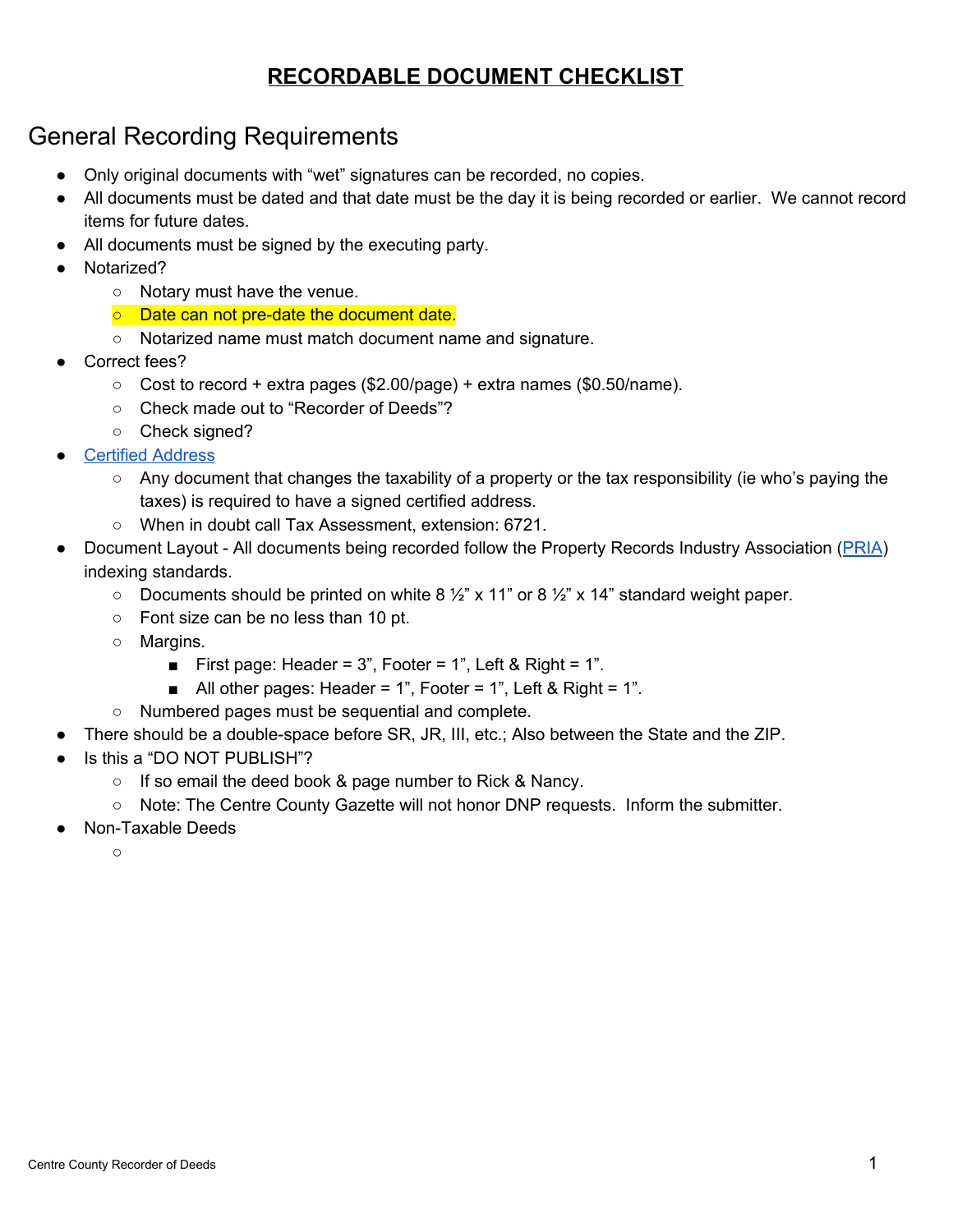# Document Instructions

### Agreement, Third Party Lender (AGMT)

- Case Example: R [2238-845](https://webia.centrecountypa.gov/ccg/rod/rodrsp2?rod=58784781¤tlist=788&8eaa0c08-7d24-4e92-b22c-49f71d10fb42)
- Is it for Centre County?
- Fill in "cheat sheet" in the upper right corner.
	- $\circ$  # Of Pages # of Names.
	- Cost to record + extra pages (\$2.00/page) + extra names (\$0.50/name).
	- Return to. (*env* for envelope provided)
- Is it signed?
- Dated?
- Notarized?
	- Notary must have the venue.
	- Date can not pre-date the document date.
	- Notarized name must match document name and signature.
- Is it an original document? (not a copy)
- Correct fees?
	- \$18.50 plus extra pages & names.
	- Check made out to "Recorder of Deeds"?
	- Check signed?
- No consideration.
- Index:
	- $\circ$  1 = All signing parties.
	- $\circ$  2 = All signing parties plus anyone else being conveyed an interest by the agreement.
	- DO NOT Index related Books & Page Numbers.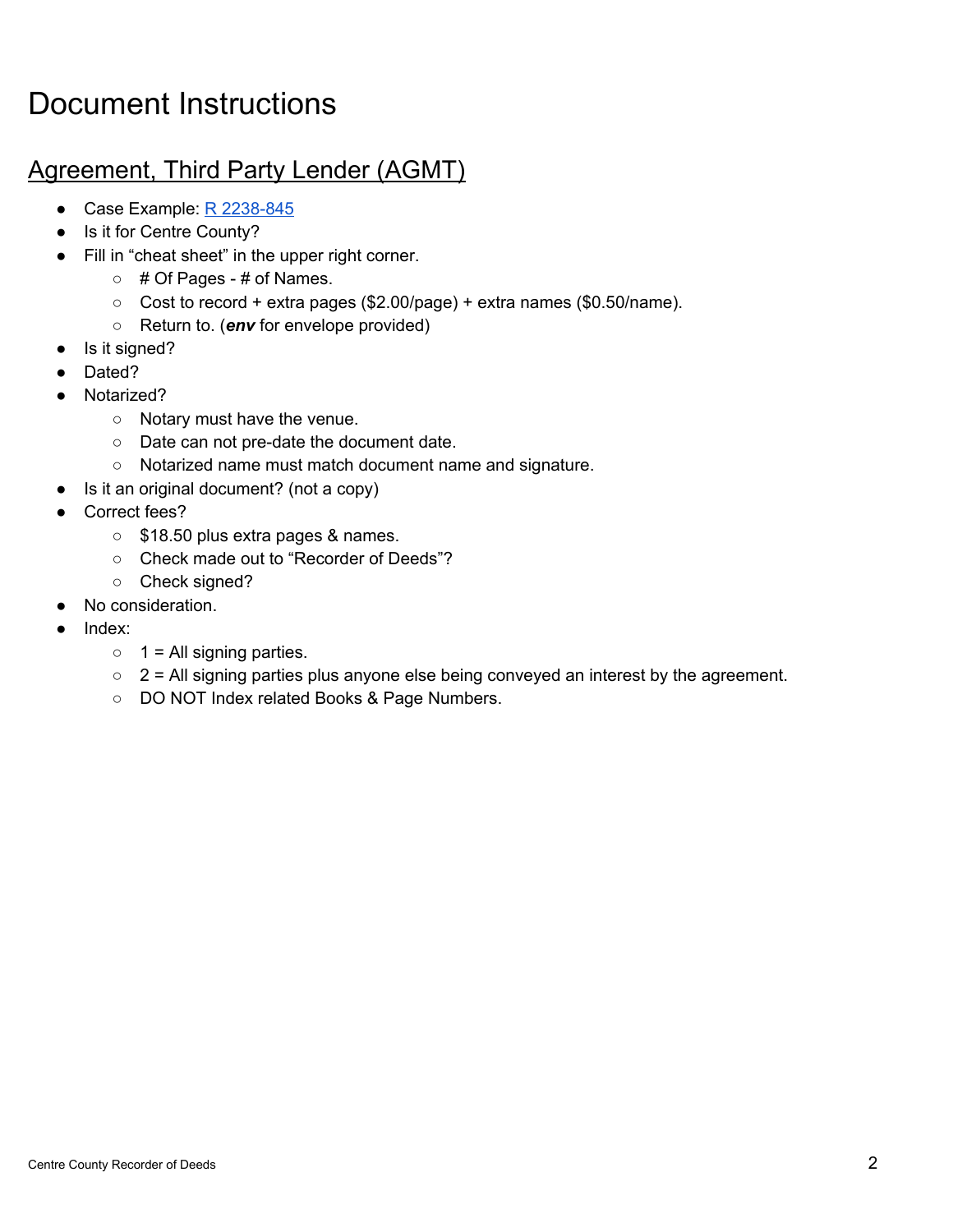## Affidavit of Missing, Lost, or Incomplete Assignment (AFFI)

- Is it for Centre County?
- Fill in "cheat sheet" in the upper right corner.
	- $\circ$  # Of Pages # of Names.
	- $\circ$  Cost to record + extra pages (\$2.00/page) + extra names (\$0.50/name).
	- Return to. (*env* for envelope provided)
- Dated?
- Is it signed?
- Notarized?
	- Notary must have the venue.
	- Date can not pre-date the document date.
	- Notarized name must match document name and signature.
- Is it an original document? (not a copy)
- Correct fees?
	- \$18.50 (\$2.00/pg,\$0.50/name).
	- Check made out to "Recorder of Deeds"?
	- Check signed?
	- No consideration.
- Index:
	- $\circ$  1 = Property Owner.
	- $\circ$  1 = All named banks in document.
	- $\circ$  2 = New Lending Institution.
	- Relate only the MTG not previous ASGNs.

### Affixation Affidavit Regarding Manufactured Housing Unit (AFFI)

● See Manufactured Home Affidavit of Affixation.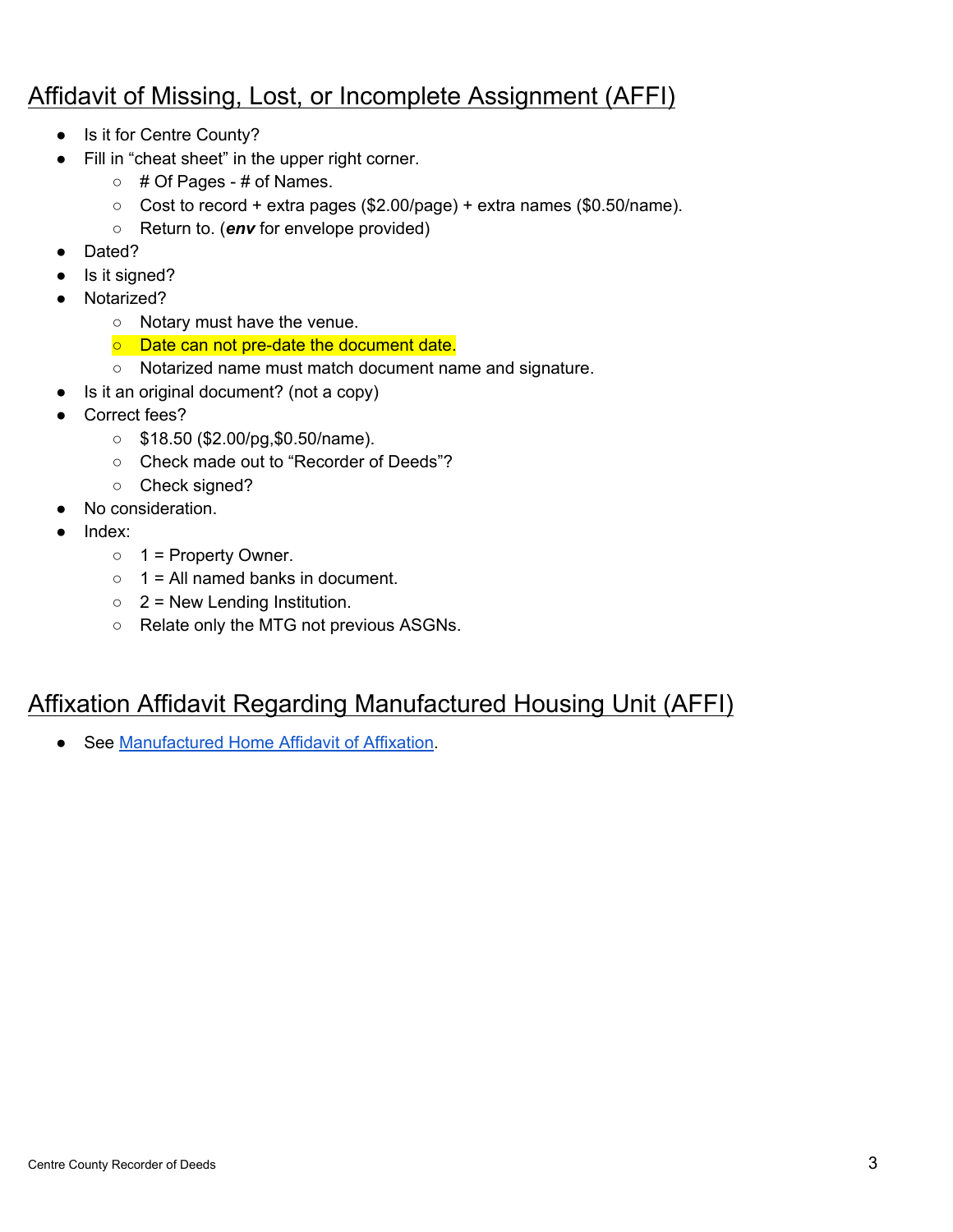# Assignment of Leases & Rents (ASGN)

- Is it for Centre County?
- Fill in "cheat sheet" in the upper right corner.
	- $\circ$  # Of Pages # of Names.
	- Cost to record + extra pages (\$2.00/page) + extra names (\$0.50/name).
	- Return to. (*env* for envelope provided)
- Dated?
- Is it signed?
- Notarized?
	- Notary must have the venue.
	- Date can not pre-date the document date.
	- Notarized name must match document name and signature.
- Is it an original document? (not a copy)
- **•** Is there a certified [address.](#page-6-0)
- Correct fees?
	- Check made out to "Recorder of Deeds"?
	- Check signed?
- Index:
	- No consideration.
	- $\circ$  1 = Property Owner.
	- $\circ$  2 = Lending Institution.
	- Reference the related MTG.
- If MTG & ASGN are being recorded together, write the MTG ref. On the last page of the ASGN.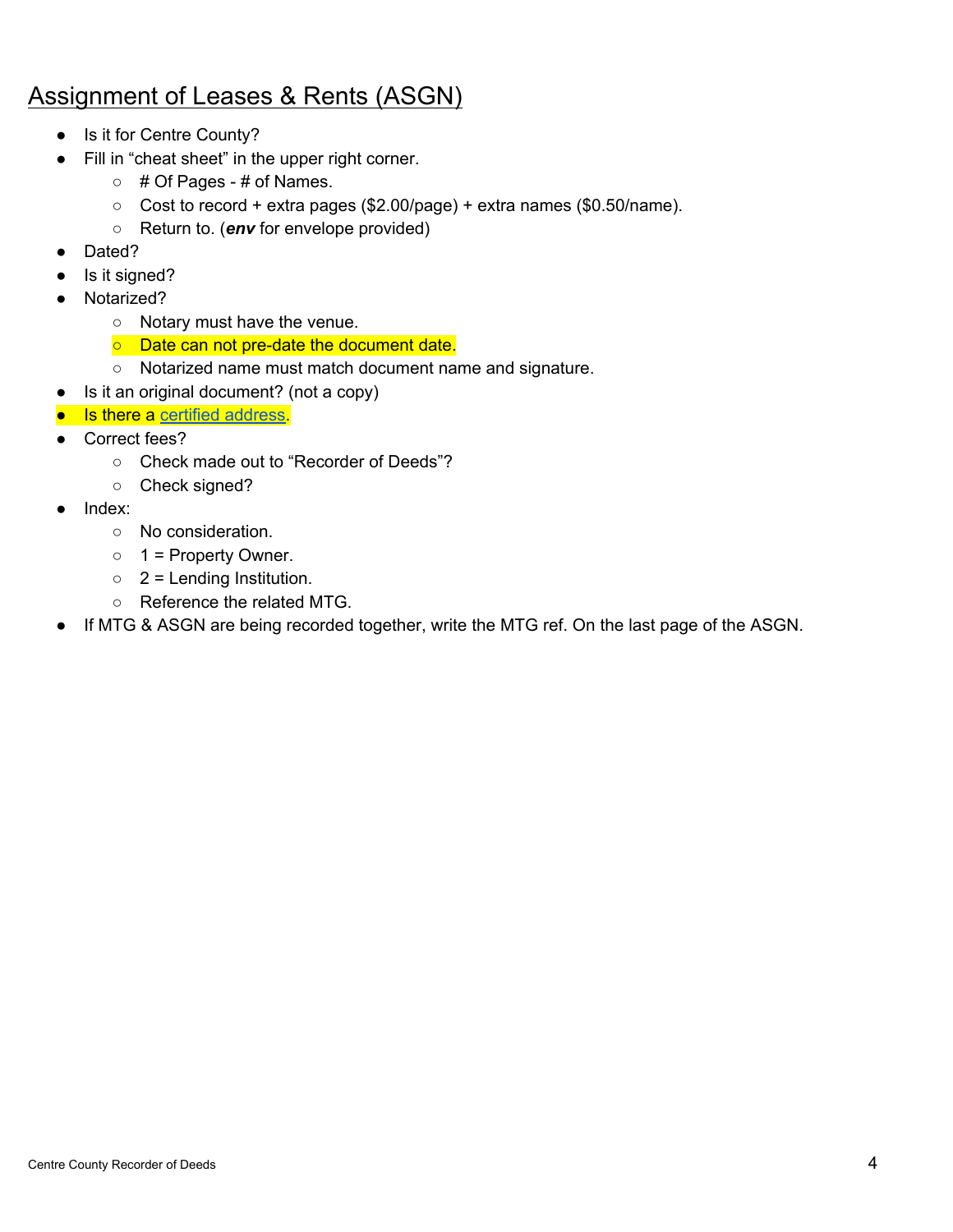## Assignment of Mortgage (ASGN)

- Is it for Centre County?
- Fill in "cheat sheet" in the upper right corner.
	- $\circ$  # Of Pages # of Names.
	- $\circ$  Cost to record + extra pages (\$2.00/page) + extra names (\$0.50/name).
	- Return to. (*env* for envelope provided)
- Dated?
- Is it signed?
- Notarized?
	- Notary must have the venue.
	- Date can not pre-date the document date.
	- Notarized name must match document name and signature.
- Is it an original document? (not a copy)
- Is there a certified [address.](#page-7-0)
- Correct fees?
	- Check made out to "Recorder of Deeds"?
	- Check signed?
	- No consideration.
- Index:
	- $\circ$  1 = Property Owner.
	- $\circ$  1 = Original/Current Lender.
	- $\circ$  2 = New Lending Institution.
	- Relate only the MTG not previous ASGNs.

### Bond or Commision of Elected Officials (BDEO)

- Case Example: R [2244-394](https://webia.centrecountypa.gov/ccg/rod/rodrsp2?rod=59059978¤tlist=372&863966e8-6430-4f12-bf1a-67bea08ef251)
- Received from Centre County.
- Fees: There is no real fee but a penny must be put in GUI as the fee then the payment is CASH \$0.01.
- Index:

.

- Use appointment date.
- No consideration.
- 2 Pages/2 Names.
- $\circ$  Municipality = 99 Centre County.
- $\circ$  1 = COMMONWEALTH OF PA [ID#738].
- $\circ$  2 = Name of the elected official.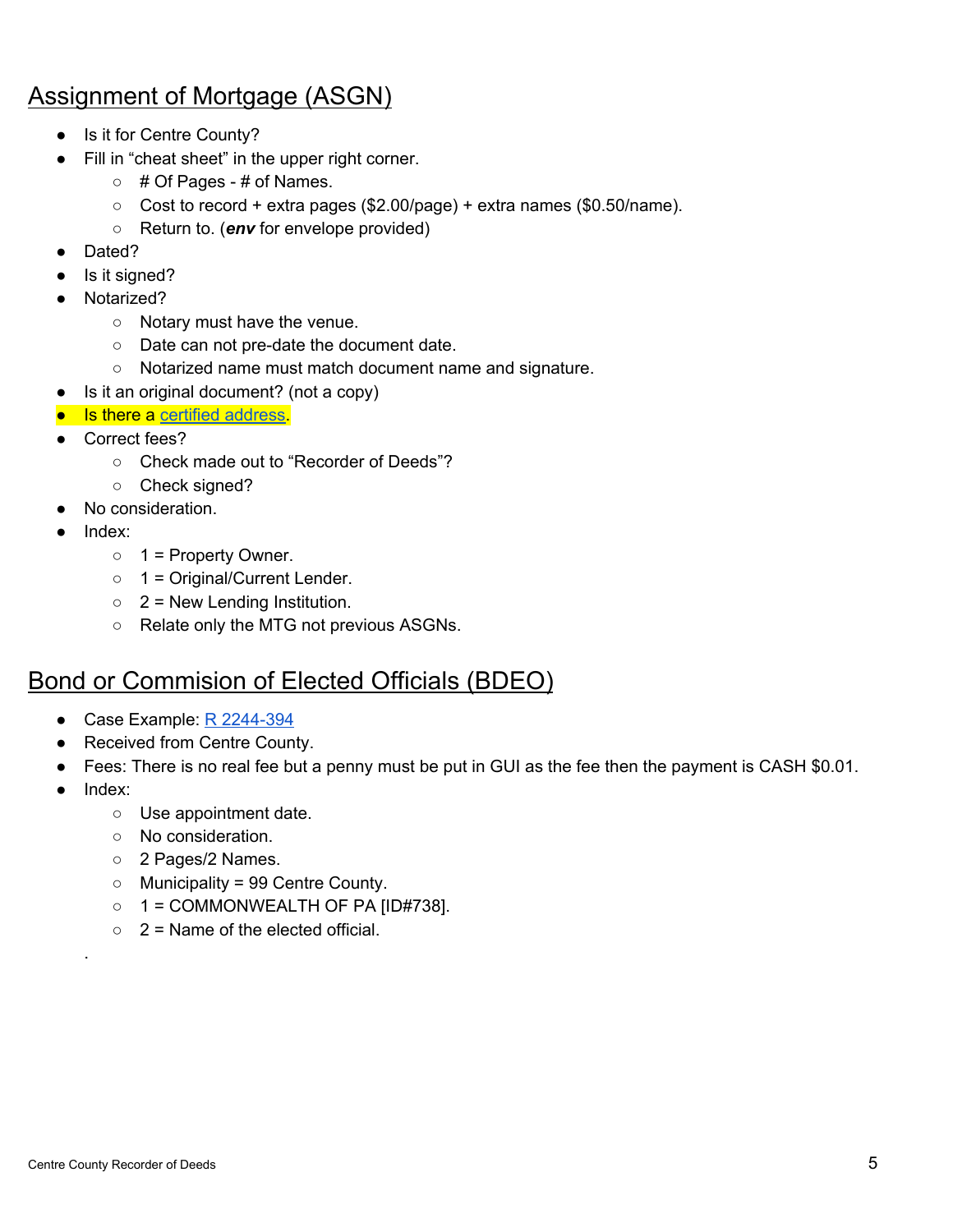Notary name and address changes (updated August 2019) - he Revised Uniform Law on Notarial Acts (RULONA) no longer requires that notaries notify the recorder of deeds of the county of original appointment of any address change or name change. The Department of State is the official repository for Pennsylvania notary public commission information and it is expected that the Department's records are the primary source for verification of notary public credentials in Pennsylvania.

# By Laws (BY)

● Case example: R [1022-357.](https://webia.centrecountypa.gov/ccg/rod/rodrsp2?rod=14695426¤tlist=1&86e7bbe0-2e04-44b7-bac2-65bc31e19159)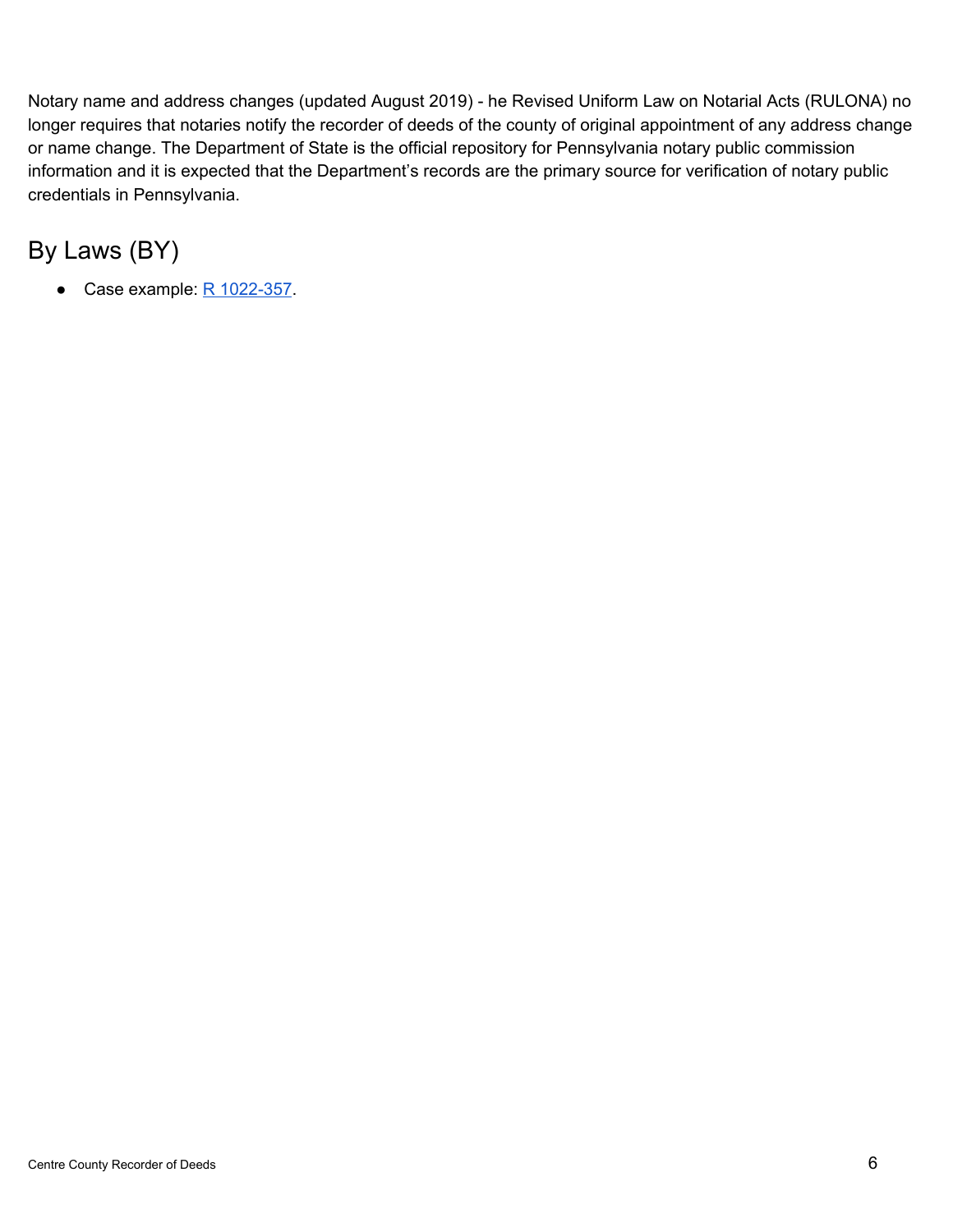## Certificate of Completion (CER2)

- Case Example: R [02157-0528](https://webia.centrecountypa.gov/ccg/rod/rodrsp2?rod=58102538)
- Is it for Centre County?
- Fill in "cheat sheet" in the upper right corner.
	- $\circ$  # Of Pages # of Names.
	- $\circ$  Cost to record + extra pages (\$2.00/page) + extra names (\$0.50/name).
	- Return to. (*env* for envelope provided)
- Is it signed?
- Dated?
- Notarized?
	- Notary must have the venue.
	- Date can not pre-date the document date.
	- Notarized name must match document name and signature.
- Is it an original document? (not a copy)
- Correct fees?
	- $\circ$  \$18.50 (4/4)
	- Check made out to "Recorder of Deeds"?
	- Check signed?
- No consideration.
- Document must indicate the properties municipality.
- <span id="page-6-0"></span>● Index:
	- $\circ$  1 = Party issuing the certification.
		- Do not use PE of other professional credentials.
	- $\circ$  2 = Building site with [space, space] unit/lot number.
	- o DO NOT Index related Books & Page Numbers.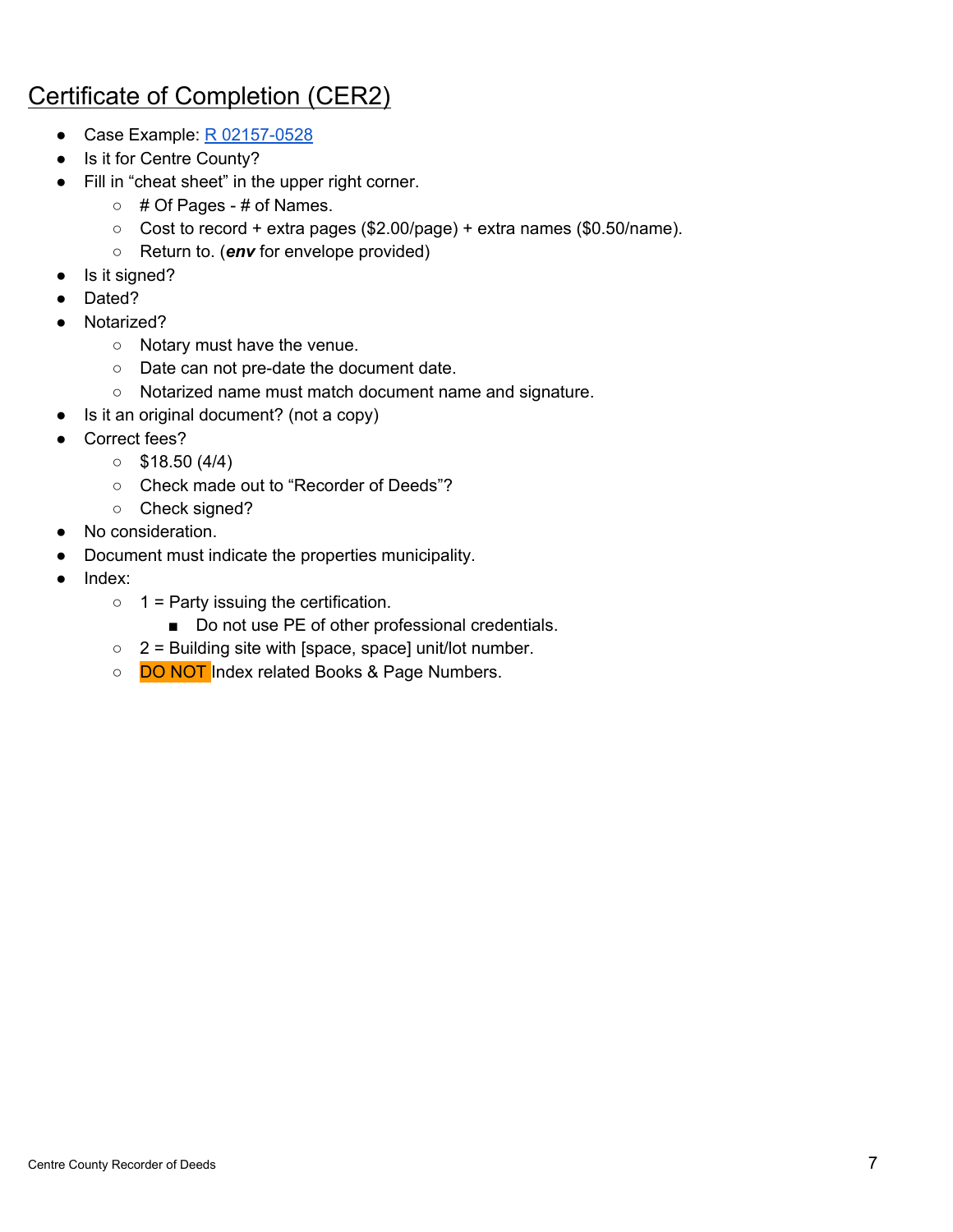### <span id="page-7-0"></span>Certified Address

- Any document that changes the taxability of a property or the tax responsibility (ie who's paying the taxes) is required to have a signed certified address.
- All mortgages, assignments, or related documents require, by state statute, a signed certified address.
	- For the purpose of obtaining with accuracy the precise residence of all mortgagees, assignees, and persons to whom interest is payable on articles of agreement, *it shall be the duty of the recorder of deeds in each county, whenever a mortgage, assignment, or agreement given to secure the payment of money, shall be presented to him for record,* to refuse the same, unless the said mortgage, assignment, or agreement has attached thereto, and made part of said mortgage, assignment, or agreement, a certificate signed by said mortgagee, assignee, or person entitled to interest, or his, her or their duly authorized attorney or agent, setting forth the precise residence of such mortgagee, assignee, or person entitled to interest; said certificate to be recorded with said mortgage, assignment, or agreement; and therefrom the said recorder shall prepare and deliver, at stated intervals, to the proper Board of Revision of Taxes, or other officials charged with the assessment of State tax, a list of said mortgages, assignments, and agreements, with the names and residences of said mortgagees, assignees, or persons entitled to interest, with the amount and date of said mortgages, assignments, and articles of agreement, with the date of recording and the properties upon which the debts are secured.
	- [Pennsylvania](https://codes.findlaw.com/pa/title-21-ps-deeds-and-mortgages/pa-st-sect-21-625.html) Statutes Title 21 P.S. Deeds and Mortgages § 625. Certificate of residence of mortgagee or [assignee](https://codes.findlaw.com/pa/title-21-ps-deeds-and-mortgages/pa-st-sect-21-625.html)
- When in doubt call Tax Assessment, extension: 6721.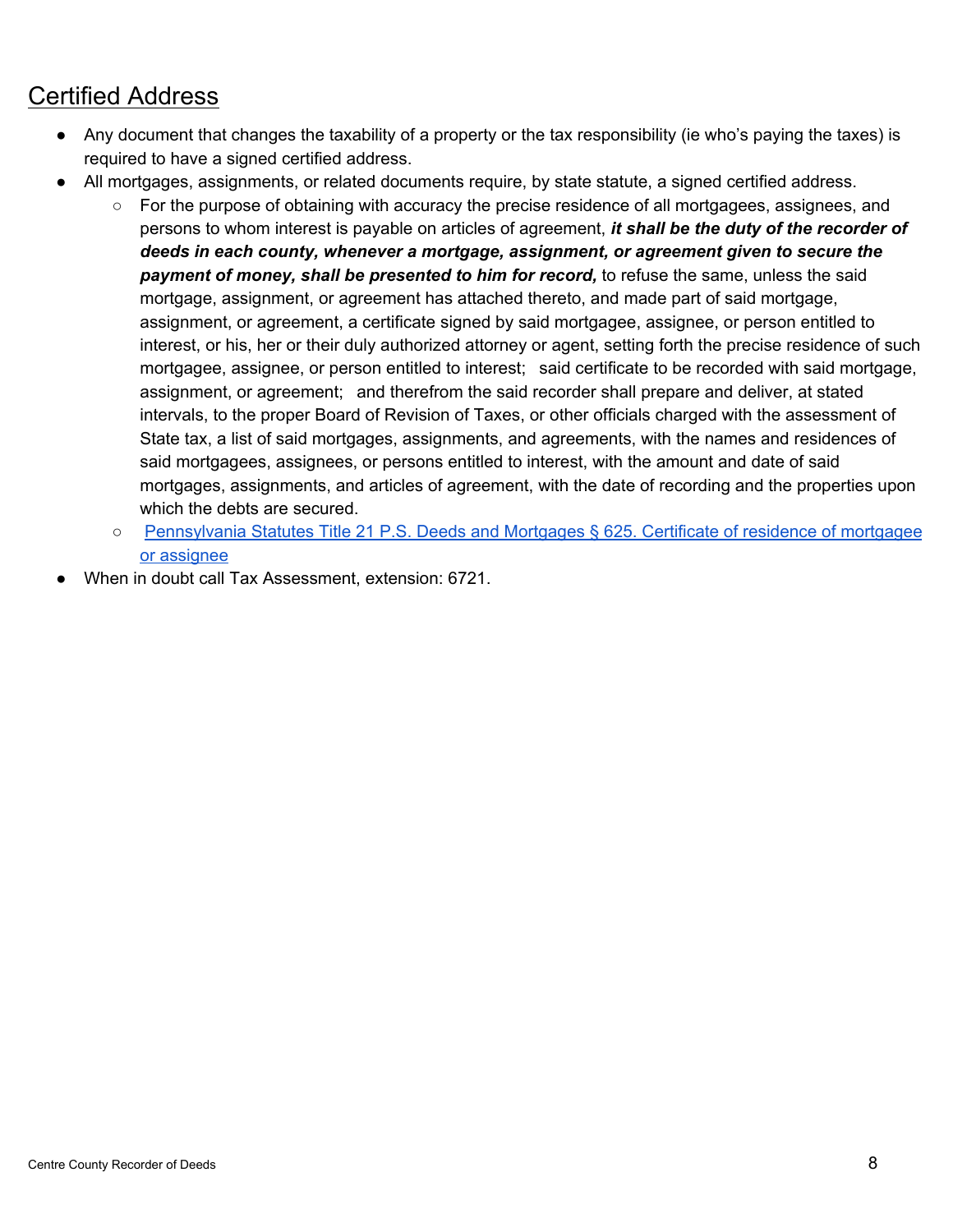# Clean & Green (C/G, RC/G, AC/G)

- Fill in "cheat sheet" in the upper right corner.
	- $\circ$  # Of Pages # of Names.
	- $\circ$  Cost to record + extra pages (\$2.00/page) + extra names (\$0.50/name).
	- Return to the Assessment Office.
- Dated?
- Is it signed?
- Notarized?
	- Notary must have the venue.
	- Date can not pre-date the document date.
	- Notarized name must match document name and signature.
- Is it an original document? (not a copy)
- Correct fees?
	- \$18.50, exception: RC/G is \$20.50.
	- Check made out to "Recorder of Deeds"?
	- Check signed?
- Index:
	- $\circ$  Received from = Assessment Office.
	- Use the document date not the submission date.
	- No consideration.
	- Input parcel number.
	- $\circ$  1 = Property owner.
	- $\circ$  2 = Clean & Green. [Firm ID# 158]
- No receipt needed, throw it away.

### Common Level Ratio?

- As of July1, 2019 the common level ratio for Centre County is 3.92.
- See "What is the Common Level Ratio?" for more information.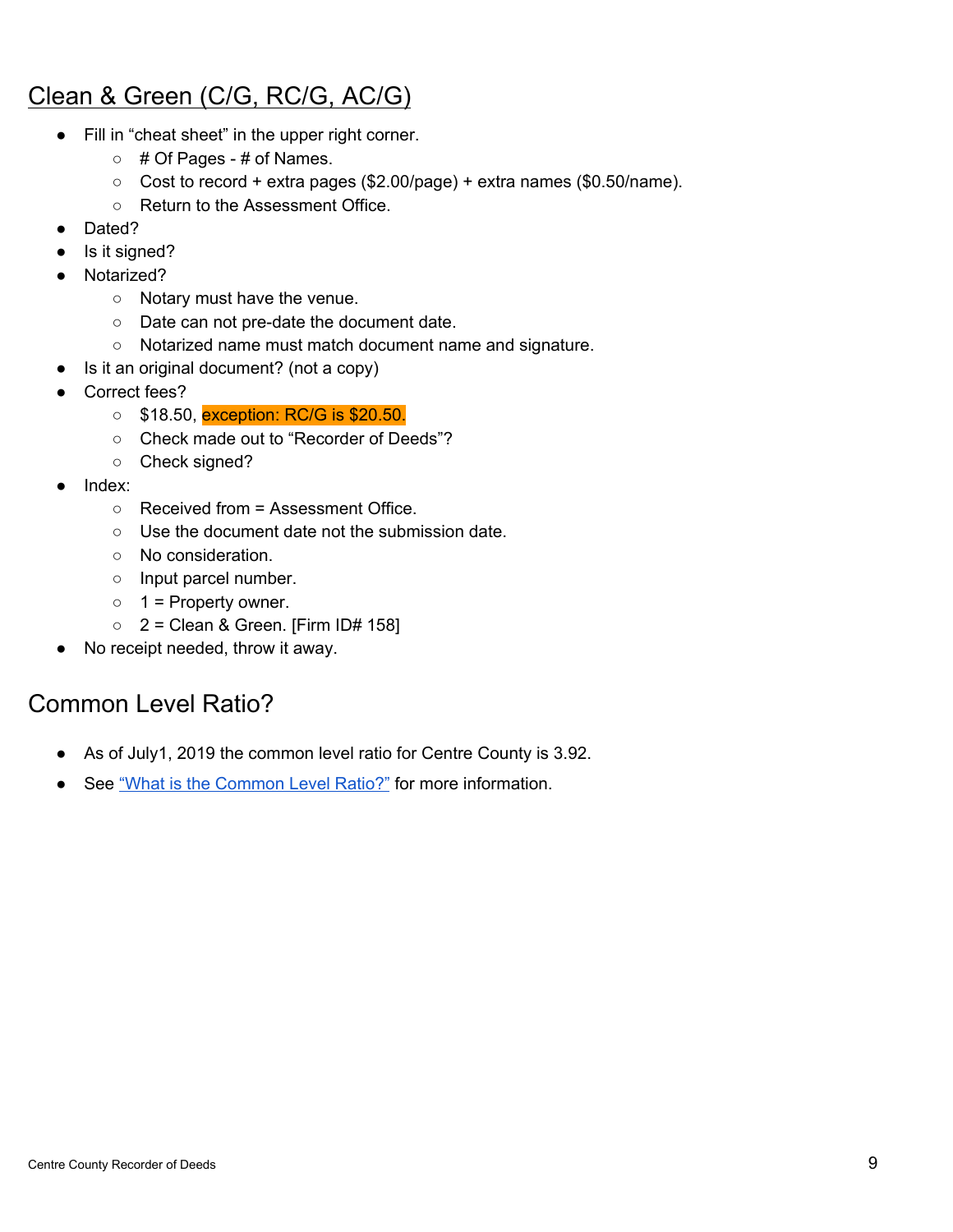### <span id="page-9-0"></span>Condemnation (COND)

- Includes *Notice of Condemnation* and *Declaration of taking*.
- Case Example:
	- R [2228-362](https://webia.centrecountypa.gov/ccg/rod/rodrsp2?rod=58263305) Dept of Trans., Eminent Domain.
	- R [2196-407](https://webia.centrecountypa.gov/ccg/rod/rodrsp2?rod=56699141) Dept of Trans., Eminent Domain.
	- R [2235-516](https://webia.centrecountypa.gov/ccg/rod/rodrsp2?rod=58615810¤tlist=491&6477ca69-820c-4690-9c9c-673069752839) SC Water Authority, Eminent Domain.
	- R [2240-212](https://webia.centrecountypa.gov/ccg/rod/rodrsp2?rod=58852353¤tlist=203&d570fc3e-a16c-401f-af76-cd3e851b3bf3) Dept of Trans., Eminent Domain.

#### Does the deed have a UPI stamp?

- Required unless the judge states otherwise.
- Only documents that transfer ownership of property get UPI stamps.
- Is it for Centre County?
- Fill in "cheat sheet" in the upper right corner.
	- $\circ$  # Of Pages # of Names.
	- Cost to record + extra pages (\$2.00/page) + extra names (\$0.50/name).
	- Return to. (*env* for envelope provided)
- Dated?
- Is it signed? Will be signed by the court.
- Does not need to be notarized.
- Certified address is not required.
- Is it an original document or a certified copy?
- Correct fees?
	- $\circ$  \$18.50.
	- Check made out to "Recorder of Deeds"?
	- Check signed?
- Index:
	- No consideration, no transfer tax.
	- $\circ$  1 = Previous Owner.
	- $\circ$  2 = Awarded party(s).
	- Reference the deed for the identified property.
	- Reference any Plat Books in the legal description.

UPDATE (10/21/19): Per Joe, all documents related to a Condemnation, Notice of Taking, etc. are to be files as COND. COND and DECL have the same fees so it doesn't really matter.

(\*) If the document state the Agencies intent to file a claim against the property ie seize it by Eminent Domain, then it is DECL. If the document actually transfers control of property it is a COND.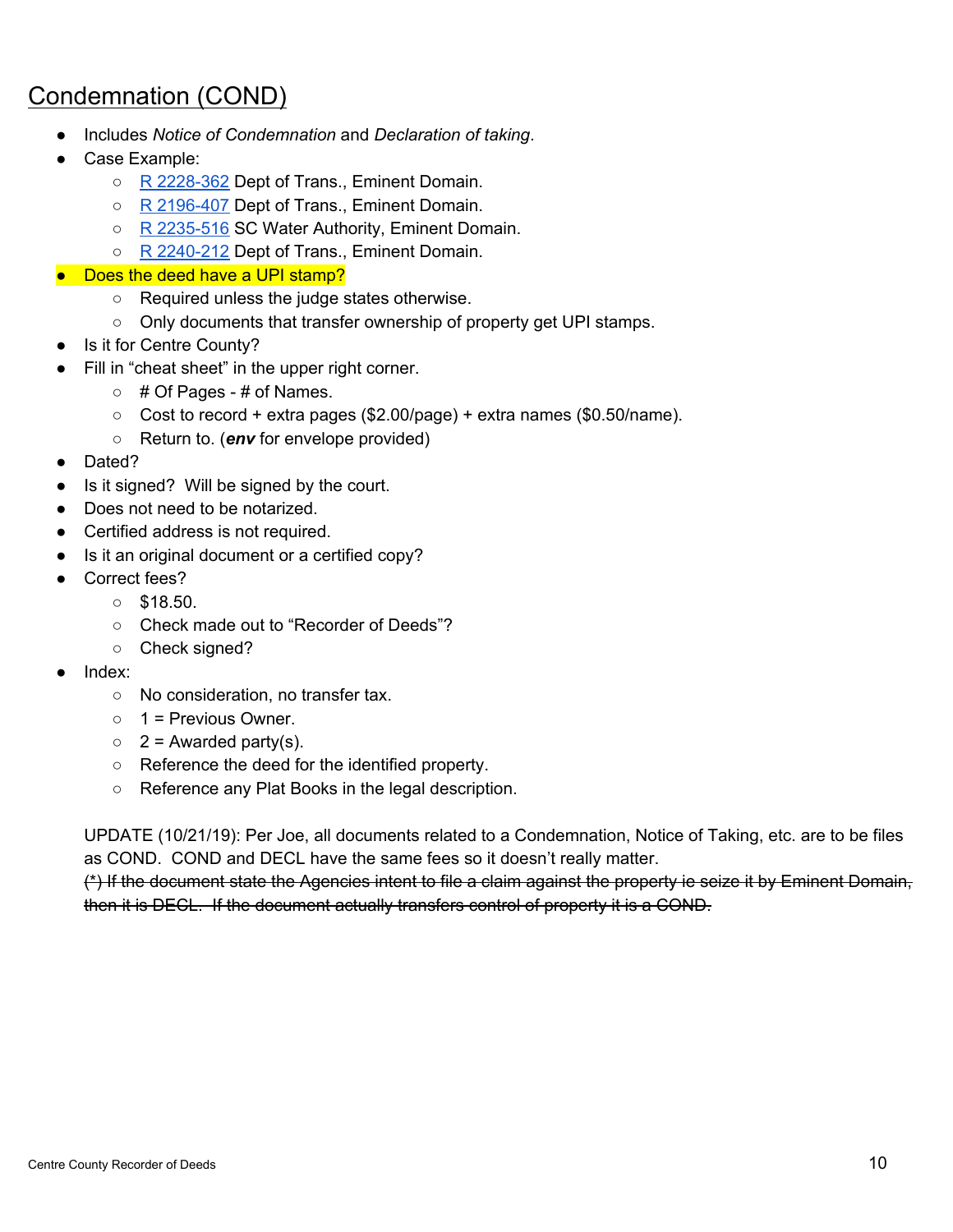### Confirmatory Deed

● See Deed of [Confirmation.](#page-16-0)

### Contractual Consent (CONS)

- Case Example: R 2231 / 671
- Is it for Centre County?
- Fill in "cheat sheet" in the upper right corner.
	- # Of Pages # of Names.
	- Cost to record + extra pages (\$2.00/page) + extra names (\$0.50/name).
	- Return to. (*env* for envelope provided)
- Dated?
- Is it signed? Will be signed by the court.
- Notarized?
	- Notary must have the venue.
	- Date can not pre-date the document date.
	- Notarized name must match document name and signature.
- Is it an original document or a certified copy?
- Correct fees?
	- $\circ$  \$18.50.
	- Check made out to "Recorder of Deeds"?
	- Check signed?
- No consideration, no transfer tax.
- Index:
	- $\circ$  1 = Property Owner.
	- 2 = Party being granted consent or Agency being notified i.e. PA DEP.
	- Reference the deed for the identified property.

### Corrective Deed

● See Deed of [Correction.](#page-17-0)

### Court Order

● See either [Order](#page-31-0) or [Decree.](#page-13-0)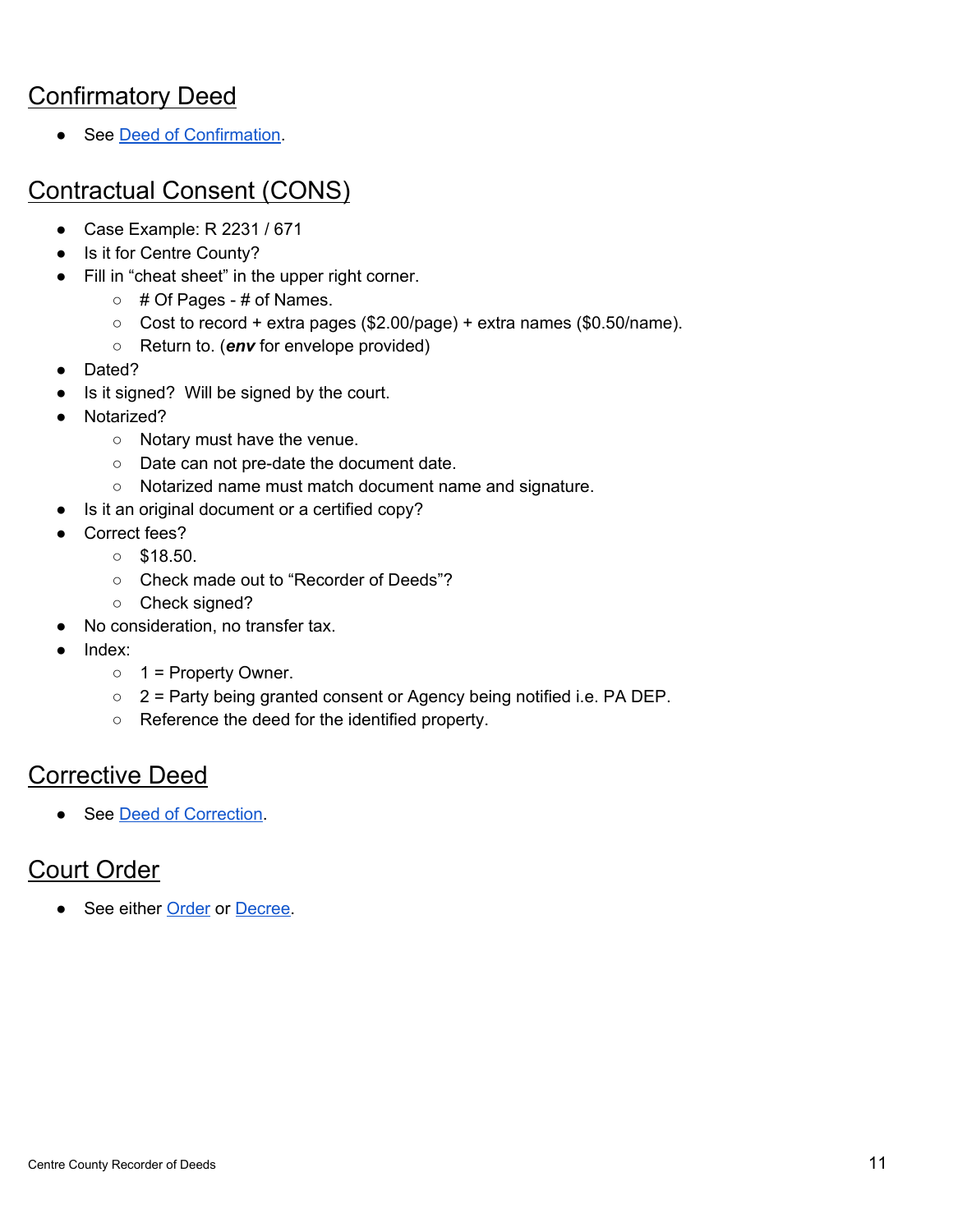# Declaration (DEC, DECA, DECO, RES, RELQ)

- Types:
	- Declaration of Acquisition (DECA). Case example: R [1825-965.](https://webia.centrecountypa.gov/ccg/rod/rodrsp2?rod=27190276¤tlist=105&86e7bbe0-2e04-44b7-bac2-65bc31e19159)
	- Declaration of Condominium (DECO).
	- Declaration of Covenants, Declaration of Protective Covenants (DEC).
	- Declaration of Restrictive Covenants (RES). Case example: R [1022-364.](https://webia.centrecountypa.gov/ccg/rod/rodrsp2?rod=14695430)
	- Declaration of Relinquishment (RELQ).
	- Declaration of [Right](#page-38-0) of Way (R/W) see Right of Way.
	- o Declaration of Taking (DECL) see [Condemnation.](#page-9-0)
	- Declaration of Waiver of Restrictive Covenants & Reservations (DEC)
- Does not need a UPI stamp.
- Is it for Centre County?
- Fill in "cheat sheet" in the upper right corner.
	- $\circ$  # Of Pages # of Names.
	- $\circ$  Cost to record + extra pages (\$2.00/page) + extra names (\$0.50/name).
	- Return to. (*env* for envelope provided)
- Dated?
- Is it signed?
- Notarized?
	- Notary must have the venue.
	- Date can not pre-date the document date.
	- Notarized name must match document name and signature.
- Certified address is not required.
- Is it an original document or a certified copy?
- Correct fees?
	- $\circ$  \$18.50. (4/4)
	- Check made out to "Recorder of Deeds"?
	- Check signed?
- Index:
	- Declaration of Acquisition (DECA).
		- No consideration, no transfer tax.
		- Municipality (required).
		- $\blacksquare$  1 & 2 = Both to both, Correspondent and acquired company.
	- Declaration of Condominium (DECO).
		- No consideration, no transfer tax.
		- Municipality (required).
		- 1 = Declarant & Condo name.
		- $\blacksquare$  2 = Declarant only.
		- Reference the deed for the identified property.
		- Reference any Plat Books in the legal description.
	- Declaration of Covenants (DEC).
		- No consideration, no transfer tax.
		- Municipality (required).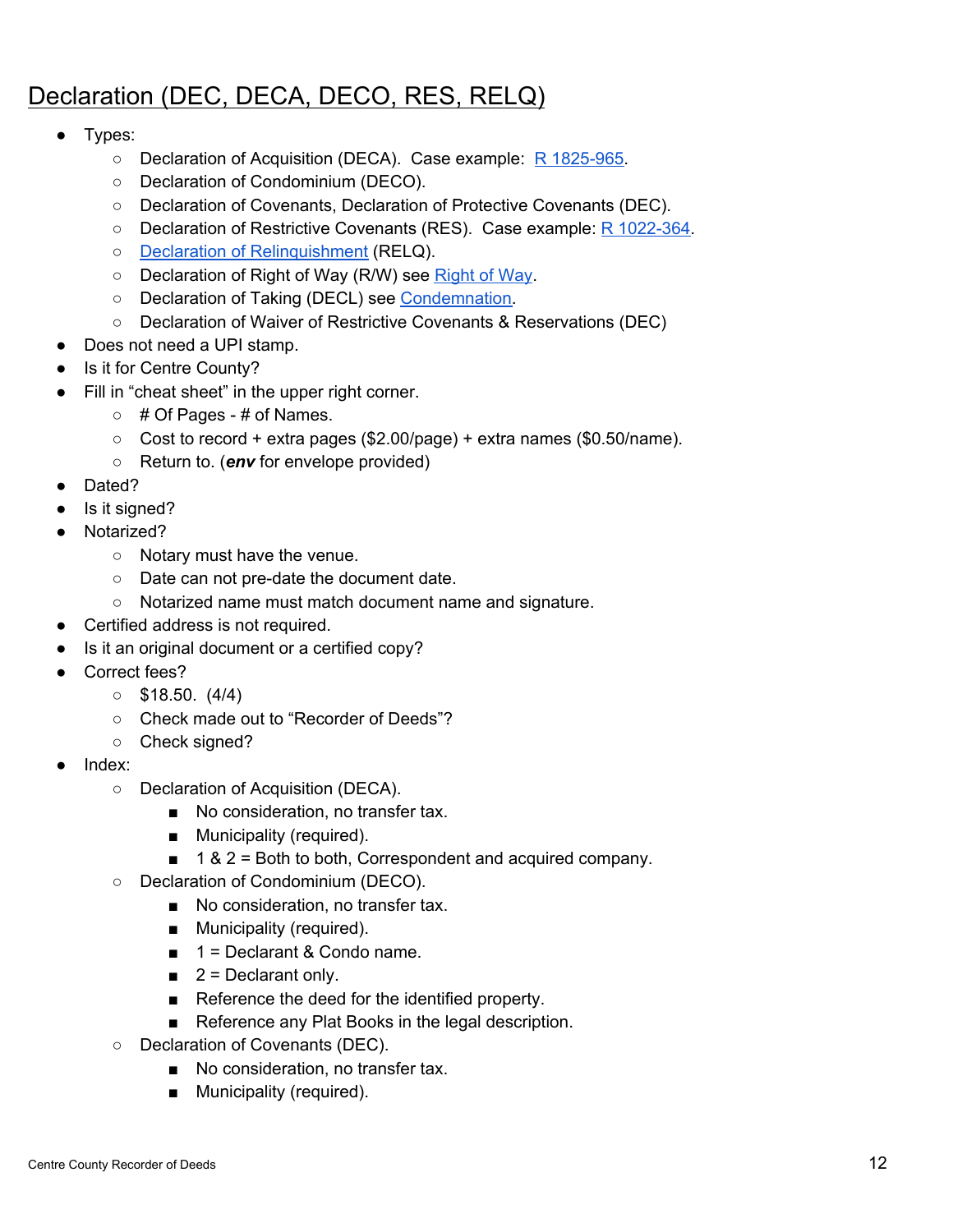- 1 = Signing Company & Company Declaration is for.
- 2 = Company Declaration is for only.
- Related book & page.
- Declaration of Restrictive Covenants (RES).
	- No consideration, no transfer tax.
	- Municipality (required).
	- $\blacksquare$  1 = Subdivision & Developer.
	- $\Box$  2 = Subdivision.
- Declaration of Relinquishment (RELQ).
	- No consideration, no transfer tax.
	- Municipality (required).
	- $\blacksquare$  1 = Condemnor.
	- $\blacksquare$  2 = Condemnee.
- Declaration of Waiver of Restrictive Covenants & Reservations (DEC)
	- No consideration, no transfer tax.
	- Municipality (required).
	- $\blacksquare$  1 = Developer.
	- $\blacksquare$  2 = Buyer/Owner.
	- Reference the deed for the identified property.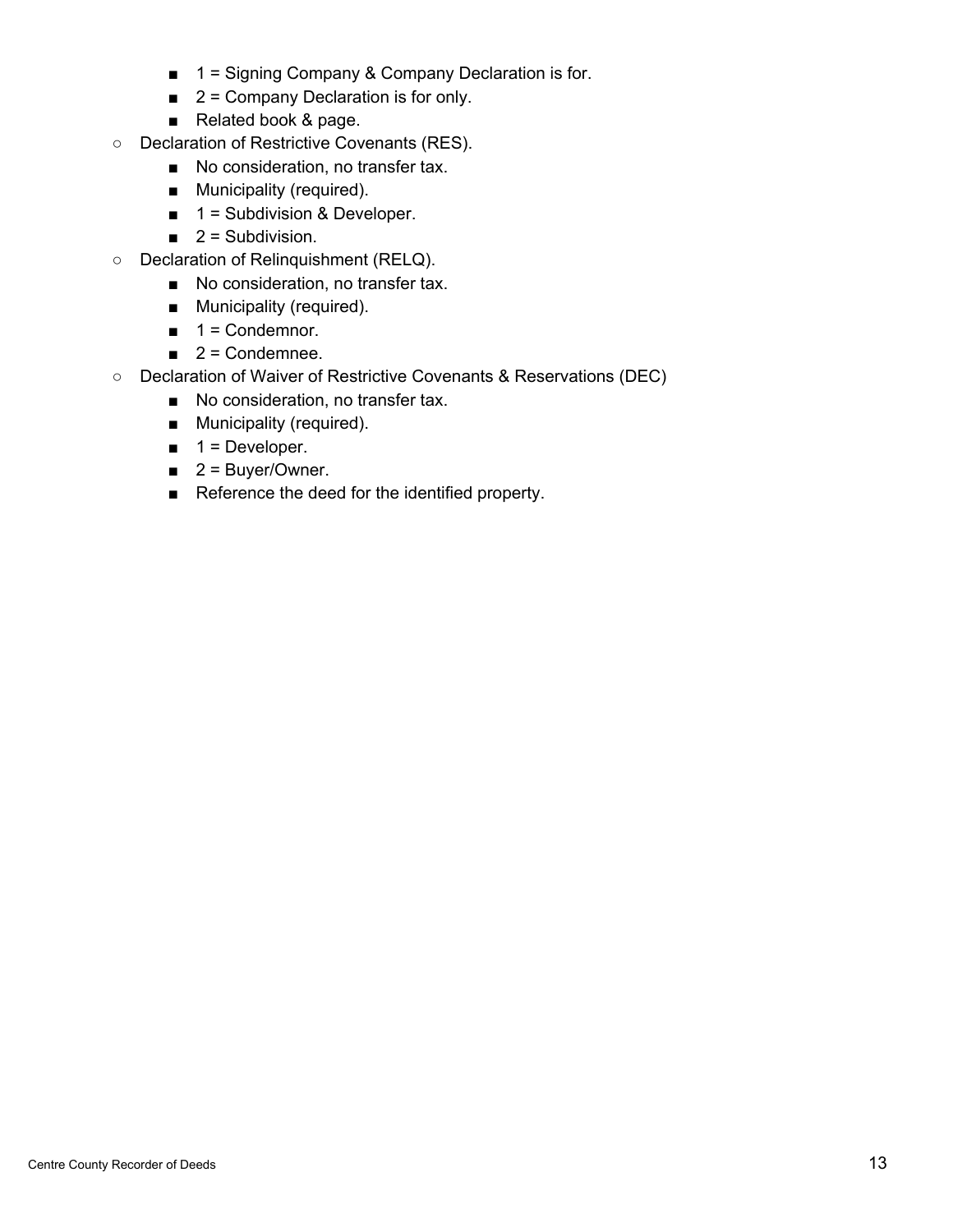## <span id="page-13-0"></span>Decree (DECR)

- Case Example: R [2160-963](https://webia.centrecountypa.gov/ccg/rod/rodrsp2?rod=54985228) Decree Awarding Real Estate.
- Does the order have a UPI stamp? Required unless the judge states otherwise
- Is it for Centre County?
- Fill in "cheat sheet" in the upper right corner.
	- $\circ$  # Of Pages # of Names.
	- $\circ$  Cost to record + extra pages (\$2.00/page) + extra names (\$0.50/name).
	- Return to. (*env* for envelope provided)
- Dated?
- Is it signed? Will be signed by the court.
- Does not need to be notarized.
- Is there a certified address?
- Is it an original document or a **certified copy?**
- Correct fees?
	- $\circ$  \$18.50.
	- Check made out to "Recorder of Deeds"?
	- Check signed?
- Index:
	- No consideration, no transfer tax.
	- $\circ$  1 = Defendant/Previous Owner.
	- $\circ$  2 = Plaintiff/Awarded party(s).
	- Reference the deed for the identified property.
	- Reference any Plat Books in the legal description.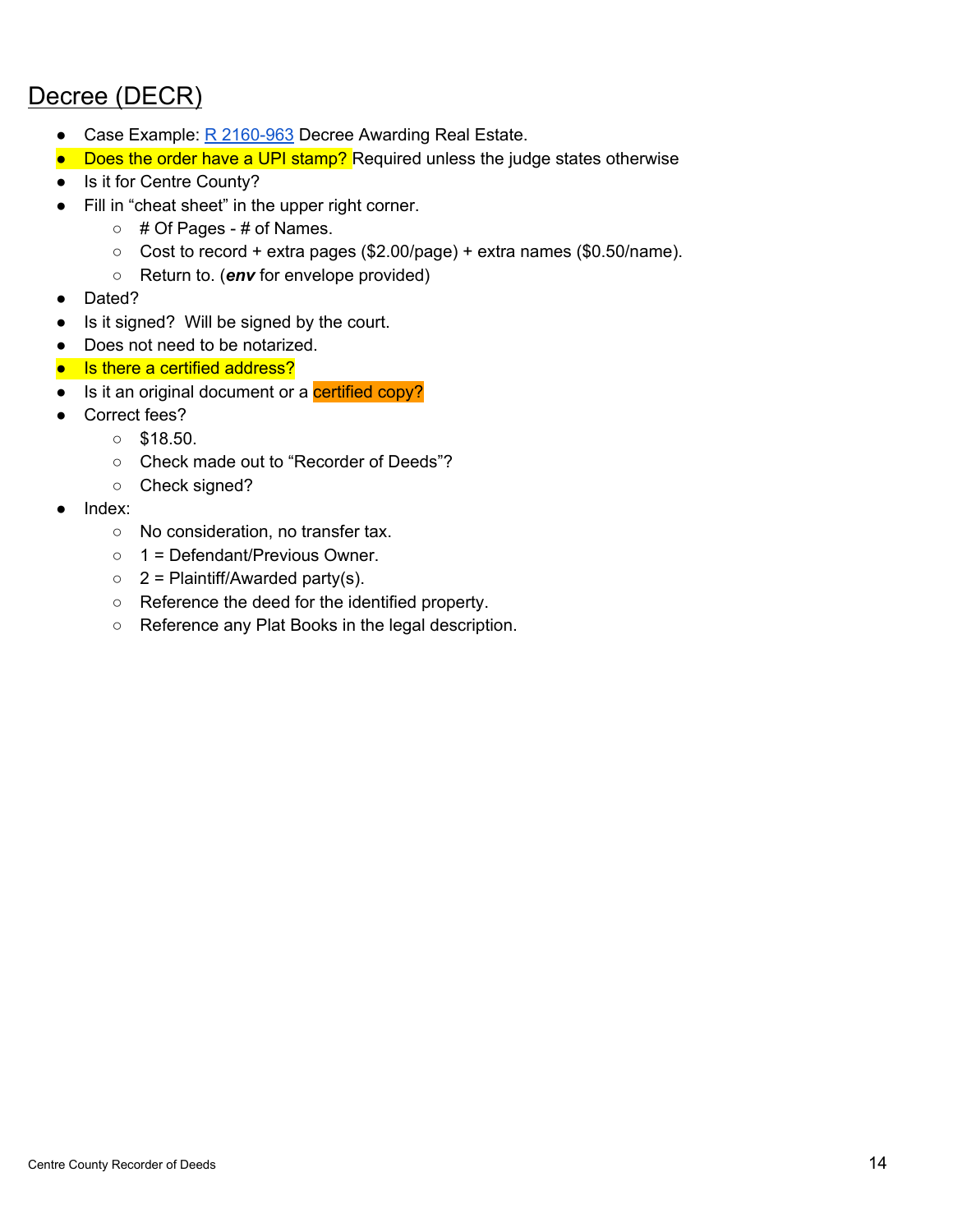# Deeds & Non-Taxable Deeds (DEED, DN)

- Does the deed have a UPI stamp?
- Is it for Centre County?
- Fill in "cheat sheet" in the upper right corner.
	- $\circ$  # Of Pages # of Names.
	- $\circ$  Cost to record + extra pages (\$2.00/page) + extra names (\$0.50/name).
	- Return to. (*env* for envelope provided)
- Dated? If older than 90 days SOV is required.
- Is it signed?
- Notarized?
	- Notary must have the venue.
	- Date can not pre-date the document date.
	- Notarized name must match document name and signature.
- Is it an original document? (not a copy)
- Correct fees?
	- Check made out to "Recorder of Deeds"?
	- Check signed?
- What's the consideration?
	- Does the text match the number?
	- Is the transfer tax correct?
		- 2% except for State College Borough (3%), Ferguson (2.75%), and Taylor (1.5%)
		- If the consideration is \$1.00 and explanation is required and possibly a SOV.
	- For an DN in Simplifile, add the \$1 in GUI after doc is uploaded.
	- In GUI the top box is the stated consideration and the bottom box is the taxable consideration.
- Is there a certified [address.](#page-6-0)
- Index:
	- $\circ$  1 = Seller/Previous Owner.
	- $\circ$  2 = Buyer/New Owner.
	- Reference any Plat Books in the legal description.
		- "EXCEPTING & RESERVING" document references DO NOT get indexed.
- Is this a "DO NOT PUBLISH"? If so email the deed book & page number to Rick & Nancy.
- Special Deeds:
	- STATE COLLEGE [COMMUNITY](#page-39-0) LAND TRUST INC.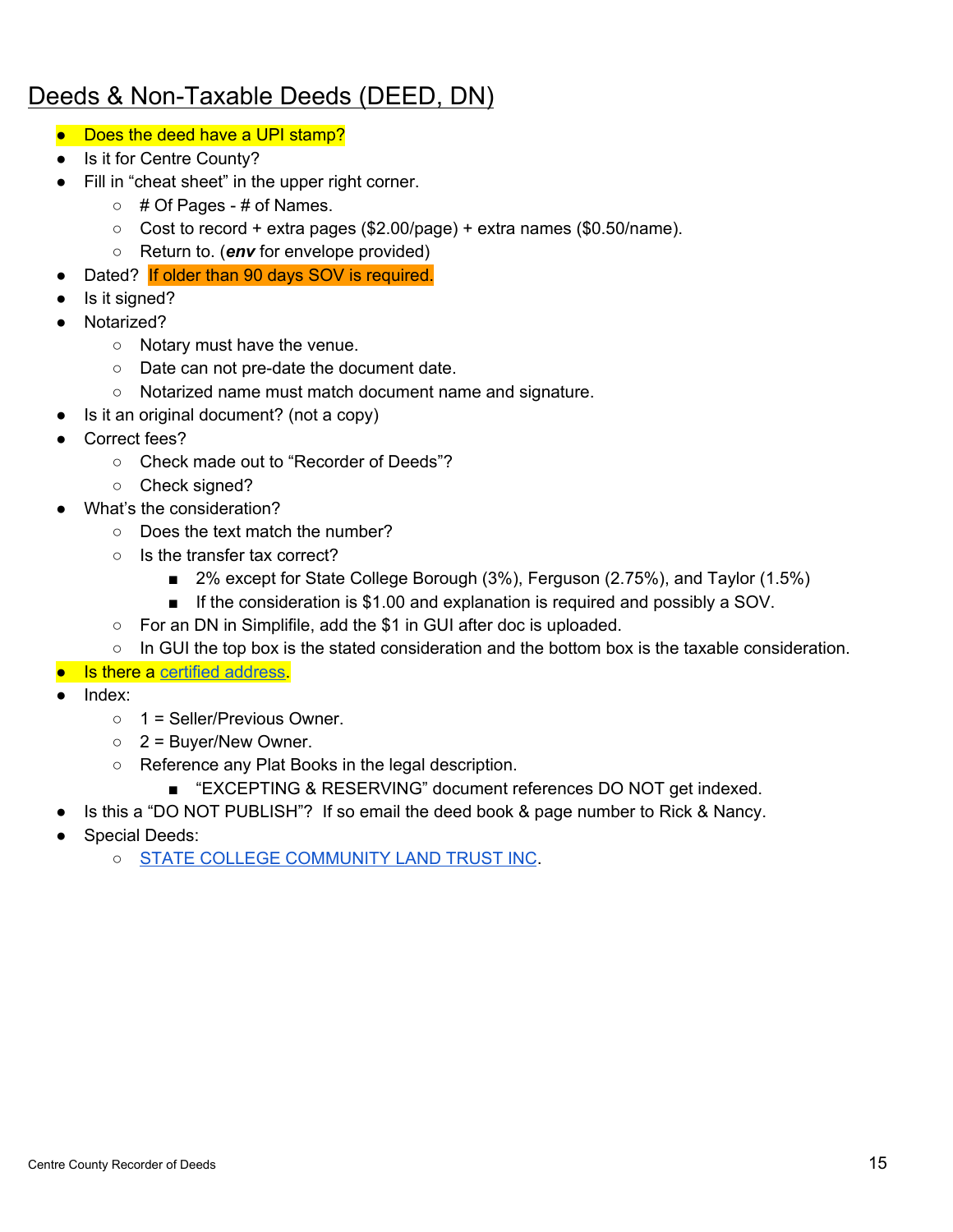## Deed in Lieu of Foreclosure (DN)

This is the transfer of ownership of a property from the owner to the mortgage holder.

- Does the deed have a UPI stamp?
- Is it for Centre County?
- Fill in "cheat sheet" in the upper right corner.
	- $\circ$  # Of Pages # of Names.
	- Cost to record + extra pages (\$2.00/page) + extra names (\$0.50/name).
	- Return to. (*env* for envelope provided)
- Dated?
- Is it signed?
- Notarized?

#### ○ Notary must have the venue.

- Date can not pre-date the document date.
- Notarized name must match document name and signature.
- Is it an original document? (not a copy)
- Correct fees?
	- Check made out to "Recorder of Deeds"?
	- Check signed?
	- What's the consideration?
		- Does the text match the number?
		- These deeds are tax exempt.
			- SOV with attached copy of MTG is required/
			- In Simplifile, add the consideration in GUI after doc is uploaded.

#### Is there a certified address.

- Index:
	- $\circ$  1 = Seller/Previous Owner.
	- $\circ$  2 = Lender/Mortgage Holder.
	- Reference any Plat Books in the legal description.
		- "EXCEPTING & RESERVING" document references DO NOT get indexed.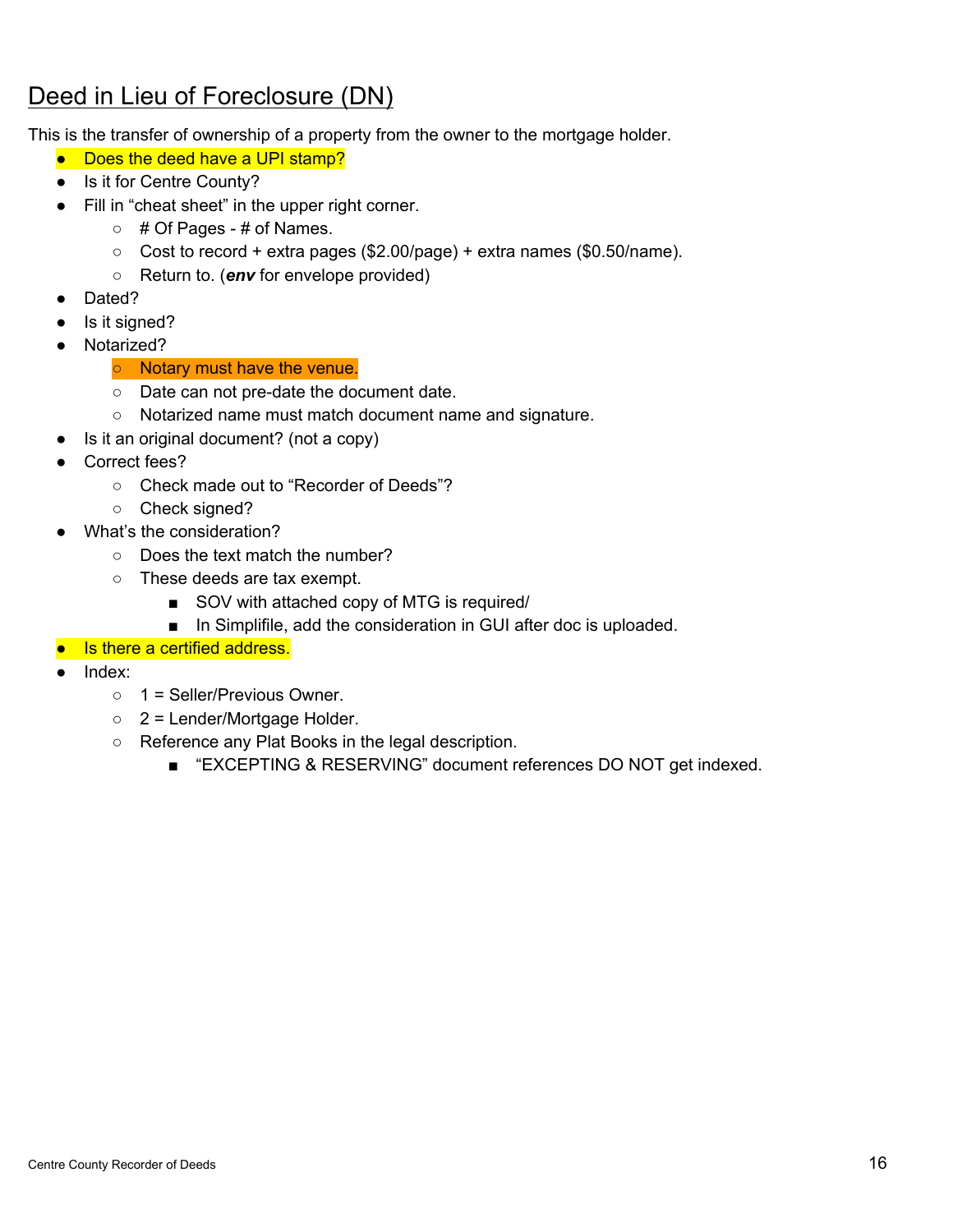# <span id="page-16-0"></span>Deed of Confirmation (DN)

- Does the deed have a UPI stamp?
- Is it for Centre County?
- Fill in "cheat sheet" in the upper right corner.
	- # Of Pages # of Names.
	- $\circ$  Cost to record + extra pages (\$2.00/page) + extra names (\$0.50/name).
	- Return to. (*env* for envelope provided)
- Dated?
- Is it signed?
- Notarized?
	- Notary must have the venue.
	- Date can not pre-date the document date.
	- Notarized name must match document name and signature.
- Is it an original document? (not a copy)
- Correct fees?
	- Check made out to "Recorder of Deeds"?
	- Check signed?
- Does it have a Statement of Value?
	- [Confirmatory](https://casetext.com/regulation/pennsylvania-code-rules-and-regulations/title-61-revenue/part-i-department-of-revenue/subpart-b-general-fund-revenues/article-iv-county-collections/chapter-91-realty-transfer-tax/subchapter-h-special-situations/section-91152-confirmatory-deed) deeds are tax exempt.
	- SOV with a full copy of the deed being confirmed is required by the state..
- **Is there a certified [address.](#page-6-0)**
- Index:
	- Self to self.
	- Reference deed being confirmed.
	- Reference any Plat Books in the legal description.
		- "EXCEPTING & RESERVING" document references DO NOT get indexed.
- Is this a "DO NOT PUBLISH"? If so email the deed book & page number to Rick & Nancy.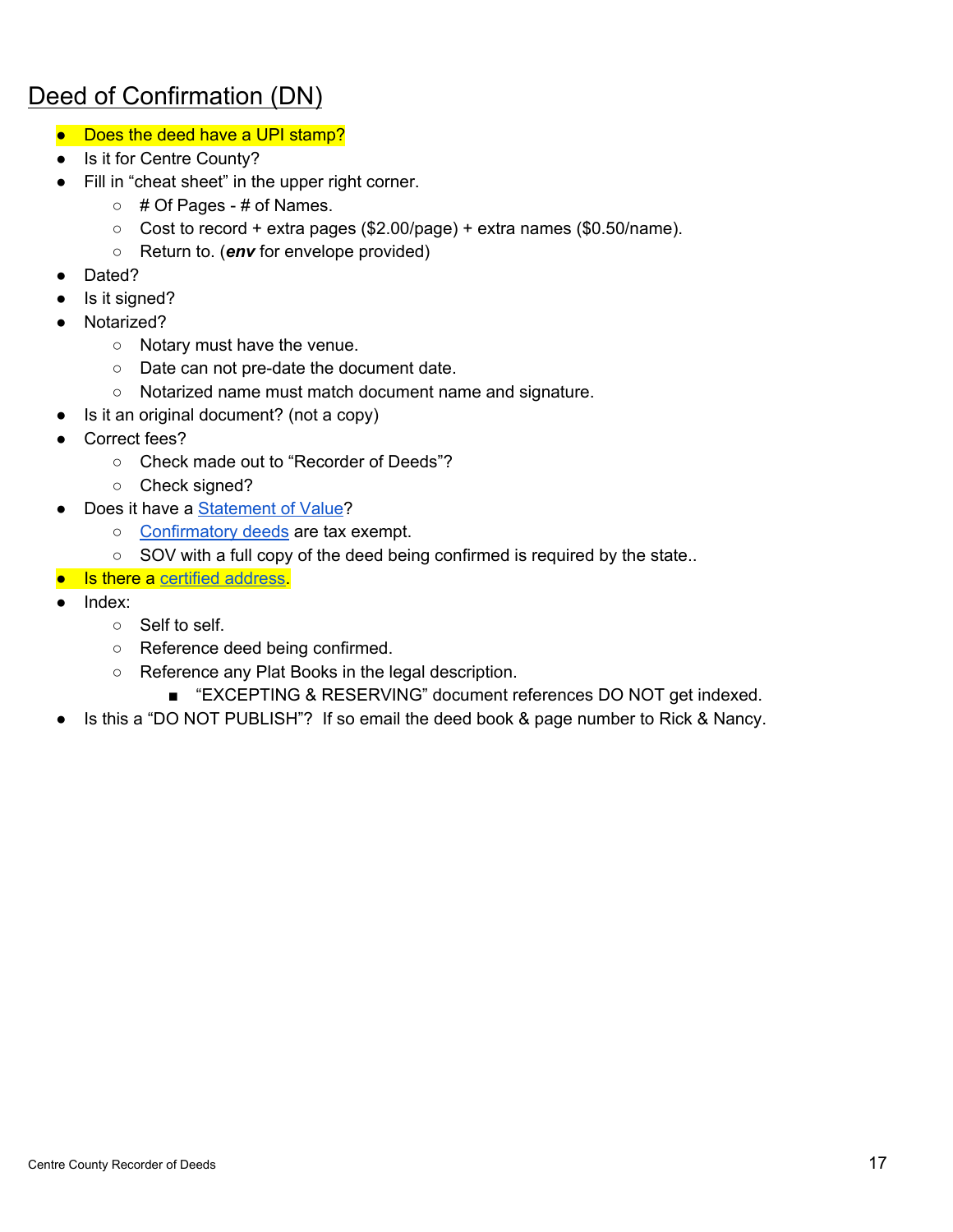# <span id="page-17-0"></span>Deed of Correction (DN)

- Does the deed have a UPI stamp?
- Is it for Centre County?
- Fill in "cheat sheet" in the upper right corner.
	- # Of Pages # of Names.
	- $\circ$  Cost to record + extra pages (\$2.00/page) + extra names (\$0.50/name).
	- Return to. (*env* for envelope provided)
- Dated?
- Is it signed?
- Notarized?
	- Notary must have the venue.
	- Date can not pre-date the document date.
	- Notarized name must match document name and signature.
- Is it an original document? (not a copy)
- Correct fees?
	- Check made out to "Recorder of Deeds"?
	- Check signed?
- Does it have a **Statement of Value?** 
	- [Corrective](https://casetext.com/regulation/pennsylvania-code-rules-and-regulations/title-61-revenue/part-i-department-of-revenue/subpart-b-general-fund-revenues/article-iv-county-collections/chapter-91-realty-transfer-tax/subchapter-h-special-situations/section-91151-correctional-deed) deeds are tax exempt.
	- SOV with a full copy of the deed being corrected is required by the state..
- **Is there a certified [address.](#page-6-0)**
- Index:
	- Self to self.
	- Reference deed being corrected.
	- Reference any Plat Books in the legal description.
		- "EXCEPTING & RESERVING" document references DO NOT get indexed.
- Is this a "DO NOT PUBLISH"? If so email the deed book & page number to Rick & Nancy.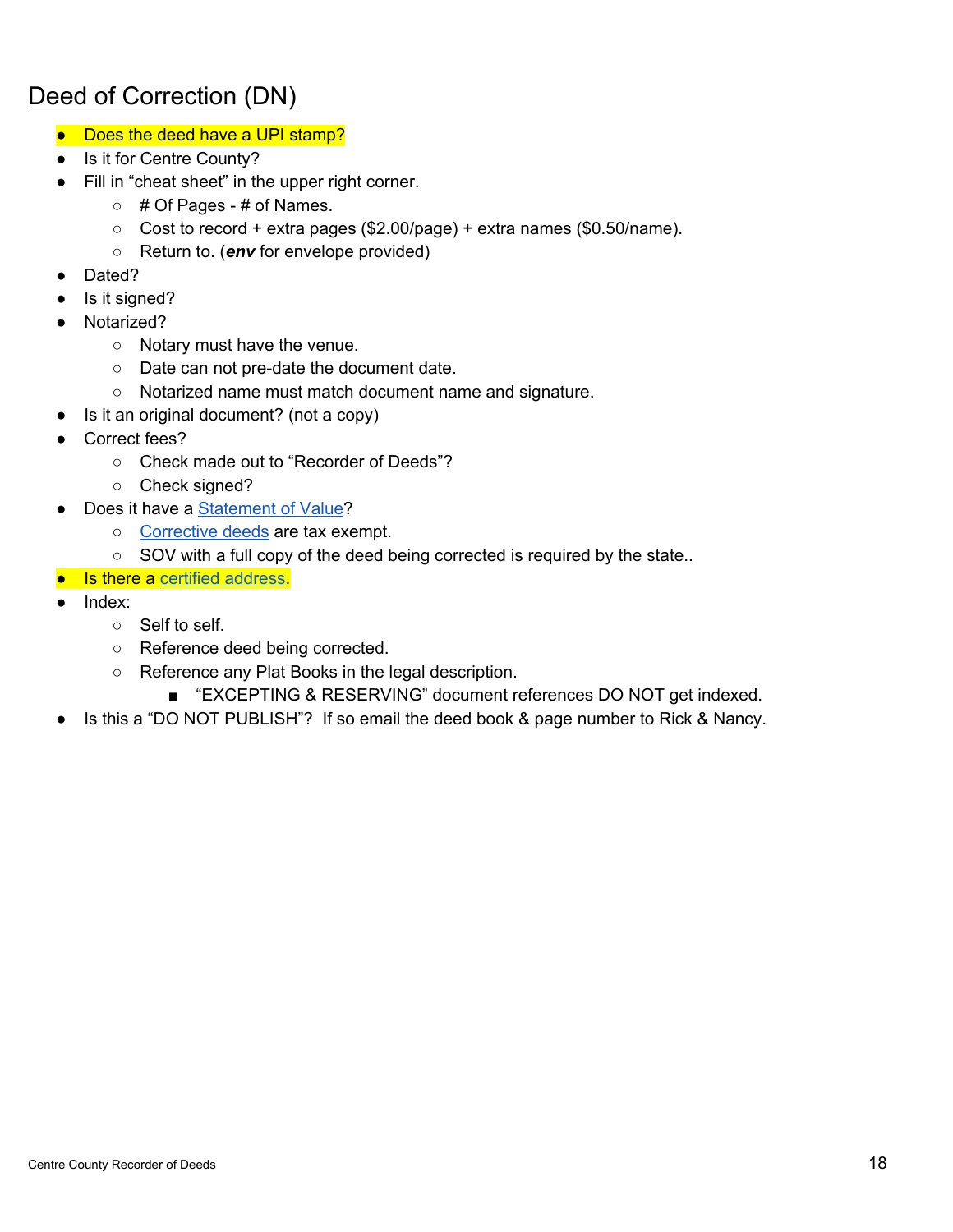## Deed of Dedication (DN)

- Case Examples:
	- R [2233-114](https://webia.centrecountypa.gov/ccg/rod/rodrsp2?rod=58497793) PA DOT to West Penn Power.
	- $\circ$  R [2239-449](https://webia.centrecountypa.gov/ccg/rod/rodrsp2?rod=58814721¤tlist=428&1f2d0ca9-86fe-4cf1-b433-4bd695509de9) to Township.

#### **Does the deed have a UPI stamp?**

- Sate Road, no UPI needed
- Borough or Township, UPS IS needed.
- Is it for Centre County?
- Fill in "cheat sheet" in the upper right corner.
	- $\circ$  # Of Pages # of Names.
	- $\circ$  Cost to record + extra pages (\$2.00/page) + extra names (\$0.50/name).
	- Return to. (*env* for envelope provided)
- Dated?
- Is it signed?
- Notarized?
	- Notary must have the venue.
	- Date can not pre-date the document date.
	- Notarized name must match document name and signature.
	- $\circ$  It will most likely be stamped by the Prothonotary rather than a Notary Public.
- Is it an original document? (not a copy)
- Correct fees?
	- Check made out to "Recorder of Deeds"?
	- Check signed?
- What's the consideration?
	- Does the text match the number?
	- o Is there a Statement of Value?
		- Transfers into or from the Commonwealth do not require SOV's.
- Is there a certified address.
- Index:
	- 1 = Seller/Previous Owner.
	- $\circ$  2 = Grantee/New Owner.
	- Reference any Plat Books in the legal description.

### Deed of Preservation and Conservation Easement (EASE)

● See [Easements](#page-21-0).

# Deed of Easement (EASE)

● See [Easements](#page-21-0).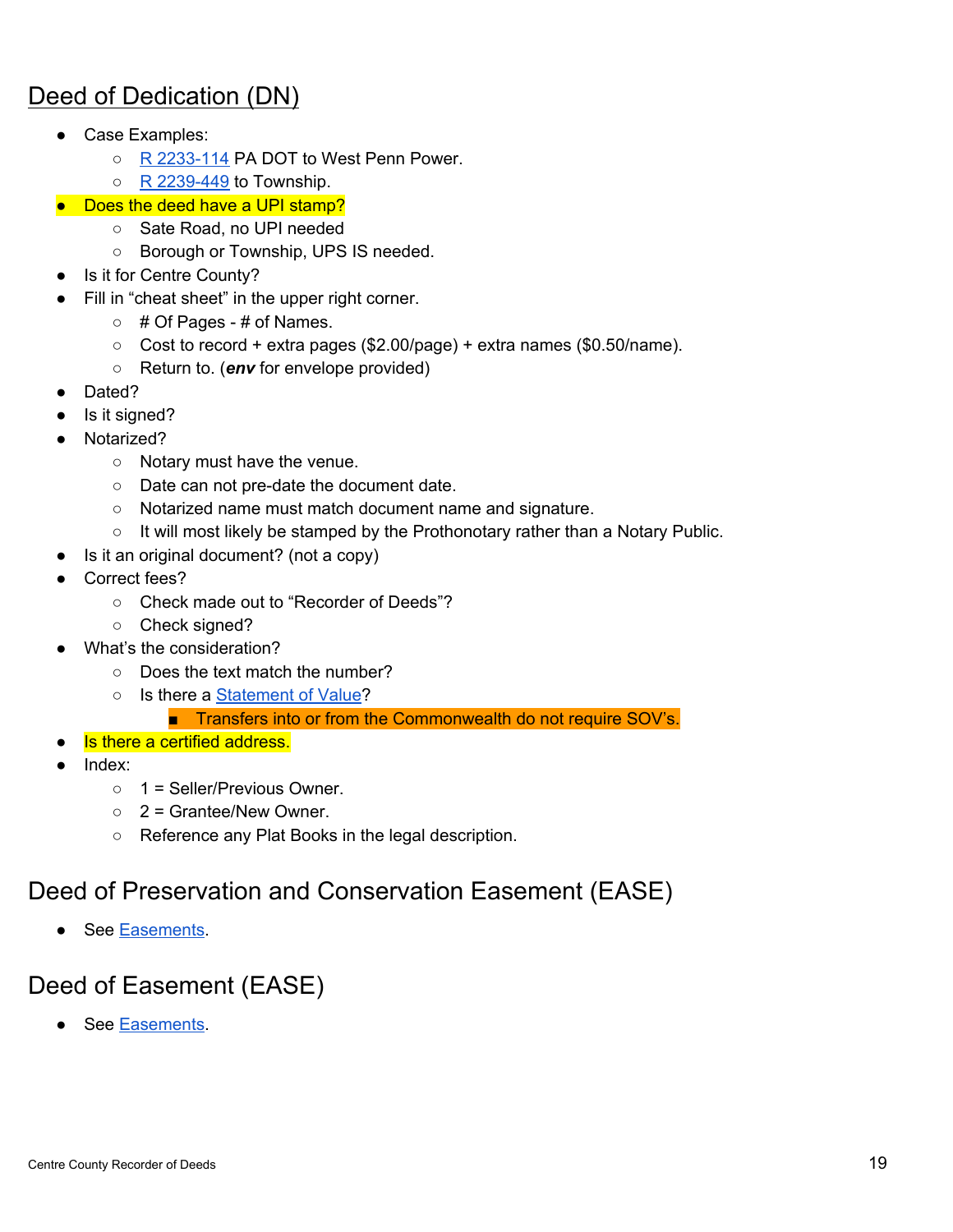### Deeds, Sheriff (DN)

- Case Example: R [2230](https://webia.centrecountypa.gov/ccg/rod/rodrsp2?rod=58387469) / 878
- Received from: CENTRE COUNTY SHERIFF'S OFFICE.
- Does the deed have a UPI stamp?
- Is it for Centre County?
- Fill in "cheat sheet" in the upper right corner.
	- $\circ$  # Of Pages # of Names.
	- Cost to record + extra pages (\$2.00/page) + extra names (\$0.50/name).
	- Return to. (*env* for envelope provided)
- Dated?
- Is it signed? Will be signed by the Sheriff.
- Notarized?
	- Notary must have the venue.
	- Date can not pre-date the document date.
	- Notarized name must match document name and signature.
	- $\circ$  It will most likely be stamped by the Prothonotary rather than a Notary Public.
- Is it an original document? (not a copy)
- Correct fees?
	- Check made out to "Recorder of Deeds"?
	- Check signed?
- What's the consideration?
	- Does the text match the number?
	- o Is there a Statement of Value?
- Is there a certified address.
- Index:
	- 1 = Seller/Previous Owner "BY SHERIFF".
	- $\circ$  2 = Buyer/New Owner.
- Reference any Plat Books in the legal description.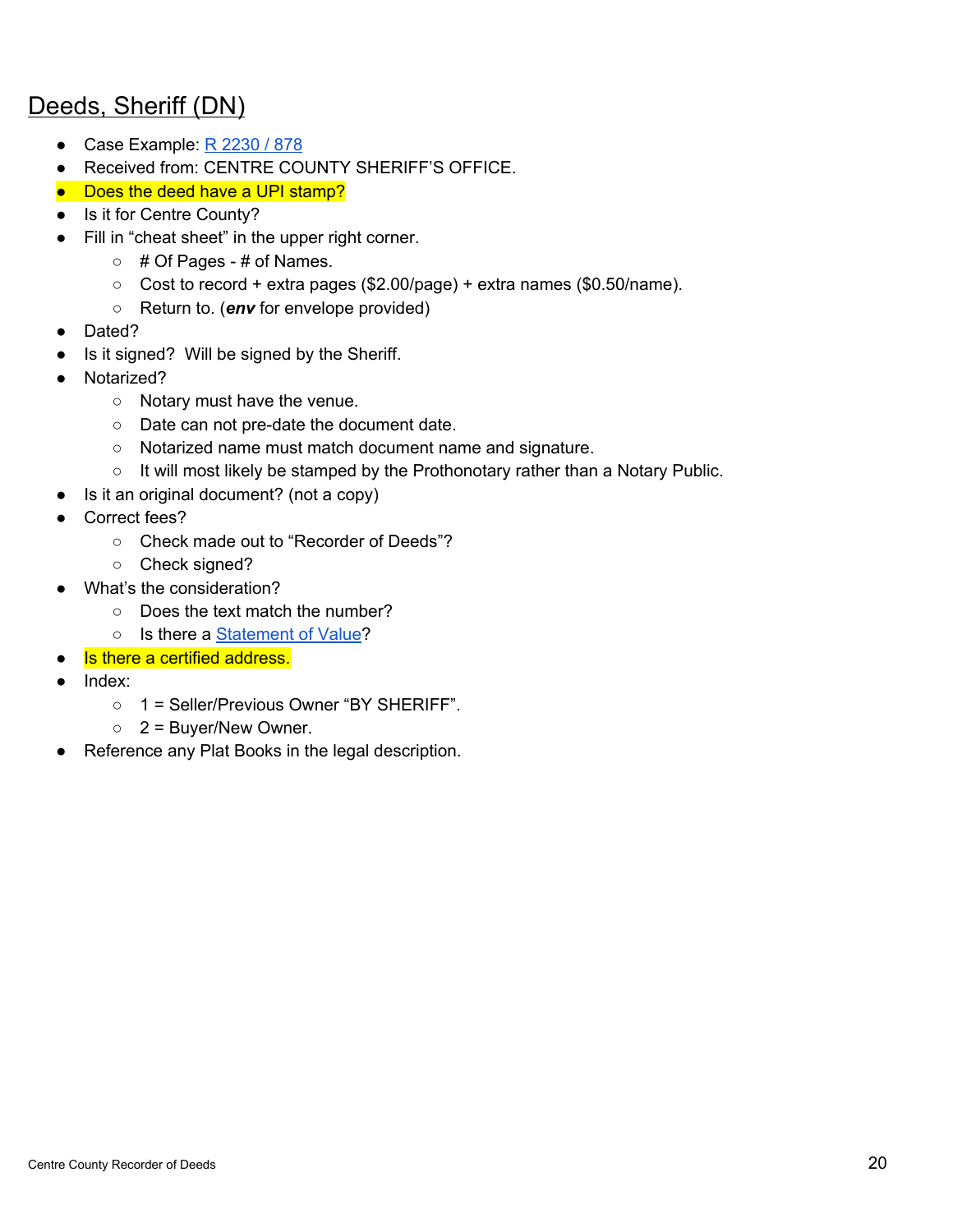## Deed, U S Marshal (DEED)

- Case Example: R 2219 / 083
- Does the deed have a UPI stamp?
- Is it for Centre County?
- Fill in "cheat sheet" in the upper right corner.
	- $\circ$  # Of Pages # of Names.
	- $\circ$  Cost to record + extra pages (\$2.00/page) + extra names (\$0.50/name).
	- Return to. (*env* for envelope provided)
- Dated?
- Is it signed? Will be signed by the Marshal.
- Notarized?
	- Notary must have the venue.
	- Date can not pre-date the document date.
	- Notarized name must match document name and signature.
	- It will most likely be stamped by the District Court.
- Is it an original document? (not a copy)
- Correct fees?
	- Check made out to "Recorder of Deeds"?
	- Check signed?
- What's the consideration?
	- Does the text match the number?
	- o Is there a Statement of Value?
- Is there a certified address.
- Index:
	- 1 = UNITED STATES MARSHAL
	- 1 = Seller/Previous Owner "BY U S MARSHAL".
	- $\circ$  2 = Buyer/New Owner.
	- Reference any Plat Books in the legal description.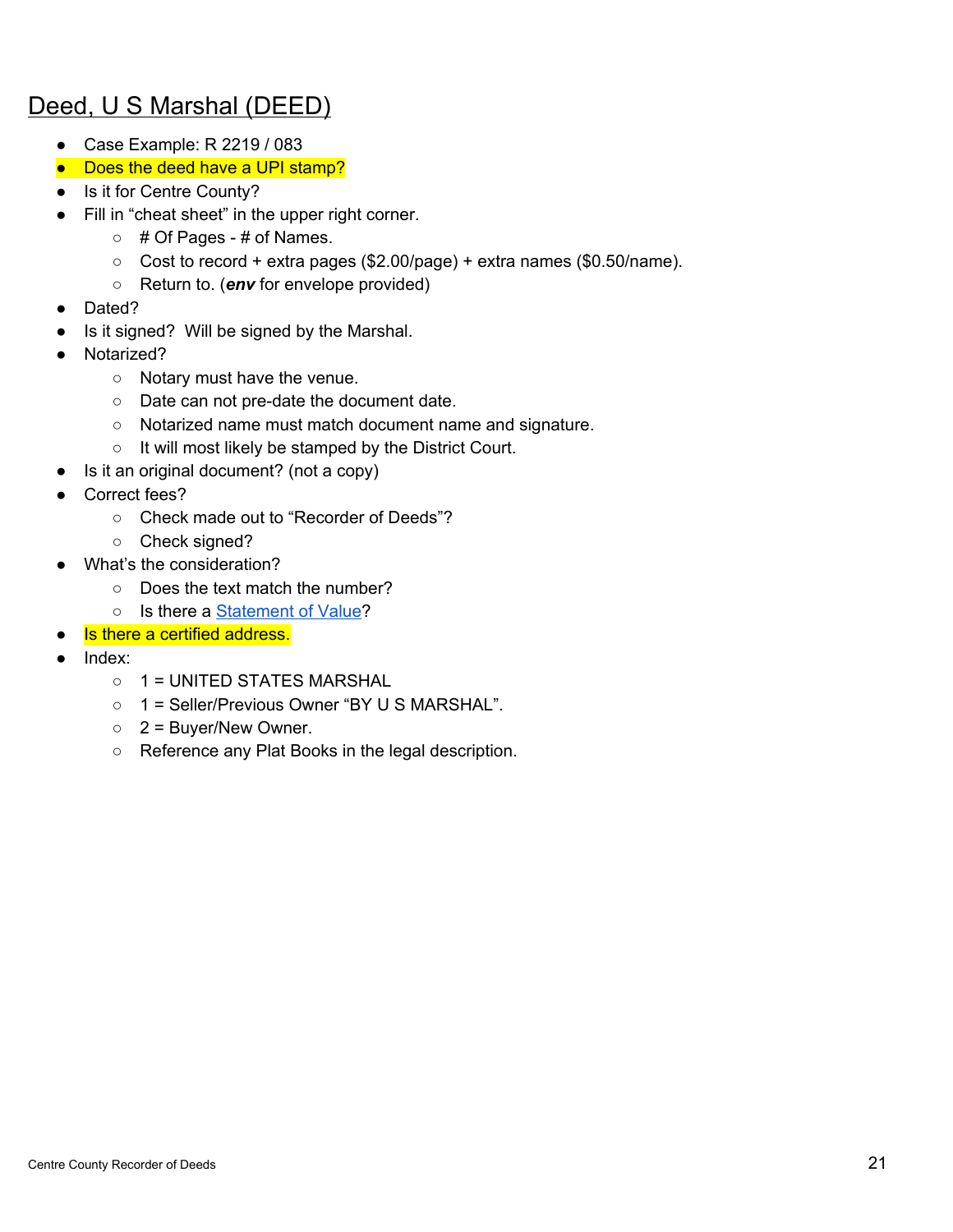## <span id="page-21-0"></span>Easements (EASE, ESTX)

- Definition: An Easement is the right to use another person's land for a stated purpose. It can involve a general or specific portion of the property.
- Case example:
	- R 2232-997 [Maintenance](https://webia.centrecountypa.gov/ccg/rod/rodrsp2?rod=58492674¤tlist=4&e6addaf3-0aef-4242-8f84-f6ad5e702597) easement.
	- R 2239-987 Deed of Preservation and [Conservation](https://webia.centrecountypa.gov/ccg/rod/rodrsp2?rod=58840847¤tlist=6&e6addaf3-0aef-4242-8f84-f6ad5e702597) Easement.
	- R 2240-490 West Penn Power utility [easement.](https://webia.centrecountypa.gov/ccg/rod/rodrsp2?rod=58865162¤tlist=458&e6addaf3-0aef-4242-8f84-f6ad5e702597)
- Is it for Centre County?
- Fill in "cheat sheet" in the upper right corner.
	- $\circ$  # Of Pages # of Names.
	- $\circ$  Cost to record + extra pages (\$2.00/page) + extra names (\$0.50/name).
	- Return to. (*env* for envelope provided)
- Is it taxable?
	- If so we need an SOV.
	- Taxable consideration will be indexed.
	- The GUI code for a Taxable Easement is ESTX.
- Dated?
- Is it signed?
- Notarized?
	- Notary must have the venue.
	- Date can not pre-date the document date.
	- Notarized name must match document name and signature.
- Is it an original document? (not a copy)
- Correct fees?
	- $\circ$  \$58.75 (4/4).
	- Check made out to "Recorder of Deeds"?
	- Check signed?
- No UPI.
- Index:
	- $\circ$  1 = Property Owner.
	- $\circ$  2 = People of Company using the easement (ex: West Penn Power)
	- Note: If both parties are signing the agreement, index 'both to both' unless the document specifically states "Grantor" & "Grantee."

## Financing Statement (FS, FSCO, FSAM, FSTE)

● See: UCC Financing Statement (FS), [Continuation](#page-43-0) (FSCO), Amendment (FSAM), Termination (FSTE).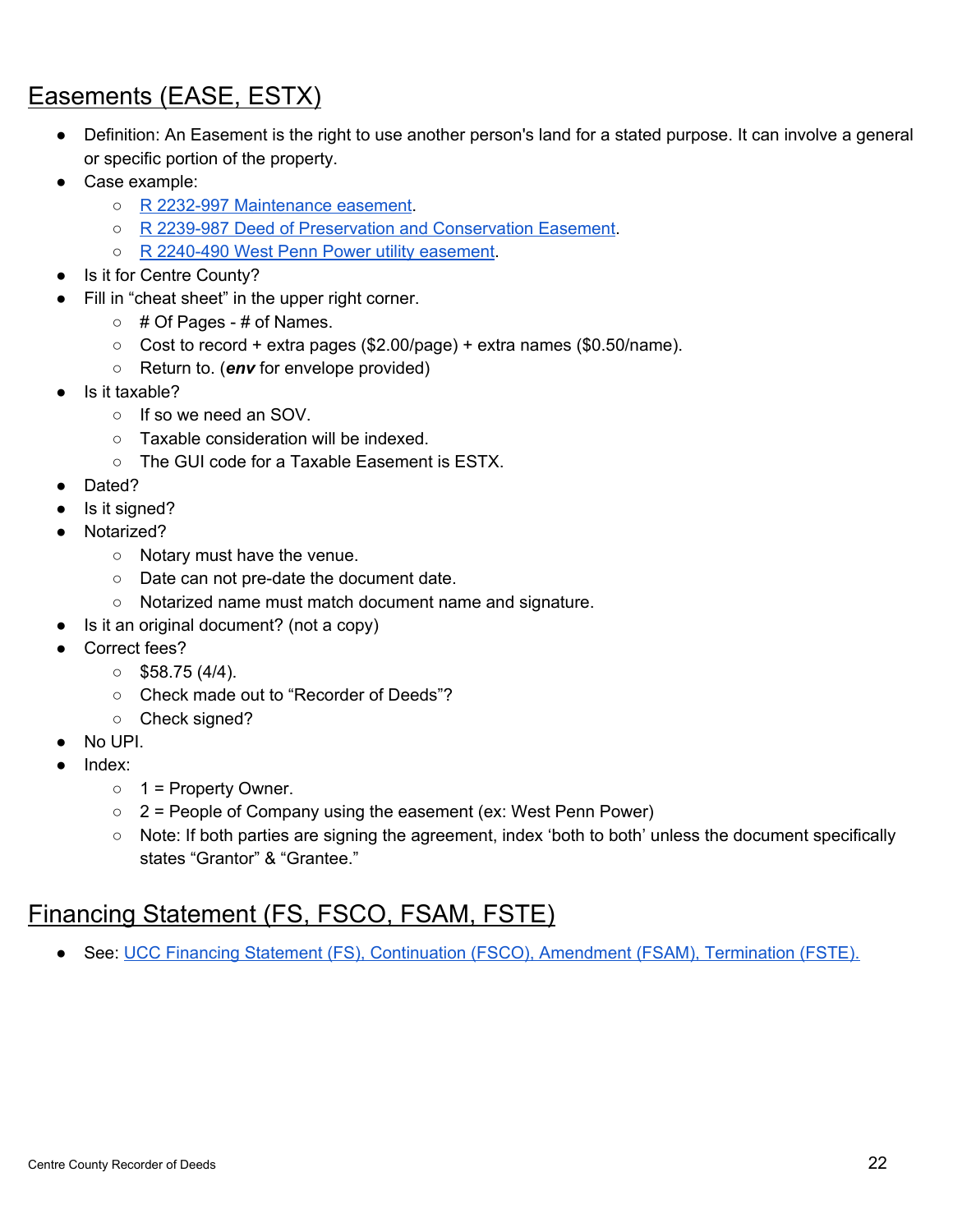# <span id="page-22-0"></span>Highway Maps (STAT)

- $\bullet$  To look these up in [Webia](https://webia.centrecountypa.gov/ccg/rod/rodrsb1?booktp=H&deedbk=2019&deedpg=), use book code H, the year the maps was recorded for the book #, and page # as normal.
- Is it an original document?
	- Will most likely have full sized originals and half sized copies.
	- $\circ$  It is acceptable to let the customer leave with his originals and make our scans from the half pages.
- Is it signed?
- Notarized?
	- Notary must have the venue.
	- Date can not pre-date the document date.
- What is the date of the most recent revision? Use the date of the plan if there are no revisions.
- Correct fees?
	- \$15.50 for the first page and \$3.00 for each additional page.
	- Check made out to "Recorder of Deeds"?
	- Check signed?
- Index:
	- $\circ$  1 = PA DOT SR #### (space, space) [section#].
	- $\circ$  2 = COMMONWEALTH OF PA DEPT OF TRANS [ID# 199].
	- No references attached.

Procedure: Once the plan is recorded, places stickers on the first page of the original, the half sheet, and the app cards (if they have them). Once stickered the app cars go to the Deputy Recorder for filing. Highway Map scans go on the O: drive, same as plats & plans. Make sure GUI has assigned the correct number to the map, and did not skip any numbers.

Example: The first highway map recorded in 2015 was numbered, H 02015-0001. The next map would be H 02015-0002, then H 02015-0003, etc.

Once we verify we have good scans the half sheets can be discarded or returned to the customer if still present.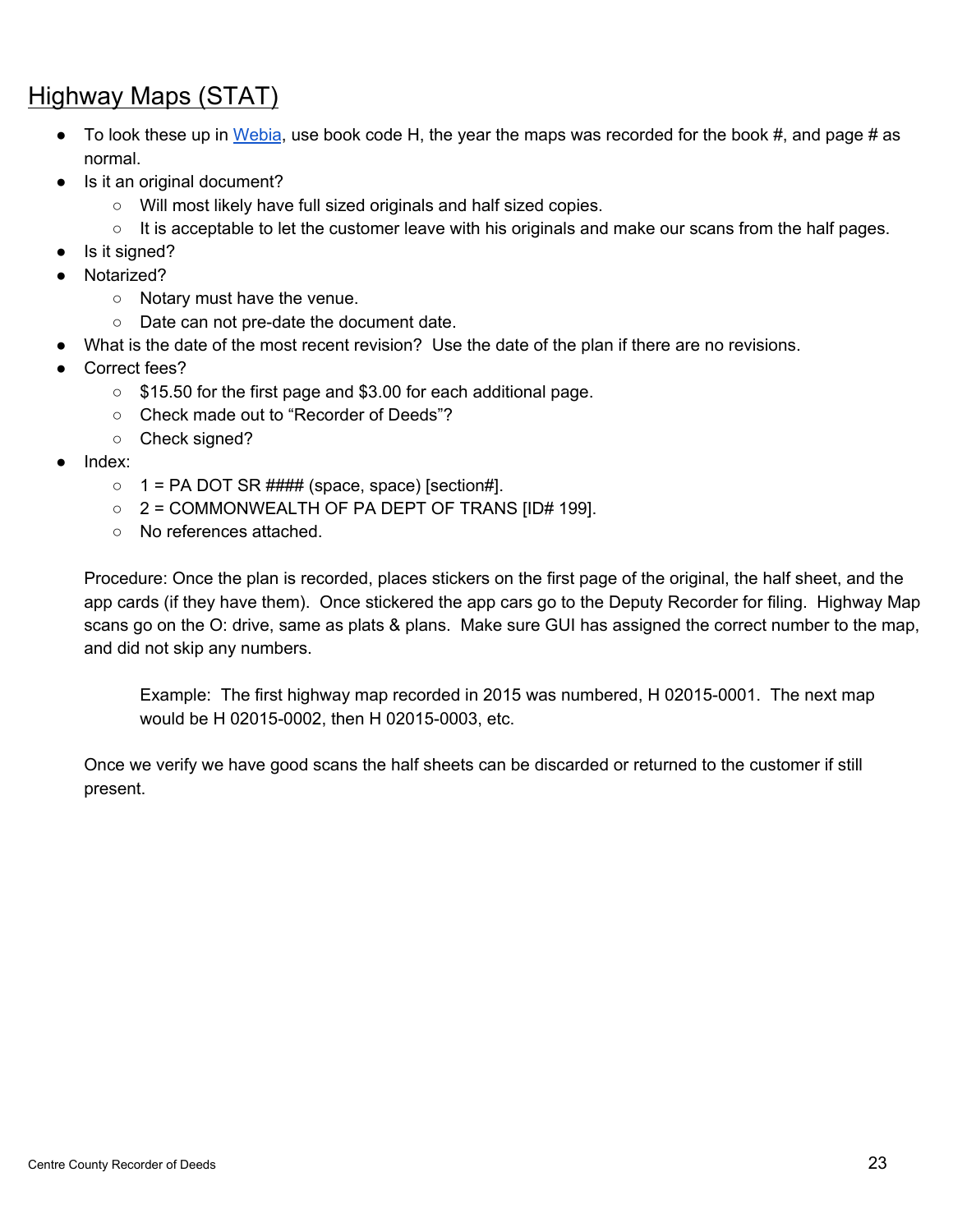## Lease (LEAS)

- What is the duration of the lease? If it's 30 years or more it is taxable. See [LSTX.](#page-42-0)
- Is it for Centre County?
- Fill in "cheat sheet" in the upper right corner.
	- # Of Pages # of Names.
	- $\circ$  Cost to record + extra pages (\$2.00/page) + extra names (\$0.50/name).
	- Return to. (*env* for envelope provided)
- Dated?
- Is it signed?
- Notarized?
	- Notary must have the venue.
	- Date can not pre-date the document date.
	- Notarized name must match document name and signature.
- Is it an original document? (not a copy)
- UPI Stamp is not required.
- Correct fees?
	- $\circ$  \$58.75 (\$2.00/\$0.50).
	- Check made out to "Recorder of Deeds"?
	- Check signed?
- Is there a certified [address.](#page-6-0)
- Index:
	- Consideration \$0.00.
	- $\circ$  1 = Lessor/Landlord.
	- $\circ$  2 = Lessee/Tenant.
	- Reference any Plat Books in the legal description.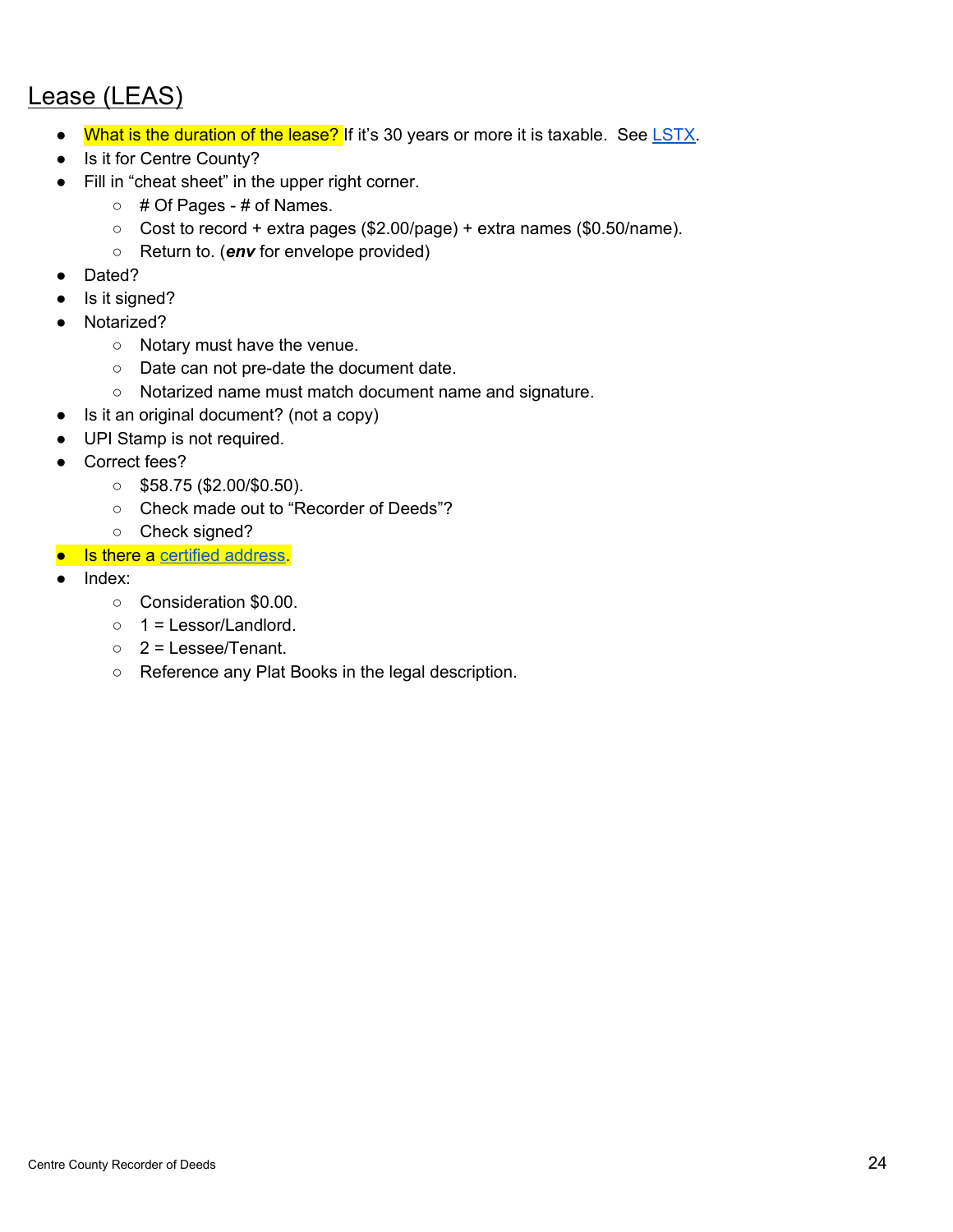### Manufactured Home Affidavit of Affixation (AFFI)

- Case Example:
- Is it for Centre County?
- What is the municipality?
- Fill in "cheat sheet" in the upper right corner.
	- $\circ$  # Of Pages # of Names.
	- Cost to record + extra pages (\$2.00/page) + extra names (\$0.50/name).
	- Return to. (*env* for envelope provided)
- Dated?
- Is it signed?
- Notarized?
	- Notary must have the venue.
	- o Date can not pre-date the document date.
	- Notarized name must match document name and signature.
- Is it an original document? (not a copy)
- Correct fees?
	- \$18.50 (\$2.00/pg, \$0.50/name).
	- Check made out to "Recorder of Deeds"?
	- Check signed?
- No consideration.
- Index:
	- No UPI number.
	- $\circ$  1 = All signing names, should be owners & lenders.
	- $\circ$  2 = All signing names, should be owners & lenders.
	- Related MTG & DEED if referenced.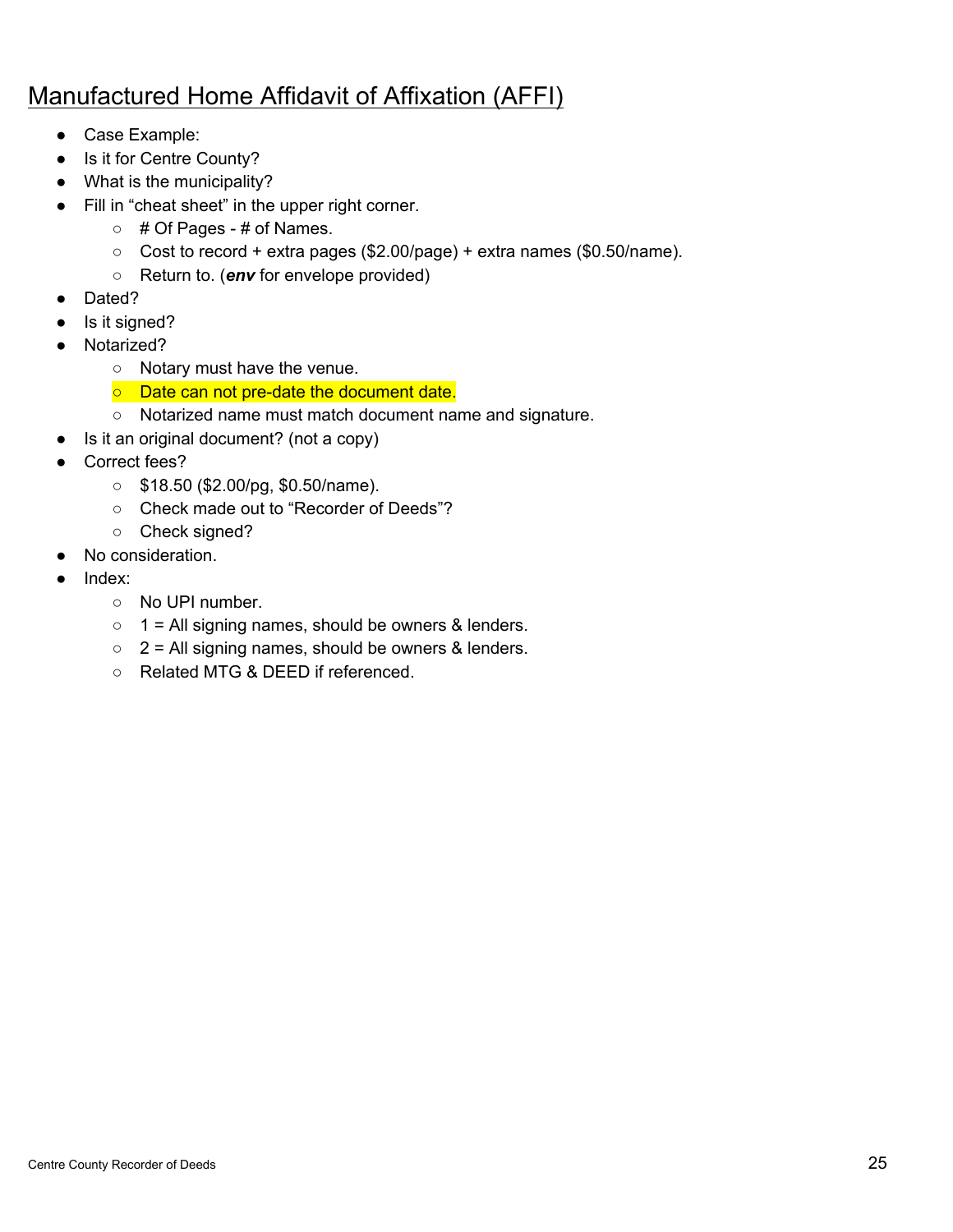## Memorandum of Agreement (AGMT)

- Is it for Centre County?
- Fill in "cheat sheet" in the upper right corner.
	- # Of Pages # of Names.
	- Cost to record + extra pages (\$2.00/page) + extra names (\$0.50/name).
	- Return to. (*env* for envelope provided)
- Is it signed?
- Dated?
- Notarized?
	- Notary must have the venue.
	- Date can not pre-date the document date.
	- Notarized name must match document name and signature.
- Is it an original document? (not a copy)
- Correct fees?
	- $\circ$  \$18.50 (+0.50/2.00)
	- Check made out to "Recorder of Deeds"?
	- Check signed?
- Index:
	- Consideration?
	- May require a UPI number.
	- Both to both.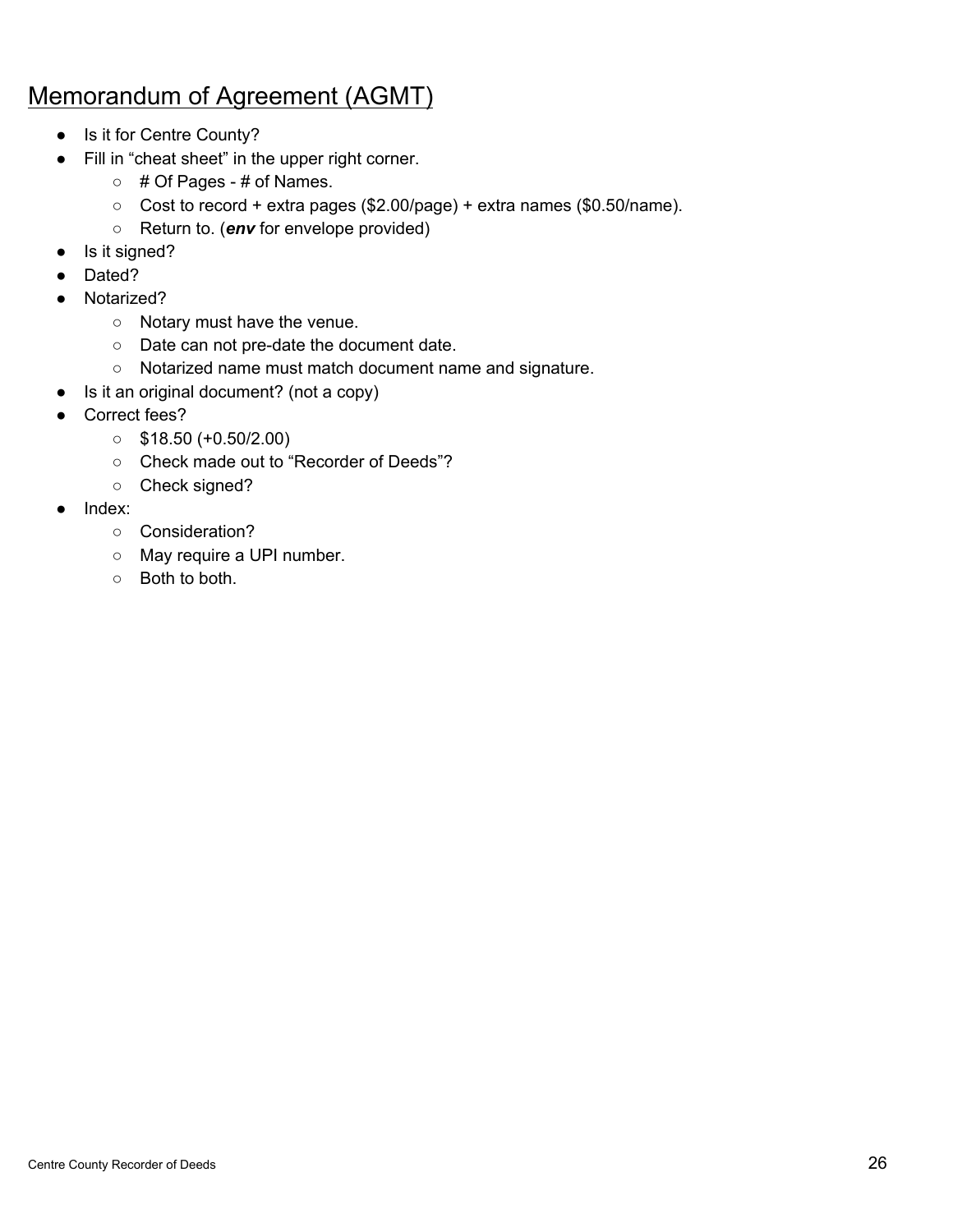# Memorandum of Agreement of Sale (AGRT)

- Is it for Centre County?
- Fill in "cheat sheet" in the upper right corner.
	- $\circ$  # Of Pages # of Names.
	- Cost to record + extra pages (\$2.00/page) + extra names (\$0.50/name).
	- Return to. (*env* for envelope provided)
- Is it signed?
- Dated?
- Notarized?
	- Notary must have the venue.
	- Date can not pre-date the document date.
	- Notarized name must match document name and signature.
- Is it an original document? (not a copy)
- Correct fees?
	- $\circ$  \$58.75 (+0.50/2.00)
	- Check made out to "Recorder of Deeds"?
	- Check signed?
- Index:
	- Consideration?
	- UPI Stamp is required..
	- $\circ$  1 = Property owner.
	- $\circ$  2 = Buyer.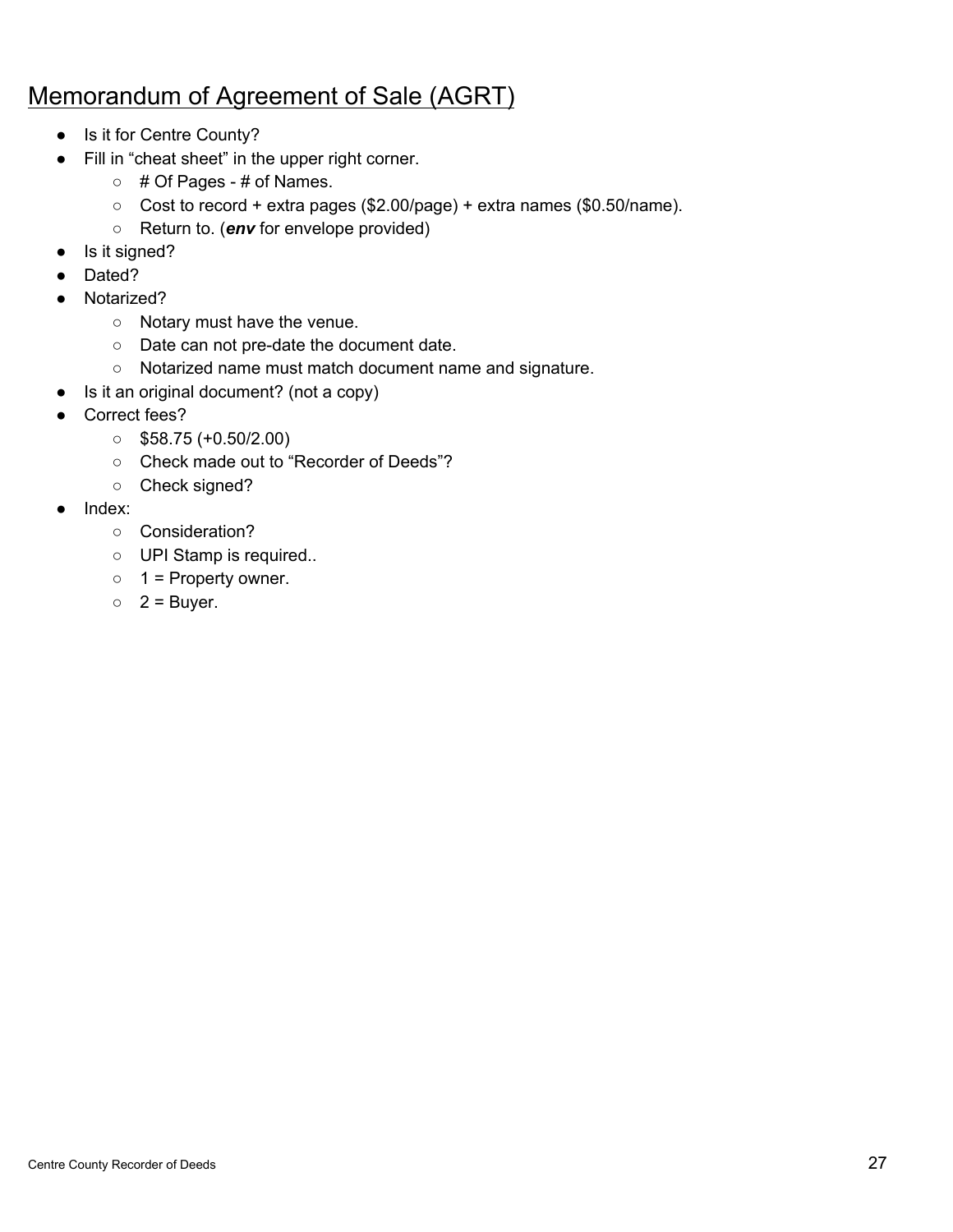### Modification (MOD)

- Case Example: R [02206-0074](https://webia.centrecountypa.gov/ccg/rod/rodrsp2?rod=57179913¤tlist=40&997a35aa-9e11-40f5-b397-5552fe917f48)
- Is it for Centre County?
- Does it have a reference to the mortgage being modified?
- Fill in "cheat sheet" in the upper right corner.
	- $\circ$  # Of Pages # of Names.
	- Cost to record + extra pages (\$2.00/page) + extra names (\$0.50/name).
	- Return to. (*env* for envelope provided)
- Is it signed?
- Dated?
- Notarized?
	- Notary must have the venue.
	- Date can not pre-date the document date.
	- Notarized name must match document name and signature.
- Is it an original document? (not a copy)
- Correct fees?
	- $\circ$  \$20.50 (+0.50/2.00)
	- Check made out to "Recorder of Deeds"?
	- Check signed?
- Index:
	- No consideration.
	- No UPI number.
	- $\circ$  1 = Property owners & Bank.
	- $\circ$  2 = Lending Institution.
	- Reference the MTG being modified.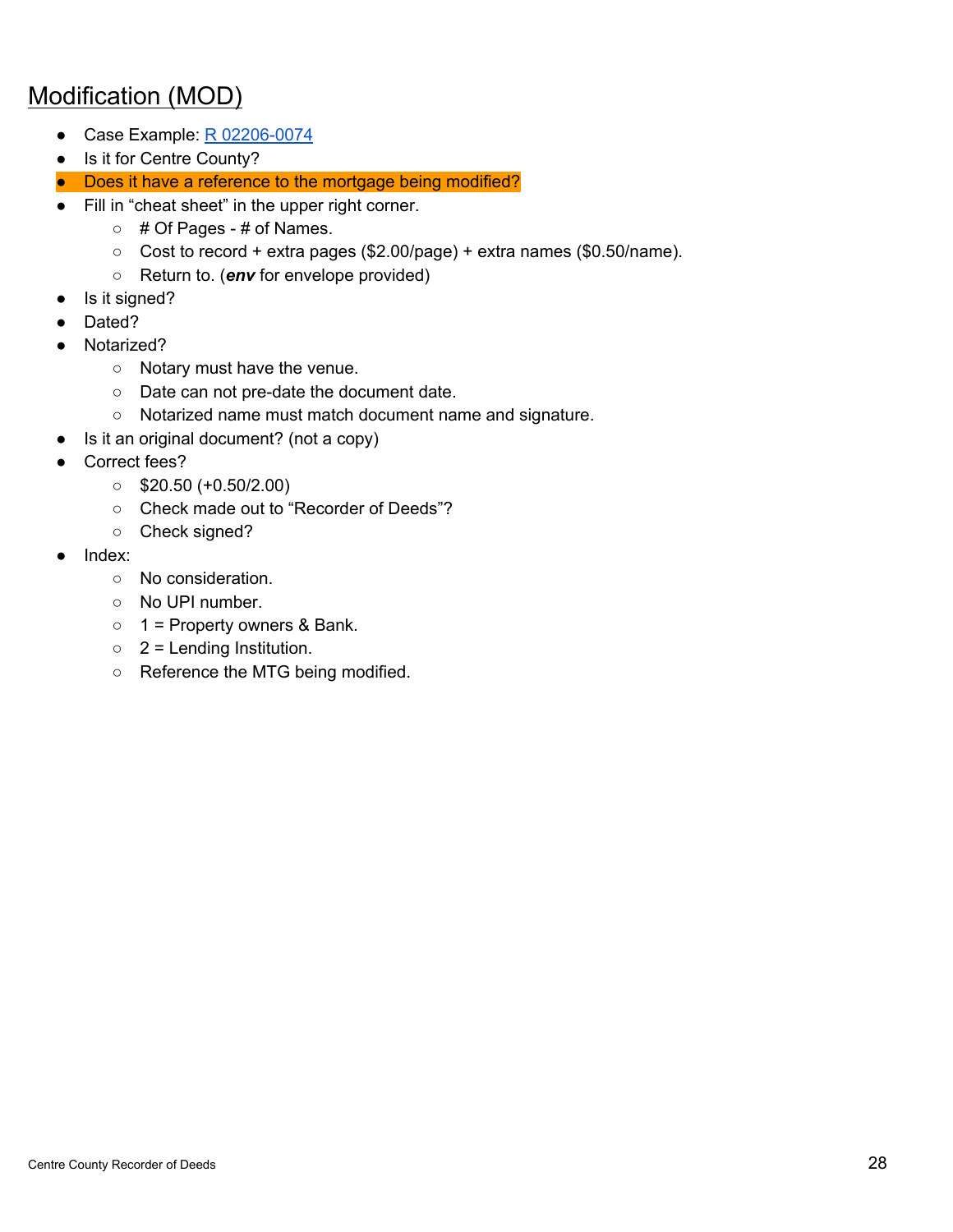## Mortgages (MTG)

- Is it for Centre County?
- Fill in "cheat sheet" in the upper right corner.
	- $\circ$  # Of Pages # of Names.
	- $\circ$  Cost to record + extra pages (\$2.00/page) + extra names (\$0.50/name).
	- Return to. (*env* for envelope provided)
- Dated?
- Is it signed?
- Notarized?
	- Notary must have the venue.
	- Date can not pre-date the document date.
	- Notarized name must match document name and signature.
- **•** Is there a certified [address.](#page-6-0)
- Is it an original document? (not a copy)
- Correct fees?
	- Check made out to "Recorder of Deeds"?
	- Check signed?
- What's the consideration? (This is the amount the mortgage is for)
- If the deed and mortgage are being recorded at the same time:
	- Write the deed reference on the last page of the mortgage.
	- Double check that the legal description on the MTG matches the DEED.
- Index:
	- $\circ$  1 = Buyer or new/current owners i.e. the party taking out the loan.
	- $\circ$  2 = Lending Institution.
- Related documents: If a DEED referenced is given, relate it to the MTG. Do not relate other MTGs including any reference to a 'Master Mortgage."

### Mortgage Search (SRCH)

<span id="page-28-0"></span>• See Name [Change.](#page-28-0)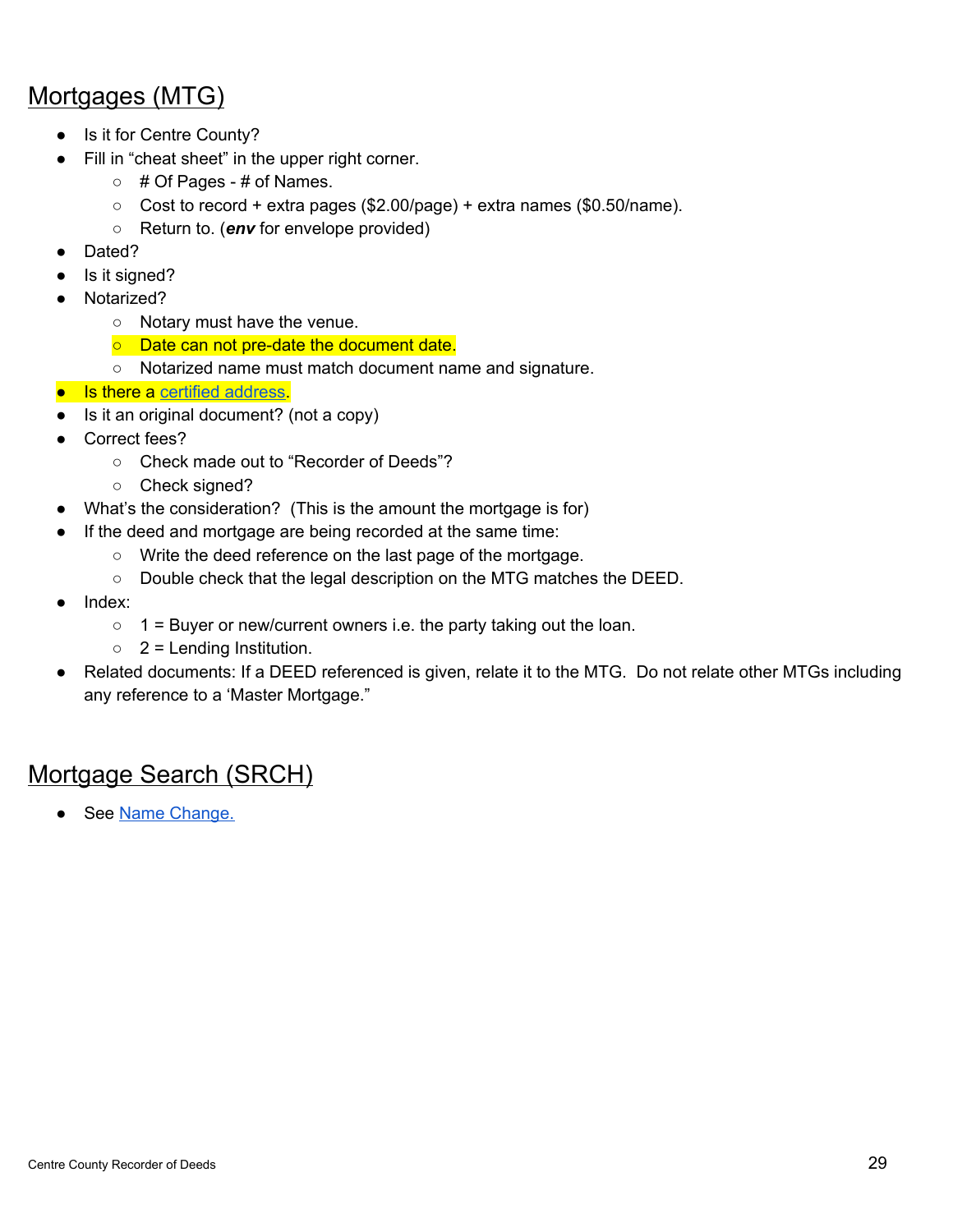# Name Change (SRCH)

- Fees: \$5.00.
- When a person requests the search we need their FIRST MIDDLE and LAST name plus their date of birth.
	- *NOTE:* Search requests should be made at least a day ahead of the court date. Remind the requester that they will need to come to our office first so allow time to get to the courthouse from the Willowbank Building.
- In WEBIA search their name from their DOB to today.
- Look for any MTG Docs.
	- If no mortgages are found, move to the next step.
	- If mortgages are found see below.
		- Make a list of all MTGs on record with the party names, amount of the mortgage was for, document date, and book & page numbers.
		- If the MTG was satisfied, released, or terminated; include that document's date and book & page numbers.
- From the I Drive, open either *'mortgage search w name and date,time.rtf'* or *'mortgage search with mtgs found.rtf'* file.
- Complete form with full name, DOB, and relevant MTG info.
- Pint form and save for customers.
- When the customer picks up their search.
	- Repeat the search in WEBIA to confirm they information is correct. Make changes if needed.
	- Sign Joe' name then stamp and crimp the document.
	- Time stamp.
	- Collect fee.
- Record in GUI.
	- Received from: Name searched.
	- Number of Documents: 0
	- Document Code: SRCH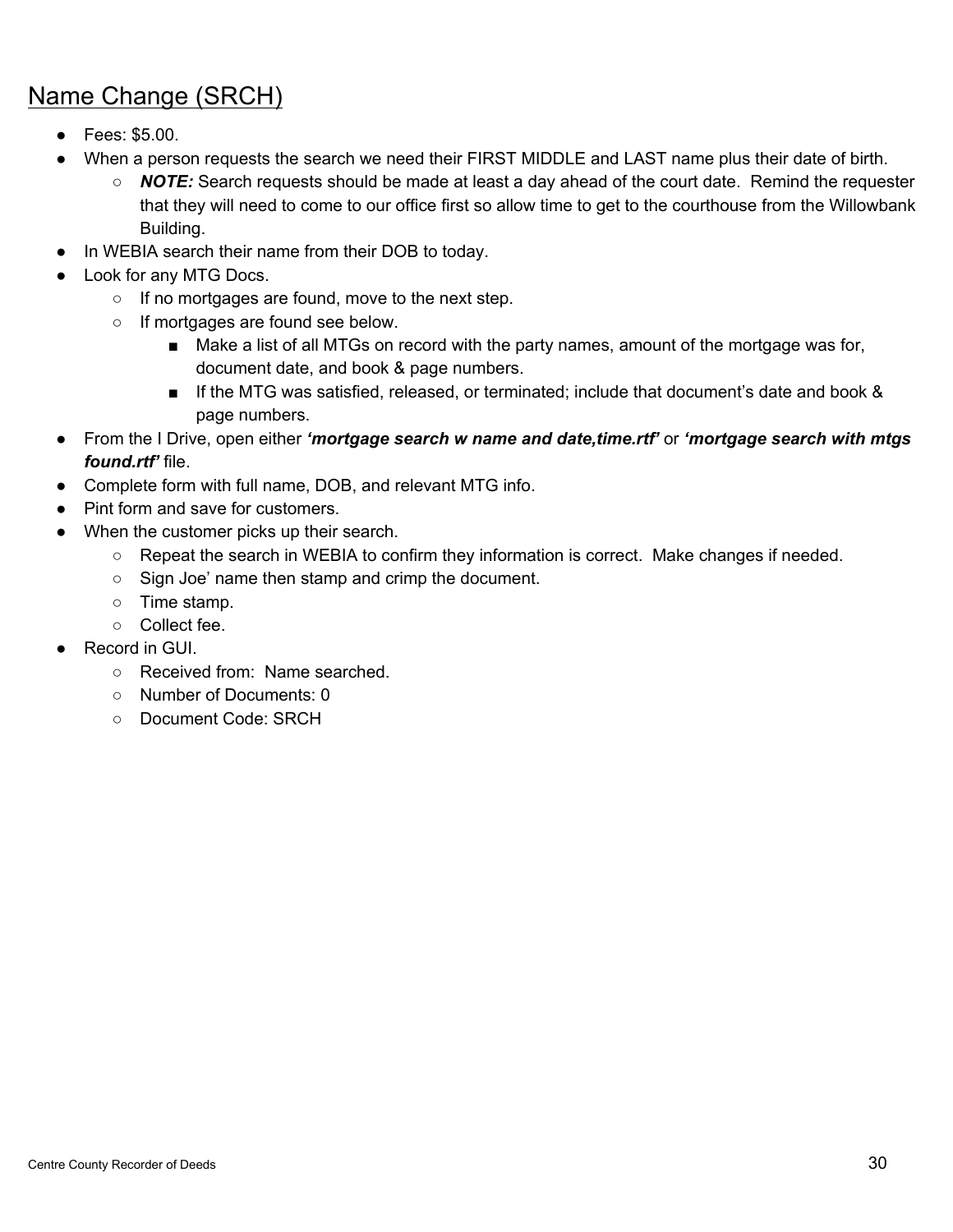# Notary Bonds (NTB)

- Fees.
	- Notary Bond is \$35.50 plus \$3.00 for the Prothonotary office.
	- $\circ$  If paying by check they can make it for \$38.50 and get \$3.00 cash back for Prothonotary.
- PRINT RETURN LABEL!
- Index:
	- Use appointment date.
	- 4 Pages/2 Names.
	- $\circ$  1 = Notary.
	- $\circ$  2 = COMMONWEALTH OF PA [ID#738].
- Write the expiration date on the bottom of the receipt.
- To be scanned the pages should be: "Green" sheet, Application, POA, Bond.
- Notary name and address changes (updated August 2019) he Revised Uniform Law on Notarial Acts (RULONA) no longer requires that notaries notify the recorder of deeds of the county of original appointment of any address change or name change. The Department of State is the official repository for Pennsylvania notary public commission information and it is expected that the Department's records are the primary source for verification of notary public credentials in Pennsylvania.

# Notice of Condemnation (COND)

● See [Condemnation](#page-9-0).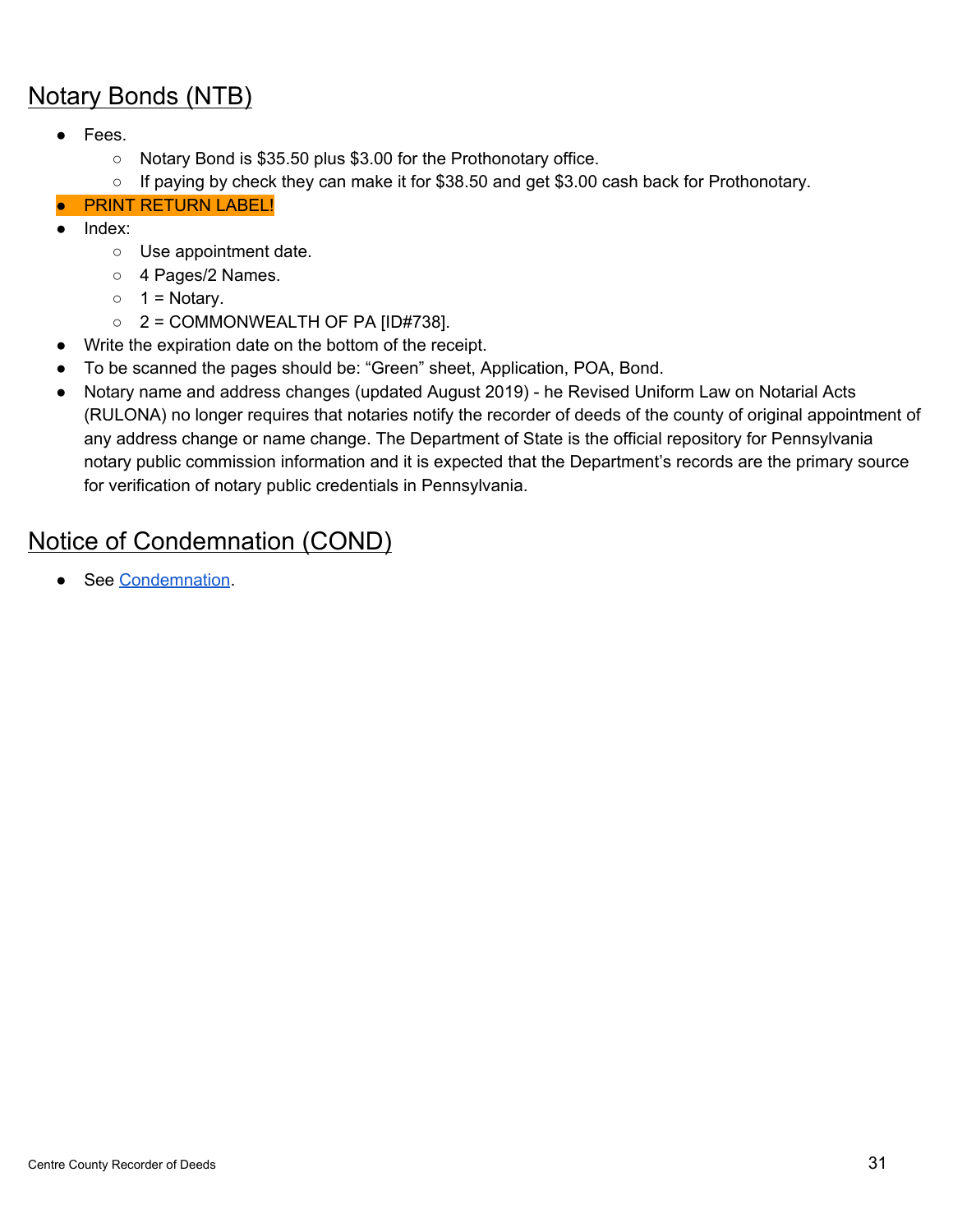# <span id="page-31-0"></span>Order (ORDR)

- Case Example: R [2242-587](https://webia.centrecountypa.gov/ccg/rod/rodrsp2?rod=58969607¤tlist=550&5bb07376-9356-4ad0-ba80-a55e174a1b69)
- Does the deed have a UPI stamp? Required unless the judge states otherwise.
- Is it for Centre County?
- Fill in "cheat sheet" in the upper right corner.
	- $\circ$  # Of Pages # of Names.
	- $\circ$  Cost to record + extra pages (\$2.00/page) + extra names (\$0.50/name).
	- Return to. (*env* for envelope provided)
- Dated?
- Is it signed? Will be signed by the court.
- Does not need to be notarized.
- Is there a certified address?
- Is it an original document or a **certified copy?**
- Correct fees?
	- $\circ$  \$18.50.
	- Check made out to "Recorder of Deeds"?
	- Check signed?
- Index:
	- No consideration, no transfer tax.
	- $\circ$  1 = Defendant/Previous Owner.
	- $\circ$  2 = Plaintiff/Awarded party(s).
	- Reference the deed for the identified property.
	- Reference any Plat Books in the legal description.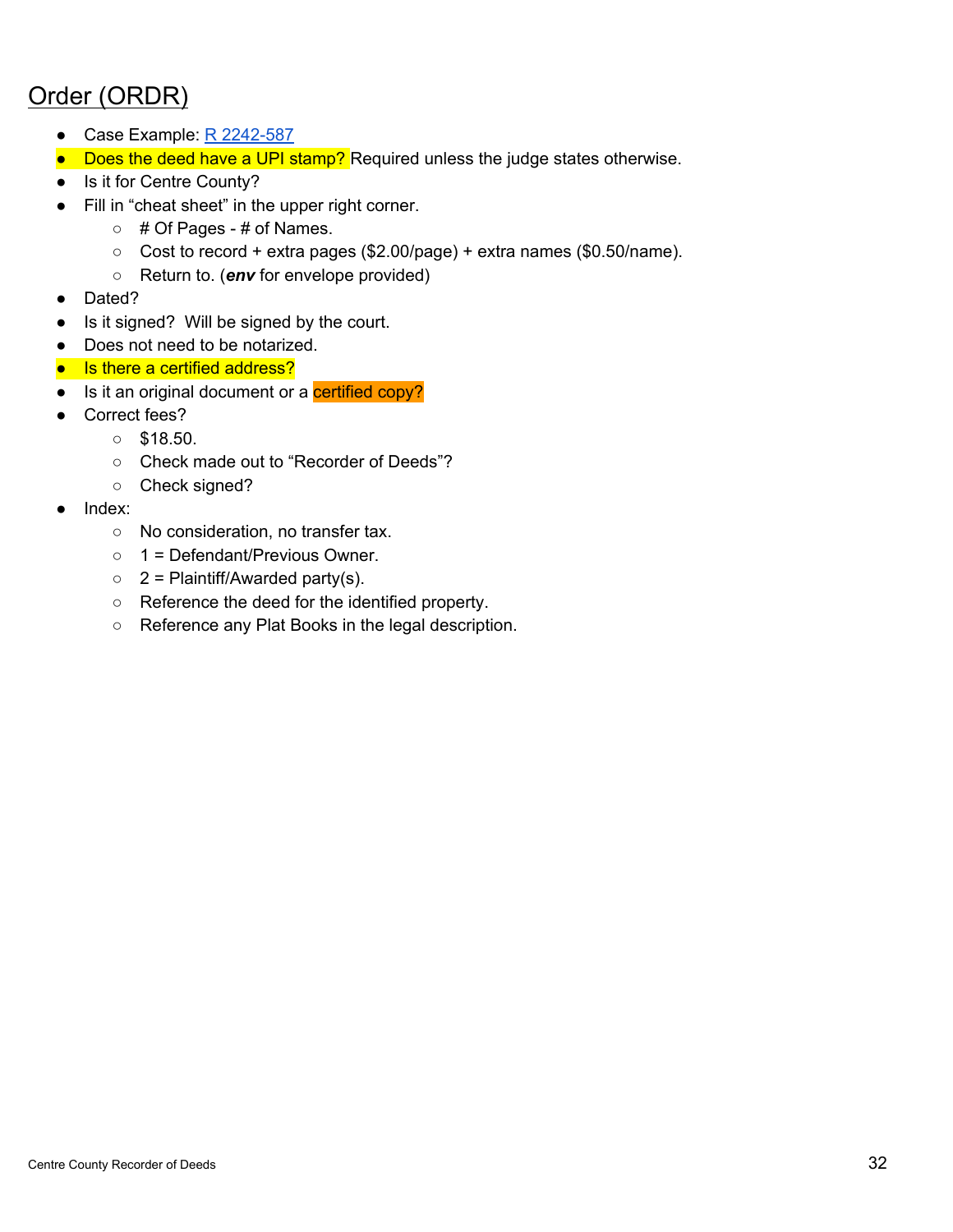### Plans (PLAN)

- Note: [Highway](#page-22-0) Plans have special instructions. See Highway Maps.
- Is it an original document? (not a copy)
- Are there 3 copies in addition to the original? (2x Assessment, 1x Planning)
- What is the source of title?
	- Owner's names.
	- Deed book & pages numbers for the associated tract(s) of land.
- Is it signed?
	- All owners listed on the deed must sign.
	- If the owner is an organization (business, partnership, LLC, etc.) signature must include the signer's title and capacity to sign.
	- Planning MUST send a memorandum and/or sign off on the actual plan. Check your email for instructions.
		- Municipalities that require a memorandum are: Bellefonte Borough, College, Ferguson, Halfmoon, Harris, Liberty, Patton, Rush, Spring, and State College Borough.
- Notarized?
	- Notary must have the venue.
	- Date can not pre-date the document date.
	- If the owner is an organization (business, partnership, LLC, etc.) the acknowledgement must include the signer's title and capacity to sign..
- What is the date of the most recent revision?
- Correct fees?
	- \$40.00 for the first page and \$5.00 for each additional page.
	- Check made out to "Recorder of Deeds"?
	- Check signed?
- Index:
	- $\circ$  1 = Subdivision or project name (when applicable).
	- $\circ$  1 = Owners.
	- $\circ$  2 = Municipality.
	- Reference any Plat Books listed on the plan that relate to the reference property(s) but not adjacent properties.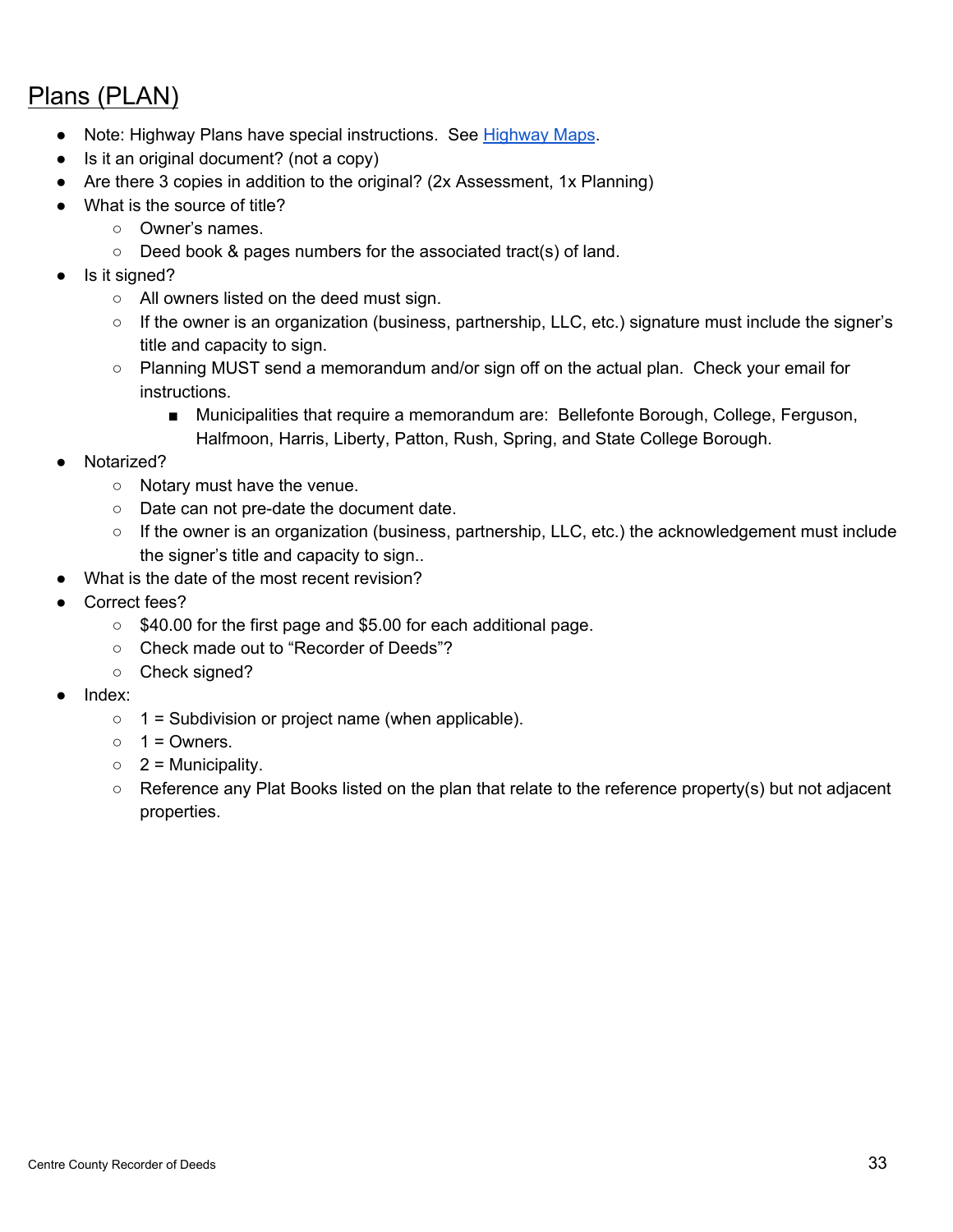# Power of Attorney (POA)

- Is it for Centre County?
- Fill in "cheat sheet" in the upper right corner.
	- $\circ$  # Of Pages # of Names.
	- Cost to record + extra pages (\$2.00/page) + extra names (\$0.50/name).
	- Return to. (*env* for envelope provided)
- Is it signed?
- Dated?
- Notarized?
	- Notary must have the venue.
	- Date can not pre-date the document date.
	- Notarized name must match document name and signature.
- Is it an original document? (not a copy)
- Correct fees?
	- $\circ$  \$20.50.
		- Check made out to "Recorder of Deeds"?
	- Check signed?
- Index:
	- No consideration.
	- Municipality: 99 Centre County
	- $\circ$  1 = Person granting the power.
	- $\circ$  2 = Person(s) power is being granted to.

## Release (REL)

● See [Satisfaction/Release](#page-39-1) (SAT, REL)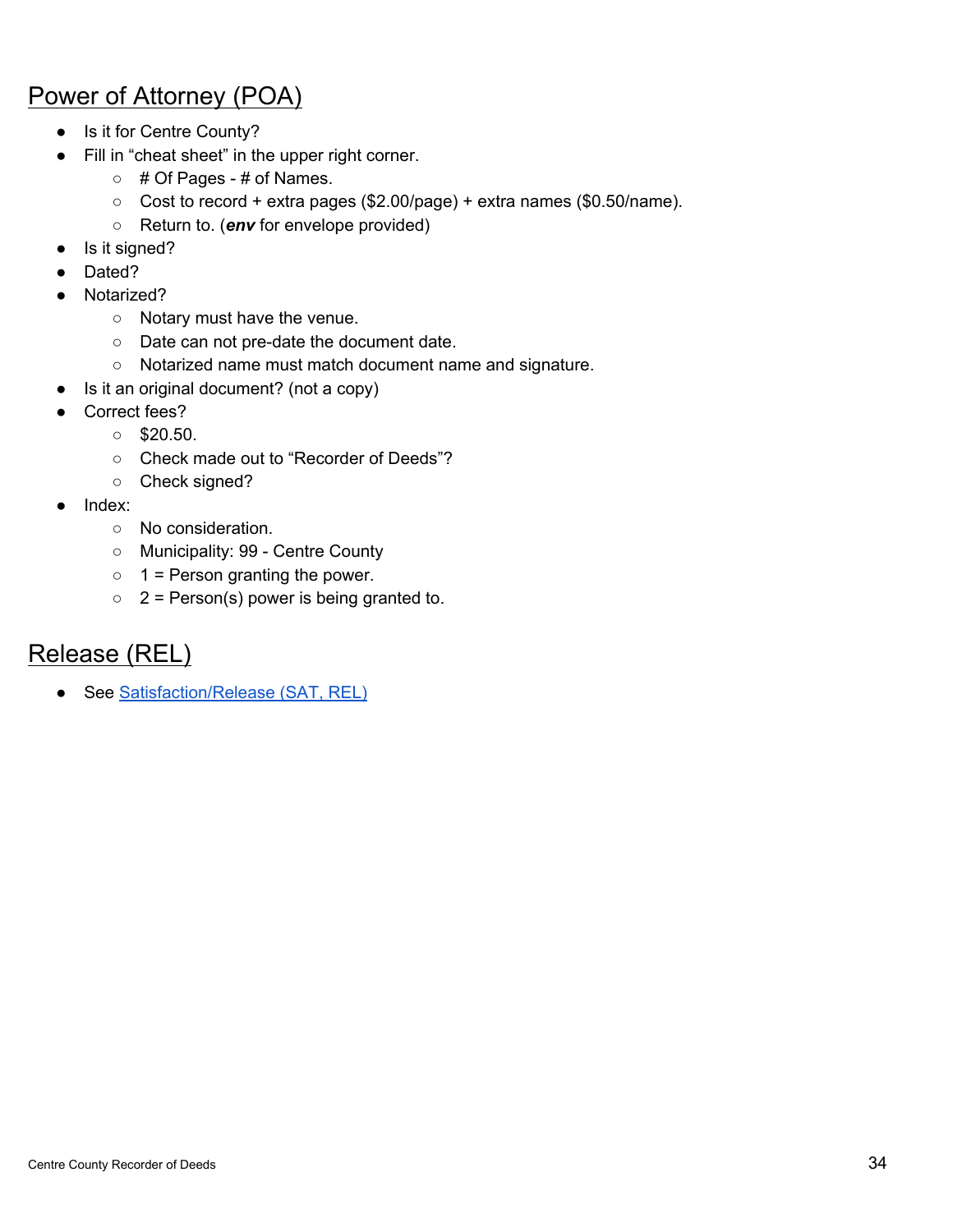# Resolution (RESO)

- Case Example: R [2243-208](https://webia.centrecountypa.gov/ccg/rod/rodrsp2?rod=59002371¤tlist=193&967a80a7-9bff-4253-a6b1-ecaeadb75704).
- Is it for Centre County?
- Fill in "cheat sheet" in the upper right corner.
	- # Of Pages # of Names.
	- Cost to record + extra pages (\$2.00/page) + extra names (\$0.50/name).
	- Return to. (*env* for envelope provided)
- Dated?
- Is it signed?
	- Along with signature(s) resolutions require the township seal.
	- They do not need to be notarized..
- Is it an original document? (not a copy)
- Correct fees?
	- $\circ$  \$18.50 [4/4]
	- Check made out to "Recorder of Deeds"?
	- Check signed?
- Index:
	- No consideration.
	- $\circ$  1 = Municipality.
	- 2 = Municipality & Property Owner.
	- Link any documents referenced in the resolution.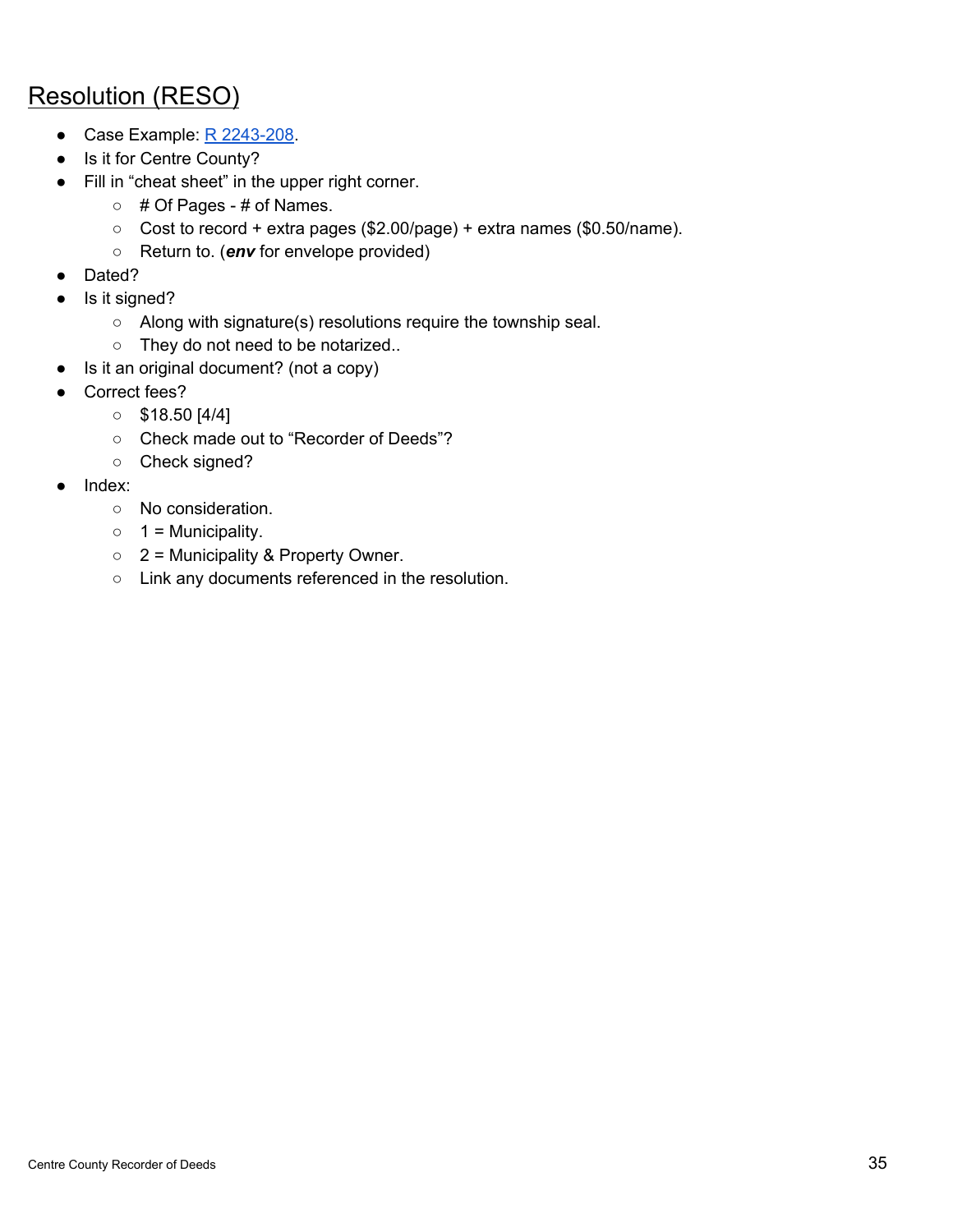# Restrictive Covenants (RES)

- Case example: R 2233-151
- Is it for Centre County?
- Fill in "cheat sheet" in the upper right corner.
	- # Of Pages # of Names.
	- Cost to record + extra pages (\$2.00/page) + extra names (\$0.50/name).
	- Return to. (*env* for envelope provided)
- Dated?
- Is it signed?
- Notarized?
	- Notary must have the venue.
	- Date can not pre-date the document date.
	- Notarized name must match document name and signature.
- Is it an original document? (not a copy)
- Correct fees?
	- $\circ$  \$18.50 (\$2.00/\$0.50)
	- Check made out to "Recorder of Deeds"?
	- Check signed?
- No consideration.
- Index:
	- Both to Both.
	- Reference the related DEED.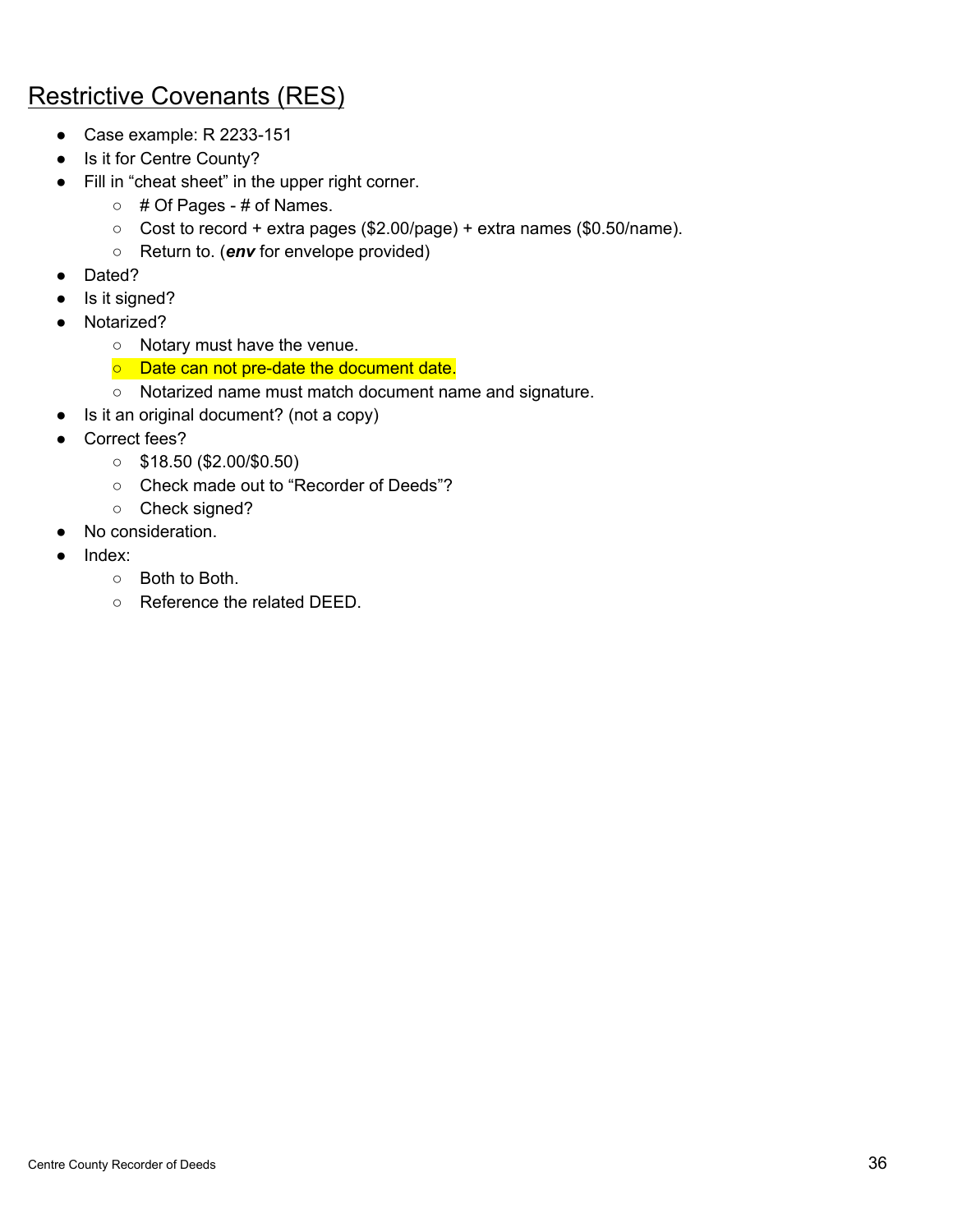### Revocation (REV)

- Case example: R [2227-435](https://webia.centrecountypa.gov/ccg/rod/rodrsp2?rod=58218502)
- Is it for Centre County?
- Fill in "cheat sheet" in the upper right corner.
	- $\circ$  # Of Pages # of Names.
	- Cost to record + extra pages (\$2.00/page) + extra names (\$0.50/name).
	- Return to. (*env* for envelope provided)
- Is it signed?
- Dated?
- Notarized?
	- Notary must have the venue.
	- Date can not pre-date the document date.
	- Notarized name must match document name and signature.
- Is it an original document? (not a copy)
- Correct fees?
	- $\circ$  \$20.50.
	- Check made out to "Recorder of Deeds"?
	- Check signed?
- Index:
	- $\circ$  1 = Person signing the document.
	- 2 = Person being removed as POA.
	- Municipality = 99 Centre County.
	- Reference related POA.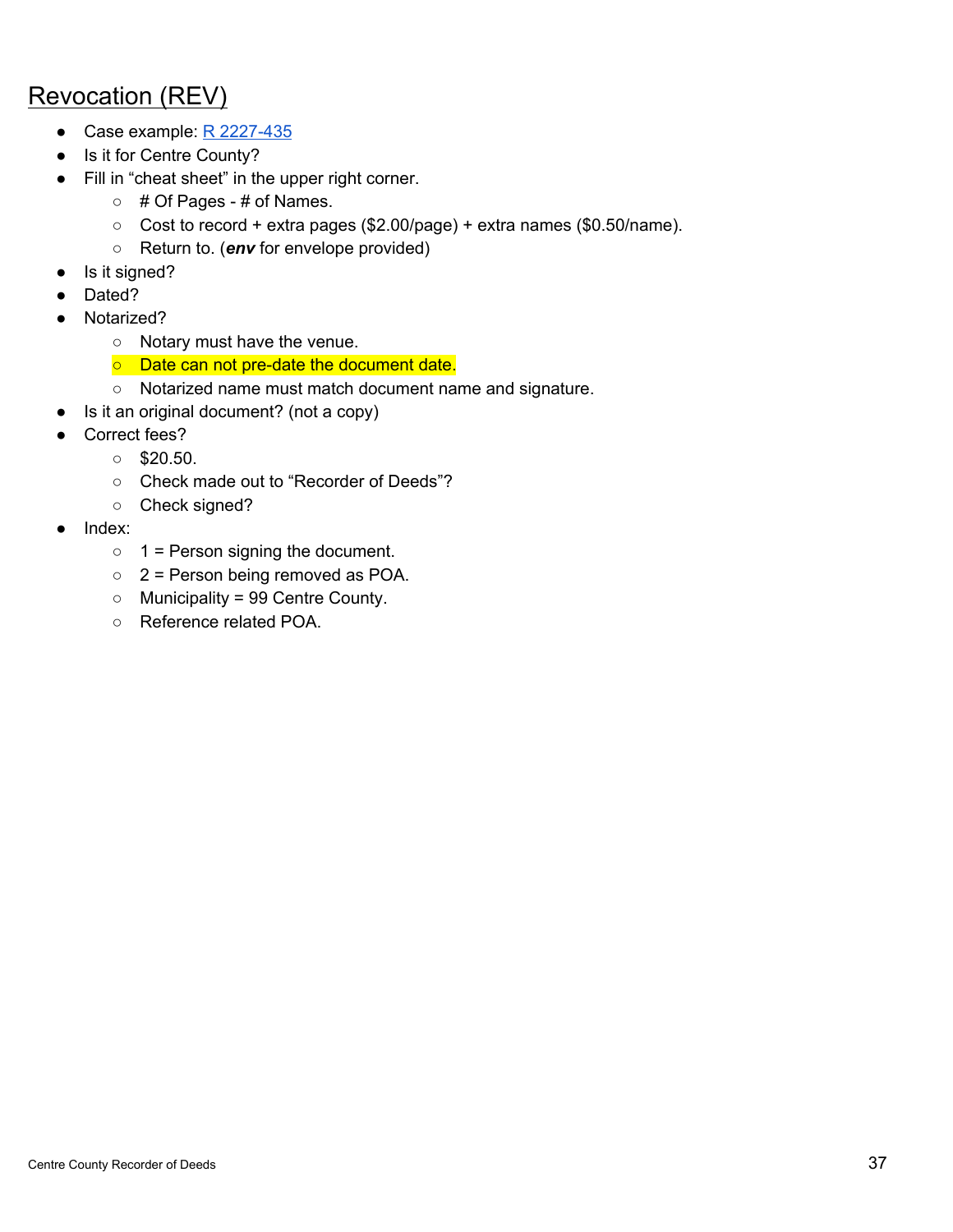## Right of First Refusal (REFU)

- Case Example: R 02231-0295
- Does have a UPI stamp? Must have a stamp.
- Is it for Centre County?
- Fill in "cheat sheet" in the upper right corner.
	- $\circ$  # Of Pages # of Names.
	- Cost to record + extra pages (\$2.00/page) + extra names (\$0.50/name).
	- Return to. (*env* for envelope provided)
- Dated?
- Is it signed?
- Notarized?
	- Notary must have the venue.
	- Date can not pre-date the document date.
	- Notarized name must match document name and signature.
- Is it an original document? (not a copy)
- Does it have a *certified address*?
- Correct fees?
	- $\circ$  \$18.50 (\$2.00/\$0.50)
	- Check made out to "Recorder of Deeds"?
	- Check signed?
- Is there consideration? If so then they have to pay transfer tax on the amount paid.
	- Does the text match the number?
	- Is the transfer tax correct?
		- 2% except for State College Borough (3%), Ferguson (2.75%), and Taylor (1.5%)
		- If the consideration is \$1.00 and explanation is required and possibly a SOV.
- Index:
	- $\circ$  1 = Seller/Current Owner.
	- 2 = Buyer/Possible Future Owner.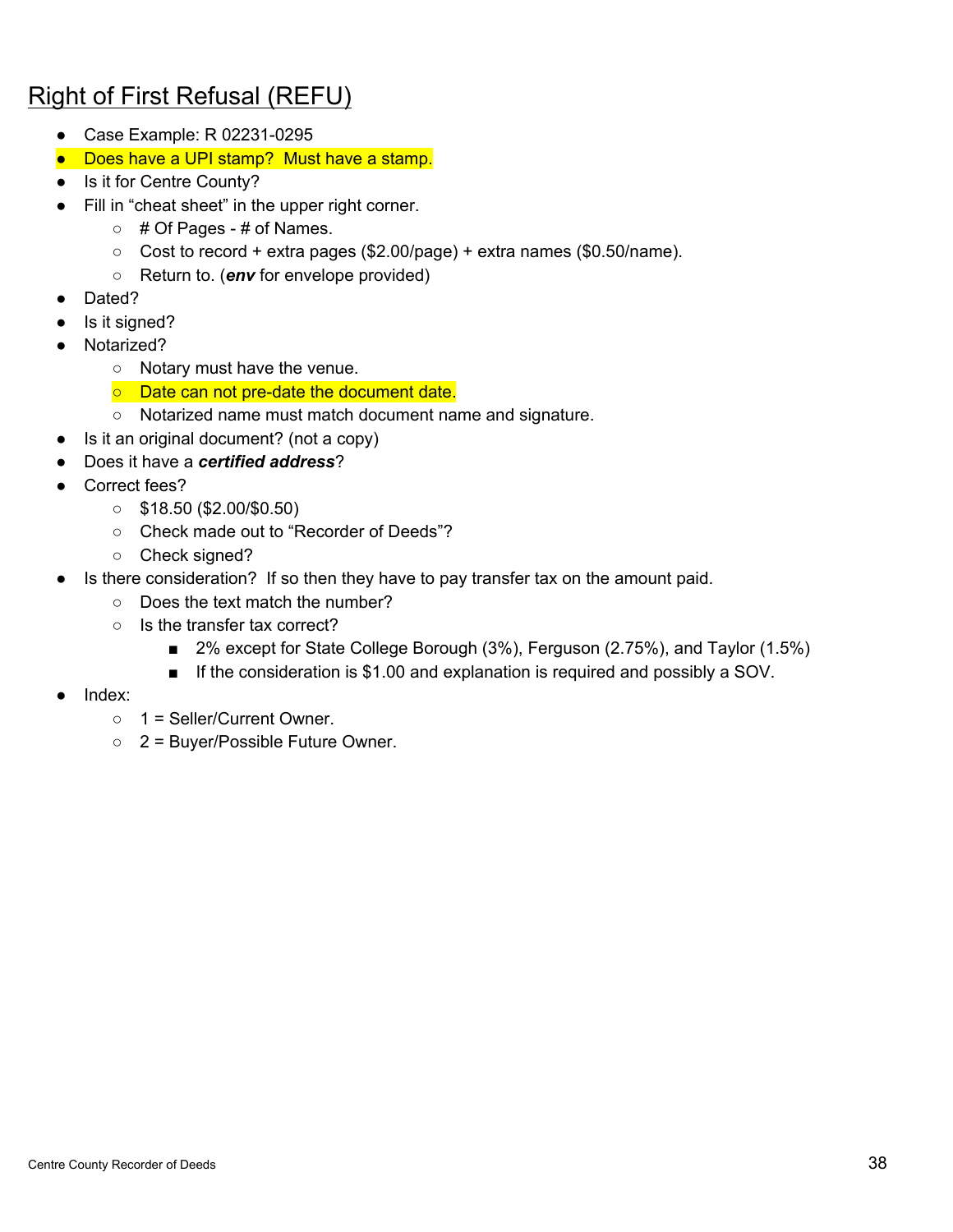## Right of Way (R/W)

- Definition: A Right-of-way gives someone ONLY the right to travel across property owned by another person.
- Update: Record by the title on the document. Is this a [Right-of-Way](#page-77-0) or and [Easement](#page-74-0)? ○ Sometimes documents that are titled "right-of-way" are actually easements.
- Case example: R 1022-353, [Declaration](https://webia.centrecountypa.gov/ccg/rod/rodrsp2?rod=14695171) of Right of Way.
- Is it for Centre County?
- Fill in "cheat sheet" in the upper right corner.
	- $\circ$  # Of Pages # of Names.
	- $\circ$  Cost to record + extra pages (\$2.00/page) + extra names (\$0.50/name).
	- Return to. (*env* for envelope provided)
- Is it taxable?
	- If so we need an SOV.
	- Taxable consideration will be indexed.
- Dated?
- Is it signed?
- Notarized?
	- Notary must have the venue.
	- Date can not pre-date the document date.
	- Notarized name must match document name and signature.
- Is it an original document? (not a copy)
- Correct fees?
	- $\circ$  \$58.75.
	- Check made out to "Recorder of Deeds"?
	- Check signed?
- No UPI.
- Index:
	- $\circ$  1 = Property Owner.
	- $\circ$  2 = Party right of way is being granted to. (ex: West Penn Power)
	- Note: If both parties are signing the agreement, index 'both to both' unless the document specifically states "Grantor" & "Grantee."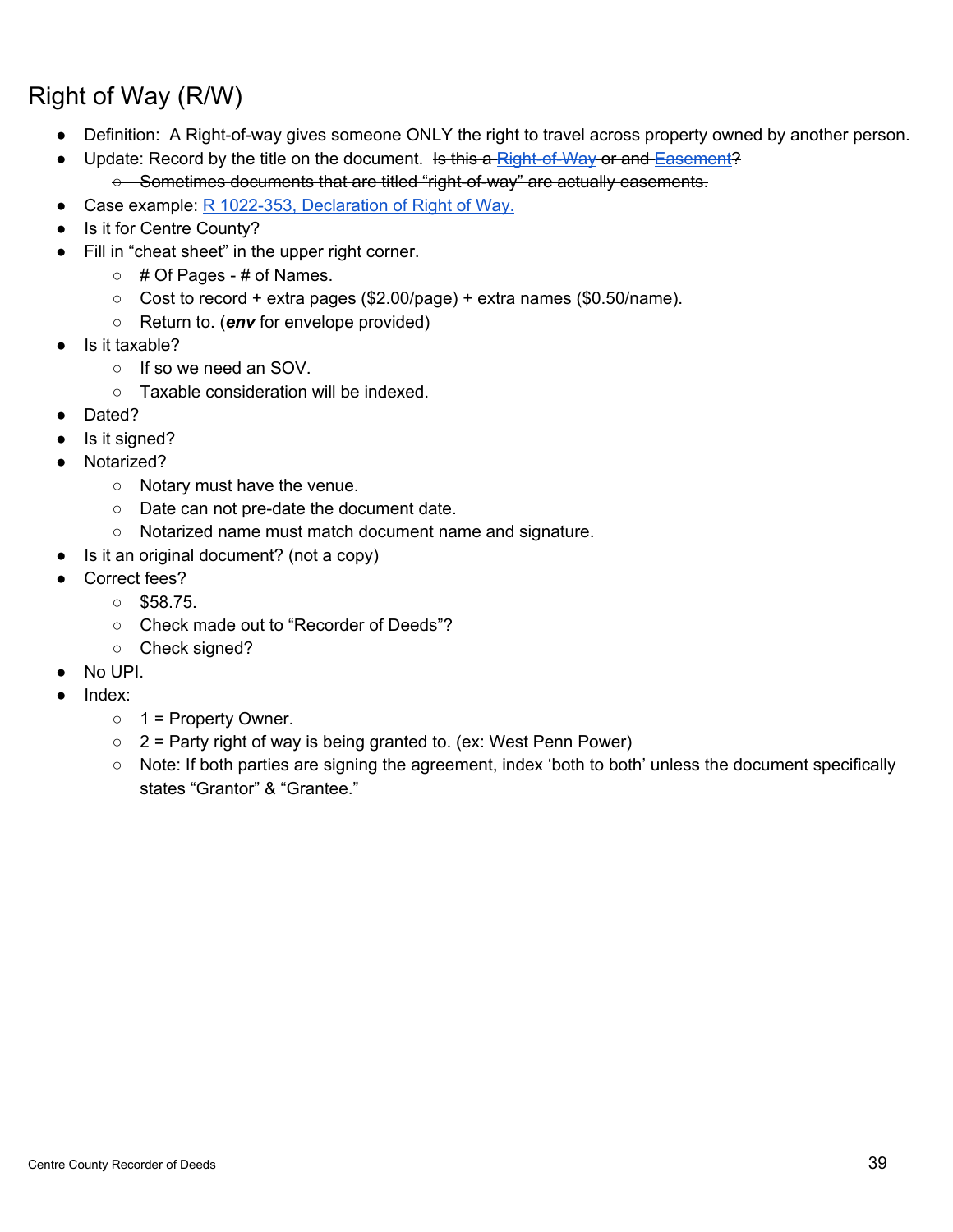## Satisfaction/Release (SAT, REL)

- Is it for Centre County?
- Fill in "cheat sheet" in the upper right corner.
	- $\circ$  # Of Pages # of Names.
	- $\circ$  Cost to record + extra pages (\$2.00/page) + extra names (\$0.50/name).
	- Return to. (*env* for envelope provided)
- Dated?
- Is it signed?
- Notarized?
	- Notary must have the venue.
	- Date can not pre-date the document date.
	- Notarized name must match document name and signature.
- Is it an original document? (not a copy)
- Correct fees?
	- $\circ$  \$60.75. (4/4)
	- Check made out to "Recorder of Deeds"?
	- Check signed?
	- $\circ$  If the document is releasing more than one lien/mortgage: each additional reference is \$2.00.
- Does it have a good MTG reference?
- Index:
	- No consideration.
	- 1 = Mortgagee/Lending Institution. CHECK FOR THE NORTHWEST SAVINGS-BANK THING!
	- $\circ$  2 = Mortgagor/Property owner.
		- Do not key "by AGENT, ATTY, etc." when flipping for SAT/REL.
- SATISFIED Stamp, when there is a copy of the MTG included with the SAT.
	- Make sure stamp is to today's date.
	- Stamp can overlap text if there is not enough empty space on the page.
	- Also stamp the page 'COPY' unless it is the original MTG.

## State College Community Land Trust INC (DEED + LSTX)

- Case Example: R [2191-860](https://webia.centrecountypa.gov/ccg/rod/rodrsp2?rod=56476942¤tlist=197&d36213fd-9f20-4f9e-9dbb-b3014a14225b) (DEED), R [2191-861](https://webia.centrecountypa.gov/ccg/rod/rodrsp2?rod=56477186) (LSTX), R [2191-862](https://webia.centrecountypa.gov/ccg/rod/rodrsp2?rod=56477190) (MTG), R [2191-863](https://webia.centrecountypa.gov/ccg/rod/rodrsp2?rod=56477193) (SUB MTG).
- Typically this will be a package with a Deed, a Taxable Lease, a Mortgage and a Subordinate Mortgage. The buyer has purchased the building but not the land under it. The land is leased for 99 years and the taxable lease will have a SOV based on the assessed value of the land only.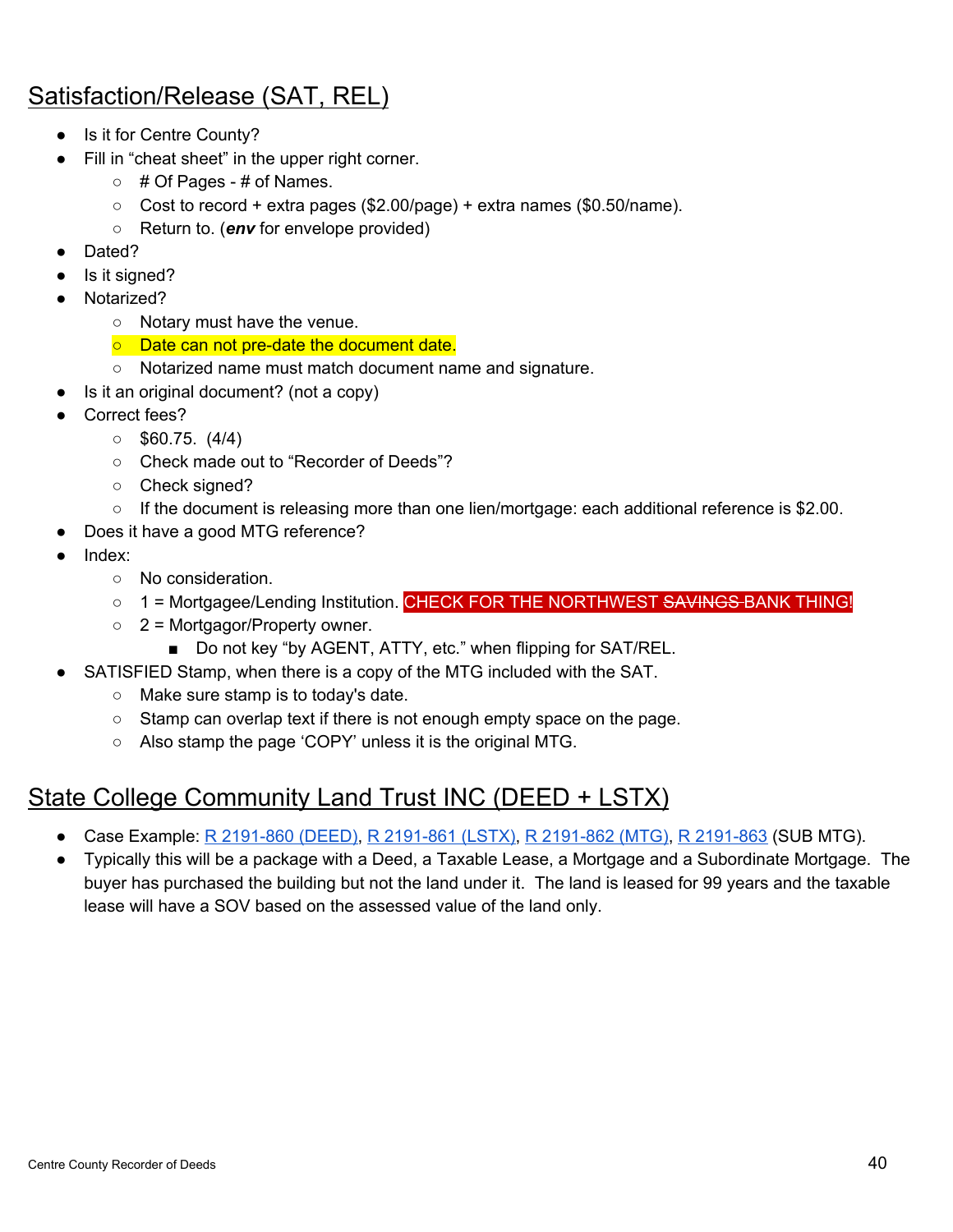## Statement of Value (SOV)

- Does it have a Date of Acceptance?
- Is it signed?
- Is the county assessed value correct?
- Processing:
	- Fill in the 'State Tax Paid' in the upper right corner. If exempt this will be \$0.00.
	- Place sticker in upper right corner.
	- If GUI, keep SOV with DOC to be scanned.
	- If e-File you can put it directly on the pile.
- Link to PA form [REV-183.](https://www.revenue.pa.gov/FormsandPublications/FormsforIndividuals/RTT/Documents/rev-183.pdf)

### Supplement to Mortgage (SUPP)

- Case example:
- Is it for Centre County?
- Fill in "cheat sheet" in the upper right corner.
	- $\circ$  # Of Pages # of Names.
	- $\circ$  Cost to record + extra pages (\$2.00/page) + extra names (\$0.50/name).
	- Return to. (*env* for envelope provided)
- Dated?
- Is it signed?
- Notarized?
	- Notary must have the venue.
	- Date can not pre-date the document date.
	- Notarized name must match document name and signature.
- Is it an original document? (not a copy)
- Correct fees?
	- $\circ$  \$20.50 (+\$2.00/\$0.50).
	- Check made out to "Recorder of Deeds"?
	- Check signed?
- No consideration.
- Index:
	- $\circ$  1 = Property Owner.
	- $\circ$  2 = Lending Institution.
	- Reference the MTG being supplemented.

### Supplemental Indenture of Mortgage (MTG)

- Case example: R [2233-831.](https://webia.centrecountypa.gov/ccg/rod/rodrsp2?rod=58533640¤tlist=34&6359e479-d376-4199-a62a-ce9b7028c0a9)
- Record as a [mortgage.](#page-28-0)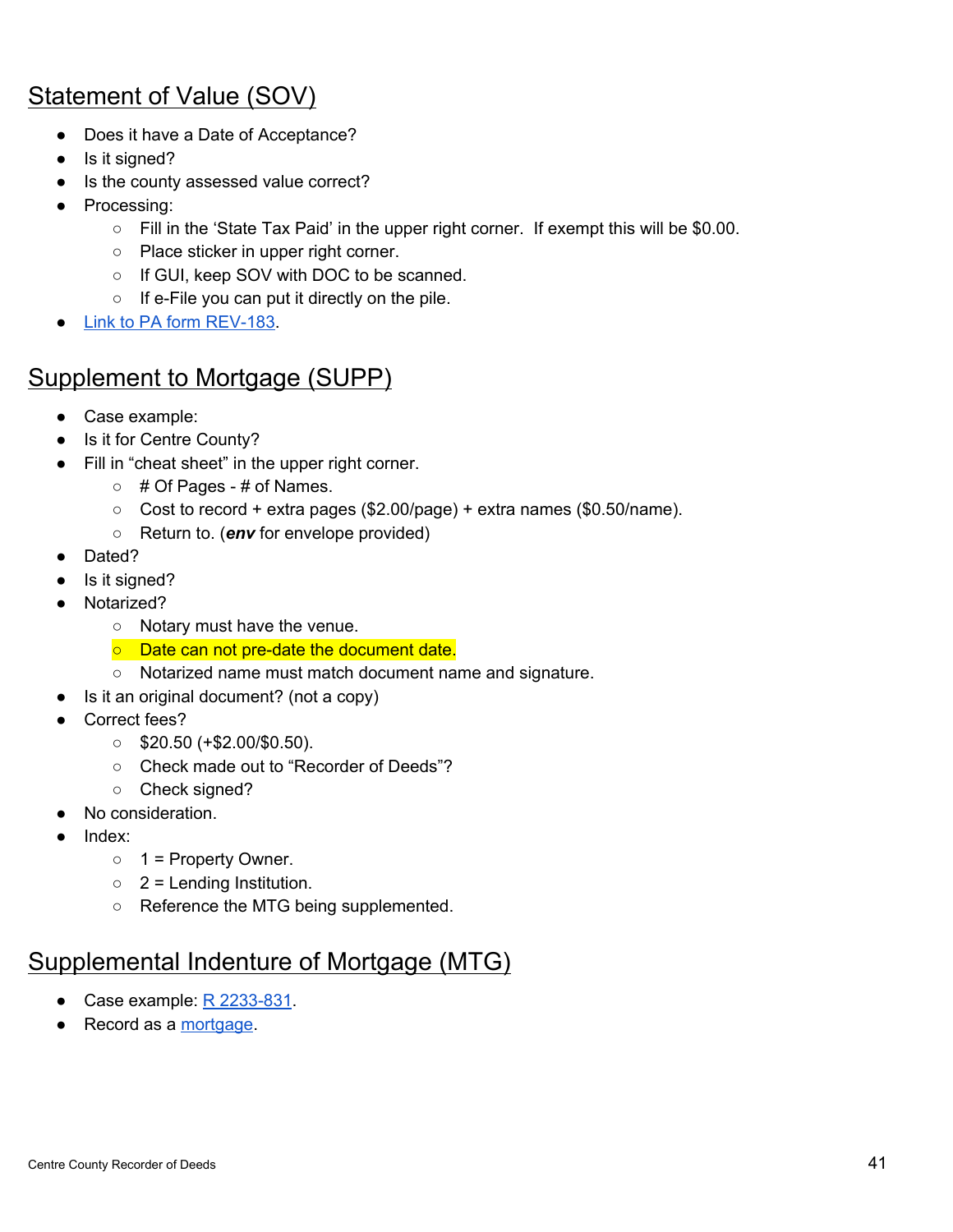## Subordination of Mortgage (SUB)

- Case example: R 2231 / 202
- Is it for Centre County?
- Fill in "cheat sheet" in the upper right corner.
	- # Of Pages # of Names.
	- $\circ$  Cost to record + extra pages (\$2.00/page) + extra names (\$0.50/name).
	- Return to. (*env* for envelope provided)
- Dated?
- Is it signed?
- Notarized?
	- Notary must have the venue.
	- Date can not pre-date the document date.
	- Notarized name must match document name and signature.
- Is it an original document? (not a copy)
- Correct fees?
	- $\circ$  \$20.50 (+\$2.00/\$0.50).
	- Check made out to "Recorder of Deeds"?
	- Check signed?
- No consideration.
- Index:
	- $\circ$  1 = Property Owner.
	- $\circ$  1 = MTG holder being subordinated.
	- $\circ$  2 = Other Lending Institution.
	- Reference the original MTG being subordinated, ignore any ASGNs or MODs.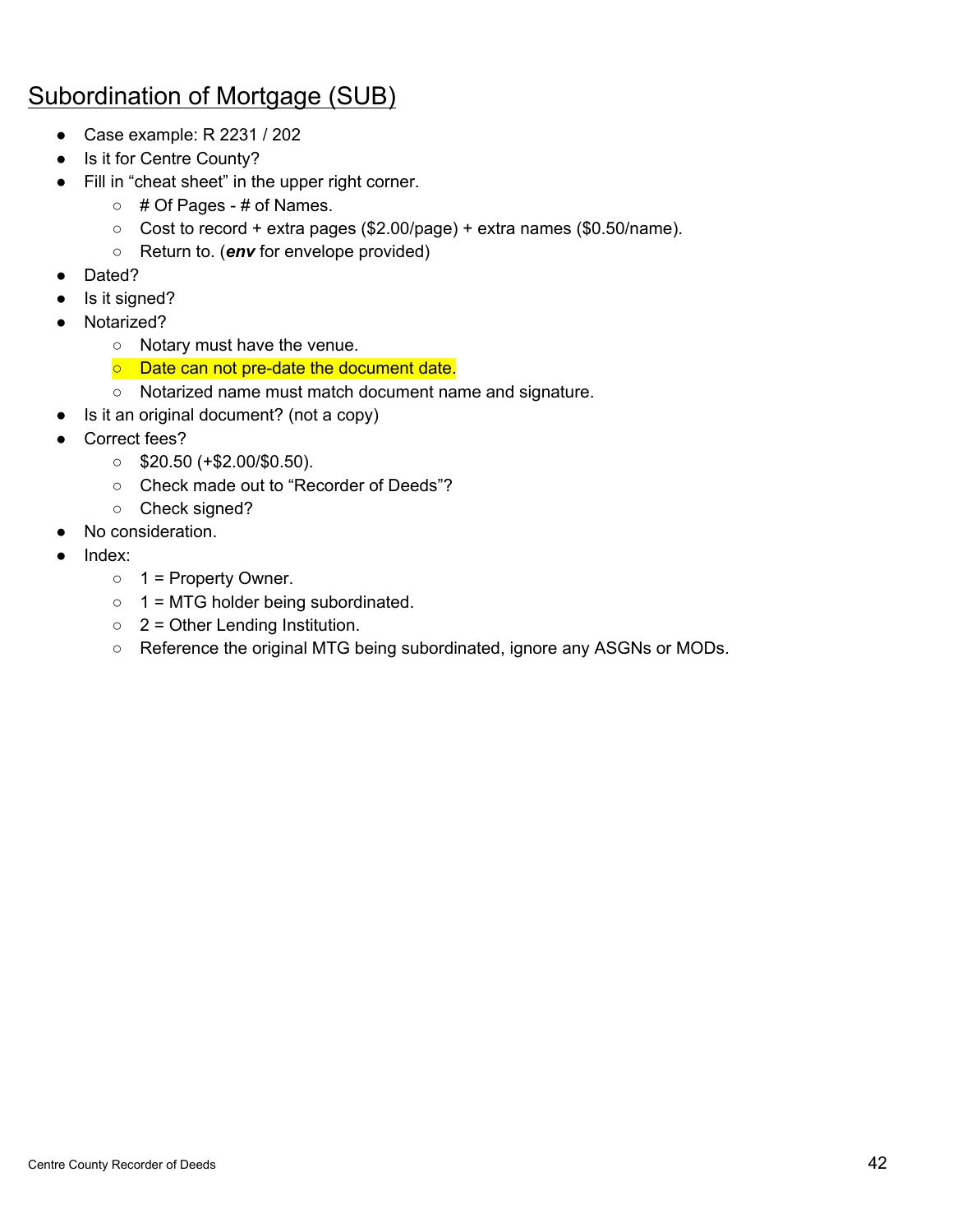## Taxable Lease (LSTX)

- Does the deed have a UPI stamp? UPI Stamp is not required as of 8/31/2012.
- Is it for Centre County?
- Fill in "cheat sheet" in the upper right corner.
	- $\circ$  # Of Pages # of Names.
	- $\circ$  Cost to record + extra pages (\$2.00/page) + extra names (\$0.50/name).
	- Return to. (*env* for envelope provided)
- Dated? If older than 90 days SOV is required.
- Is it signed?
- Notarized?
	- Notary must have the venue.
	- Date can not pre-date the document date.
	- Notarized name must match document name and signature.
- Is it an original document? (not a copy)
- Correct fees?
	- $\circ$  \$58.75 (\$2.00/\$0.50).
	- Check made out to "Recorder of Deeds"?
	- Check signed?
	- What's the consideration?
		- The stated consideration will be \$1.00.
		- The taxable consideration is based on the assessed value.
		- Is the transfer tax correct?
			- 2% except for State College Borough (3%), Ferguson (2.75%), and Taylor (1.5%)
		- In GUI the top box is the stated consideration and the bottom box is the taxable consideration.
- Is there a certified [address.](#page-6-0)
- Index:
	- $\circ$  1 = Lessor/Landlord.
	- $\circ$  2 = Lessee/Tenant.
	- Reference any Plat Books in the legal description.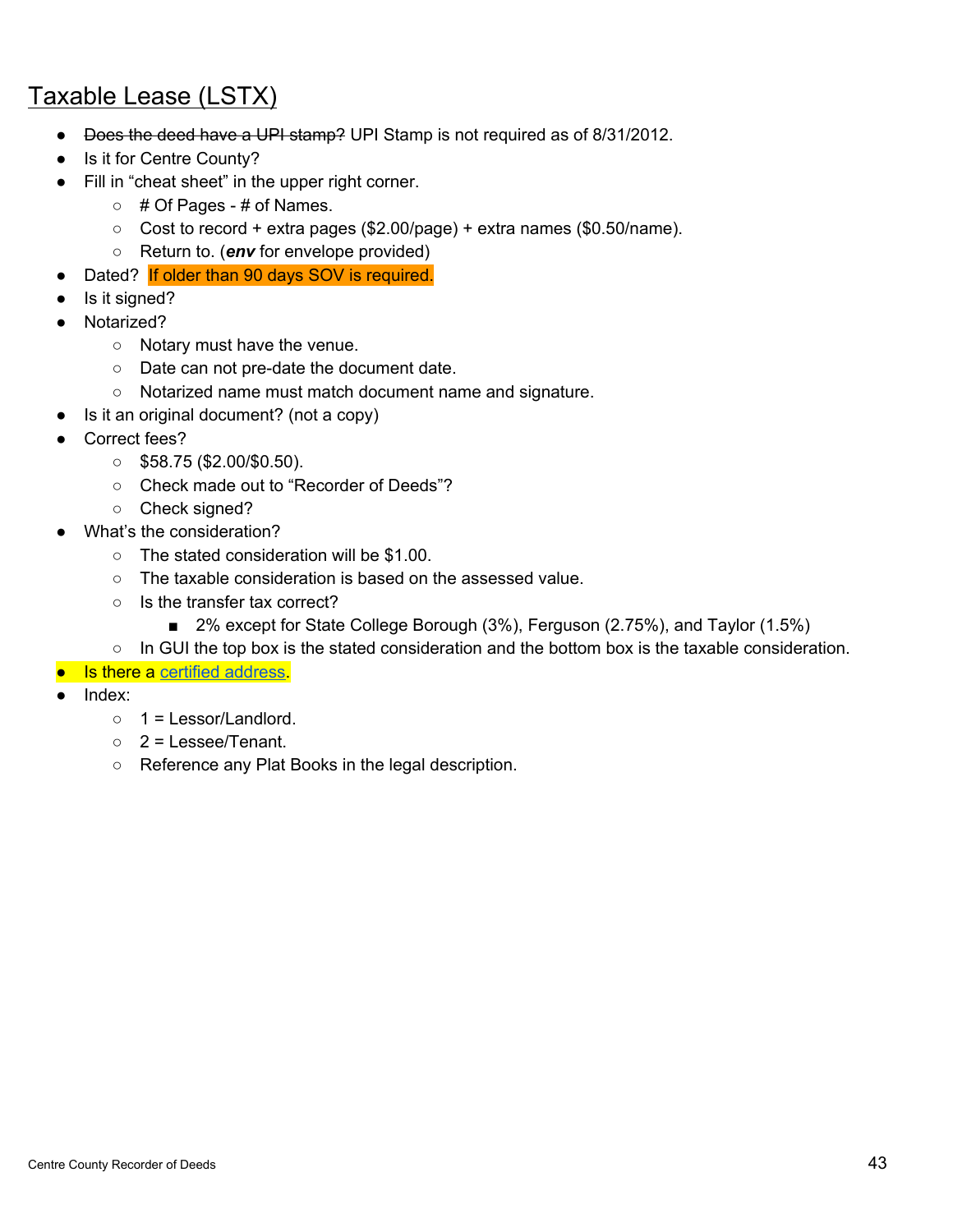## Termination (TERM)

- Is it for Centre County?
- Fill in "cheat sheet" in the upper right corner.
	- $\circ$  # Of Pages # of Names.
	- $\circ$  Cost to record + extra pages (\$2.00/page) + extra names (\$0.50/name).
	- Return to. (*env* for envelope provided)
- Is it signed?
- Dated?
- Notarized?
	- Notary must have the venue.
	- Date can not pre-date the document date.
	- Notarized name must match document name and signature.
- Is it an original document? (not a copy)
- Correct fees?
	- $\circ$  \$20.50.
	- Check made out to "Recorder of Deeds"?
	- Check signed?
- DO NOT record UPI number even though the field will pop-up in GUI.

## UCC Financing Statement (FS), Continuation (FSCO), Amendment (FSAM), Termination (FSTE)

- Look for the check box to see what kind of "AMENDMENT" it is. Not all amendments are recorded as amendments.
- $\bullet$  Fee = \$100.00 per statement.
- Does not need signatures or notary.
- Index:
	- $\circ$  Filing Date = Today's date.
	- No Consideration.
	- Municipality: If there is a legal or UPI number use that otherwise it is 99 Centre County.
	- $\circ$  1 = Debtor/Collateral.
	- $\circ$  2 = Secured Party.
	- Reference original FS.
- If extra copies of the document have been included.
	- Print extra sticker(s) for each copy.
	- Stamp the extras, not the original, with your 'COPY' stamp.
	- Return copies in envelope.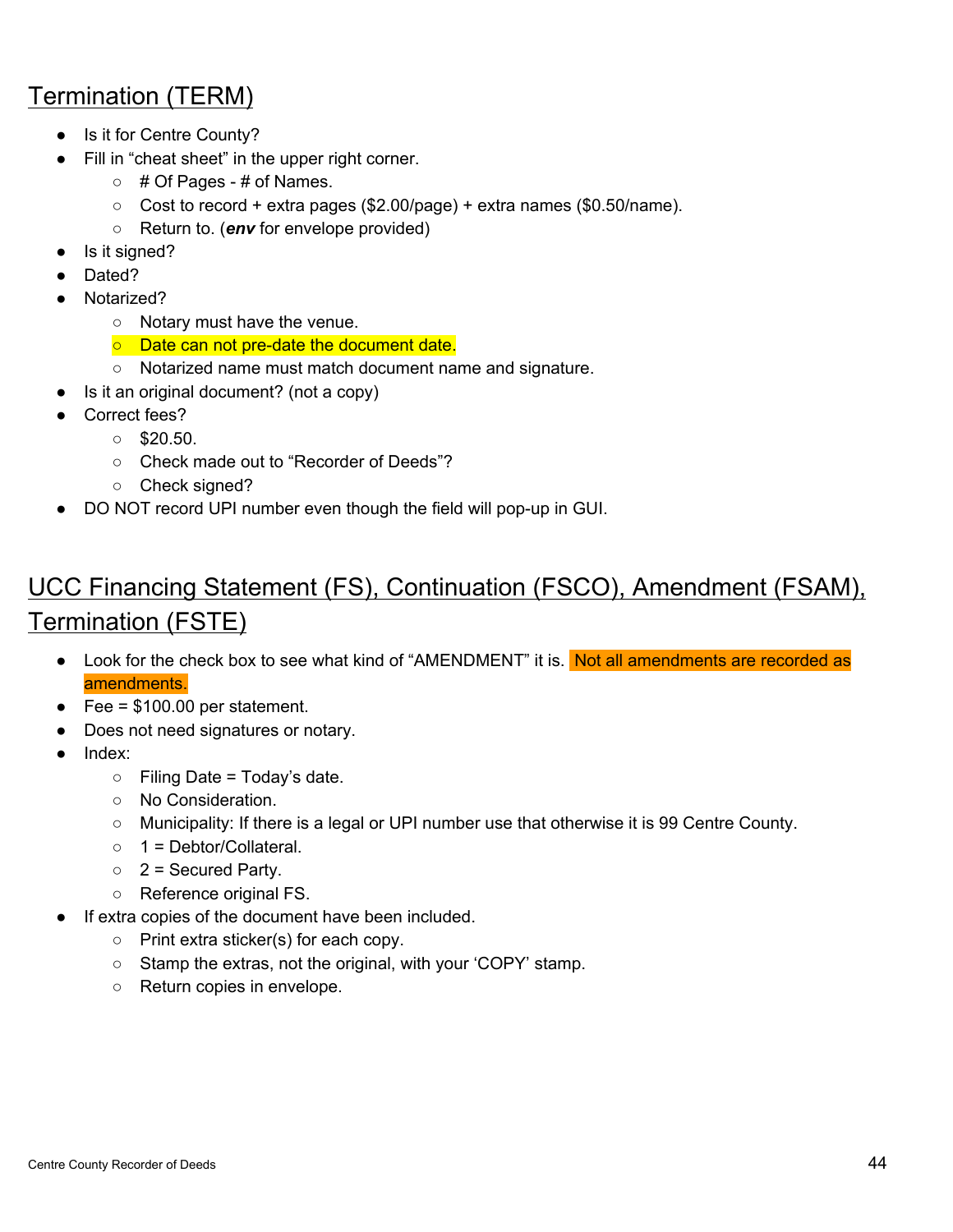# Other Reference

### Abbreviations & Suffixes

| Administrator                      |                                       | <b>ADMR</b>                                                   |                                                      |  |  |  |  |
|------------------------------------|---------------------------------------|---------------------------------------------------------------|------------------------------------------------------|--|--|--|--|
| Administratrix                     |                                       | <b>ADMRX</b>                                                  |                                                      |  |  |  |  |
| By Agent                           |                                       | BY AGENT                                                      | (only keyed in the OR field) (don't index the agent) |  |  |  |  |
| By Attorney                        |                                       | BY ATTY                                                       | (only keyed in the OR field)                         |  |  |  |  |
|                                    | By Prothonotary                       | BY PROTHONOTARY/BY PROTHO (if line will exceed 40 characters) |                                                      |  |  |  |  |
| Executor                           |                                       | <b>EXTR</b>                                                   |                                                      |  |  |  |  |
| <b>Executrix</b>                   |                                       | <b>EXTRX</b>                                                  |                                                      |  |  |  |  |
|                                    | Co-Administrator                      | <b>CO-ADMR</b>                                                |                                                      |  |  |  |  |
|                                    | Co-Administratrix                     | <b>CO-ADMRX</b>                                               |                                                      |  |  |  |  |
| Co-Executor                        |                                       | <b>CO-EXTR</b>                                                |                                                      |  |  |  |  |
| Co-Executrix                       |                                       | <b>CO-EXTRX</b>                                               |                                                      |  |  |  |  |
|                                    | Co-Personal Representative CO-PER REP |                                                               |                                                      |  |  |  |  |
| Committee                          |                                       | <b>COMMITTEE</b>                                              |                                                      |  |  |  |  |
| Custodian                          |                                       | <b>CUSTODIAN</b>                                              |                                                      |  |  |  |  |
| Guardian $2$                       |                                       | <b>GUARDIAN</b>                                               | Person acting as Guardian (see note below).          |  |  |  |  |
|                                    | Personal Representative               | PER REP                                                       |                                                      |  |  |  |  |
| Trustee                            |                                       | TR                                                            |                                                      |  |  |  |  |
| Co-Trustee                         |                                       | CO-TR                                                         |                                                      |  |  |  |  |
| AKA                                | Also known as                         |                                                               | Index both names.                                    |  |  |  |  |
| <b>DBA</b>                         | Doing business as                     |                                                               | Index both names.                                    |  |  |  |  |
| <b>FBO</b>                         | For the benefit of                    |                                                               | Follows a trust, not indexed.                        |  |  |  |  |
| <b>FKA</b>                         | Formerly known as                     |                                                               | Business: Only index new name. Person: Index both.   |  |  |  |  |
| <b>NBM</b><br>Name before marriage |                                       |                                                               | Index both names. Example: R 2241-698                |  |  |  |  |
| <b>NKA</b><br>Now known as         |                                       |                                                               | Index only the new name.                             |  |  |  |  |
| <b>SBM</b><br>Successor by merger  |                                       |                                                               | Index only the new company.                          |  |  |  |  |
| <b>ORA</b><br>On record as         |                                       |                                                               | Index both names.                                    |  |  |  |  |

T/A Trading as Index both names.

Notes:

- 1. All suffix titles are preceded by a double space.
- 2. Guardians In the case of a non-deceased person or minor, use the name of the person the guardian is acting for followed by BY GUARDIAN. In the case of a deceased person index the deceased person's name followed by ESTATE, then index the guardian's name followed by GUARDIAN.
- 3. When a business or organization is the TRUSTEE, EXECUTOR, etc. only index the company/organization name, do not add the suffix.
	- a. Example: R [2242-315](https://webia.centrecountypa.gov/ccg/rod/rodrsp2?rod=58956041¤tlist=291&e4de44c9-7b51-447e-9780-32c6c8445bed).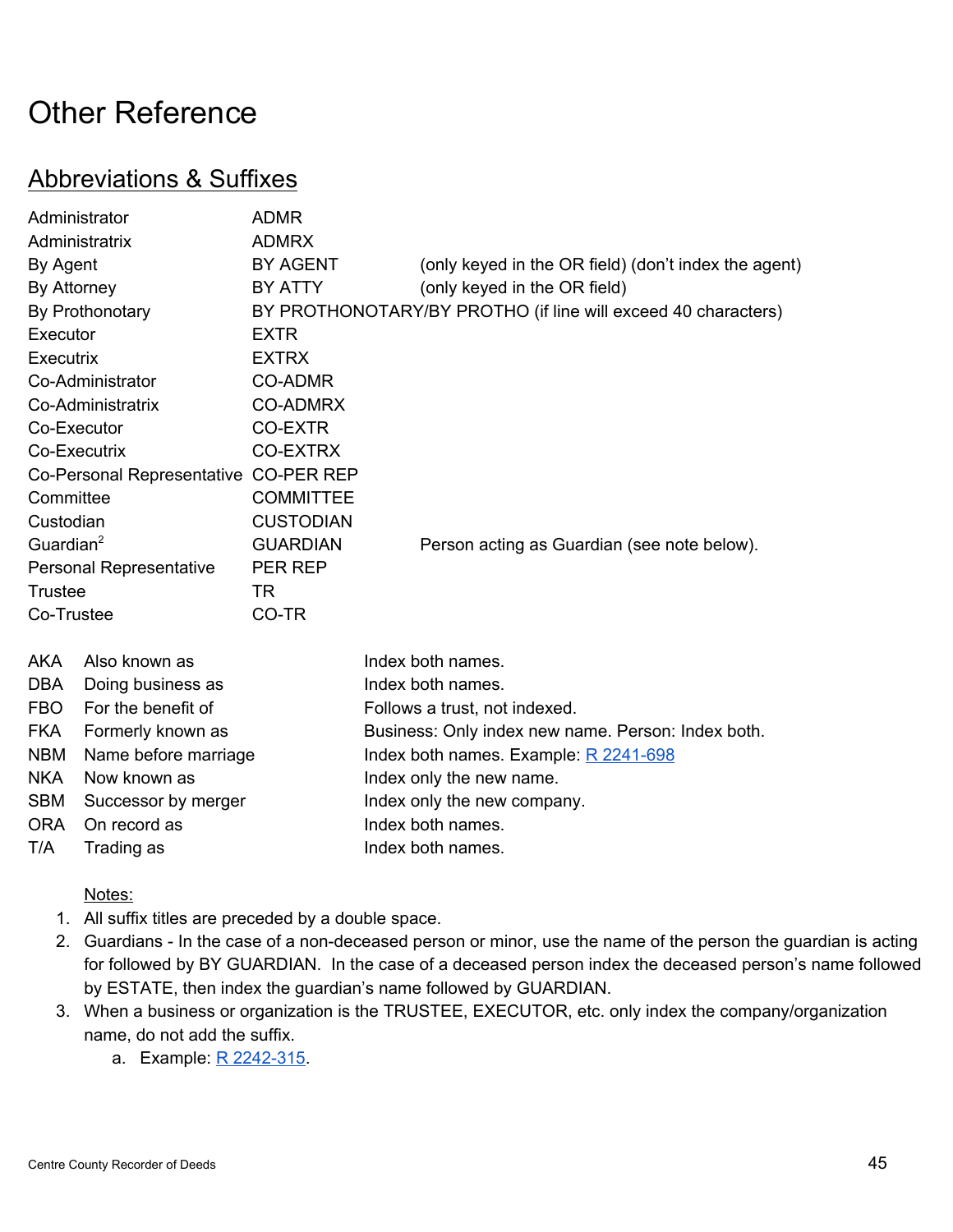### Deed Book Suffix Codes

| Code | <b>Description</b>          | <b>Number Range</b> | <b>Dates Covered</b> |
|------|-----------------------------|---------------------|----------------------|
| D    | Deed Books                  | 001-471             | 1800-1988            |
| G    | Clean & Green               | 001-014             | 1994-2004            |
| н    | Highway Map Books 001-20XX  |                     | 1920s-CURRENT        |
| J    | Judicial (Sheriff's)        | 001-009             | 1843-1965            |
|      | $A-G = 1-7, 1 & 2 = 8 & 9$  |                     |                      |
| м    | Mortgage Books              | 01-400              | 1905-1988            |
| P    | <b>Plat Books</b>           | 001-9X              | 1920s-CURRENT        |
| R    | <b>Record Books</b>         | 472-21XX            | 1989-CURRENT         |
| S    | Secured Trans UCC 007-15    |                     | 1989-2004            |
| X    | Miscellaneous Books 001-215 |                     | 1845-1988            |

#### **Deed Books**

These books are still access in [webia](https://webia.centrecountypa.gov/ccg/rod) using D for the record type, the letter or number below as the book #, and the page # as normal. So if the reference was for H24, in webia you would enter D, H, 24 or D, 8, 24.

| A -1        | $G - 7$         | $M - 12$  | $S - 18$  | $Y - 24$   |
|-------------|-----------------|-----------|-----------|------------|
| $B - 2$     | $H - 8$         | $N - 13$  | $T - 19$  | $Z - 25$   |
| $C-3$       | $-9$            | $O - 14$  | $U - 20$  |            |
| $D - 4$     | $\mathbf{d}^1$  | $P - 15$  | $V - 21$  |            |
| $E - 5$     | $K - 10$        | $Q - 16$  | $W - 22$  |            |
| $F - 6$     | $L - 11$        | $R - 17$  | $X - 23$  |            |
| $A2 - 26$   | $G2 - 32$       | $M2 - 37$ | $S2 - 43$ | $Y2 - 49$  |
| $B2 - 27$   | $H2 - 33$       | $N2 - 38$ | $T2 - 44$ | $Z^2 - 50$ |
| $C2 - 28$   | $12 - 34$       | $O2 - 39$ | $U2 - 45$ |            |
| $D2 - 29$   | $+2^1$          | $P2 - 40$ | $V2 - 46$ |            |
| $E2 - 30$   | $K2 - 35$       | $Q2 - 41$ | $W2 - 47$ |            |
| $F2 - 31$   | $L2 - 36$       | $R2 - 42$ | $X2 - 48$ |            |
| $A3^3 - 51$ | 52 Starts # Bks |           |           |            |
|             |                 |           |           |            |

#### **Miscellaneous Books**

| $A-1$ | $G-7$          | $M-12$     | $S-17$ | $Y-23$          |
|-------|----------------|------------|--------|-----------------|
| $B-2$ | $H-8$          | $N-13$     | $T-18$ | $Z-24$          |
| $C-3$ | I-9            | $O-14$     | $U-19$ | 25 Starts # Bks |
| $D-4$ | J <sup>2</sup> | $P-15$     | $V-20$ |                 |
| $E-5$ | $K-10$         | $\Theta^2$ | W-21   |                 |
| $F-6$ | l -11          | $R-16$     | $X-22$ |                 |

1. There is no Deed Book "J" or "J2".

2. There is no Miscellaneous Book "J" or "Q".

3. There is only one A3 Book.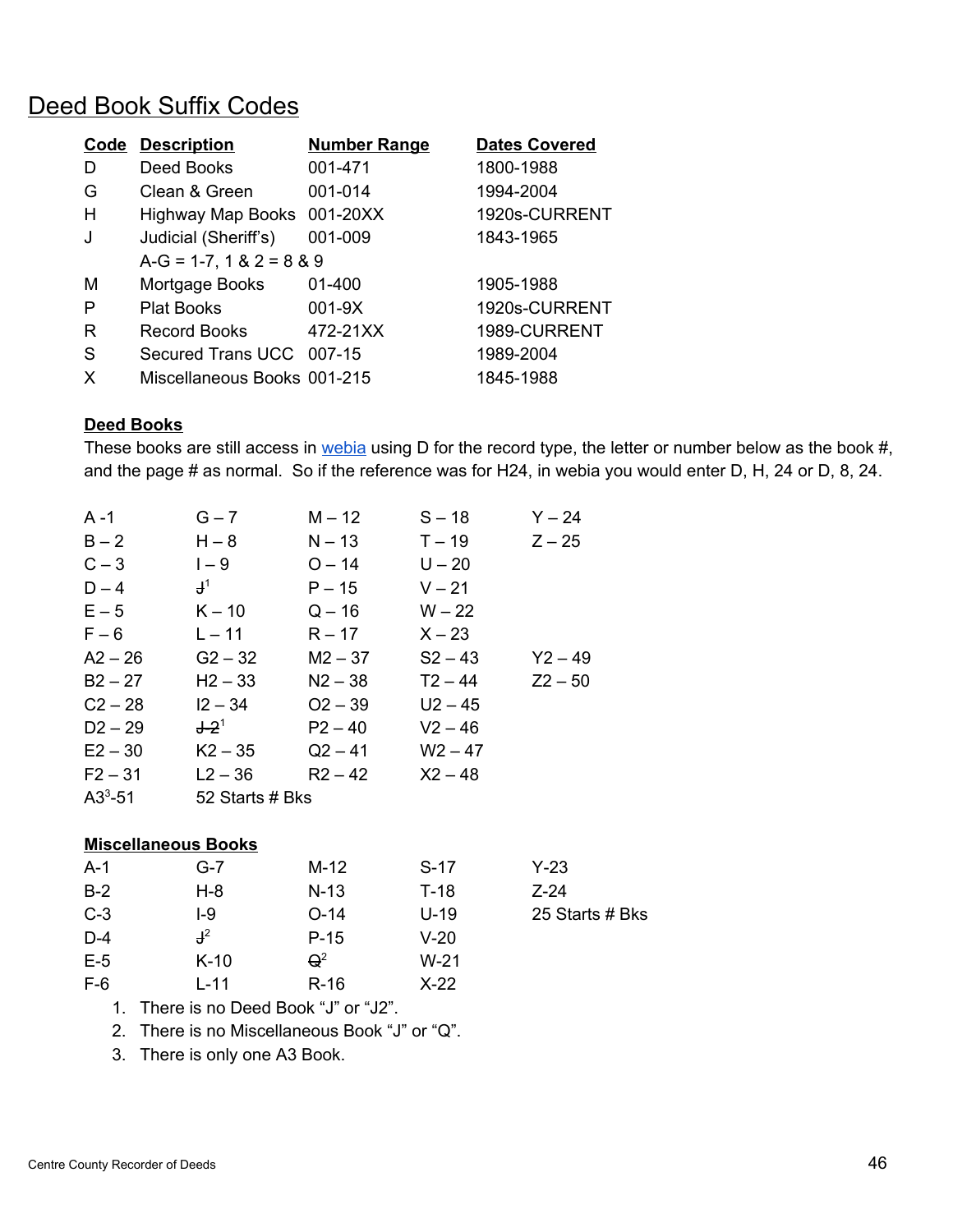### Frequent Names

### **ID FIRM NAME**

- AGCHOICE FARM CREDIT
- AMERISERV FINANCIAL BANK
- BANK OF AMERICA
- BENEFICIAL CONS DISC CO
- BENEFICIAL MORTGAGE CO OF PENNSYLVANIA
- BRANCH BANKING AND TRUST COMPANY
- CBT BANK
- CITIBANK
- CITIMORTGAGE INC
- CITIZENS BANK OF PENNSYLVANIA
	- CITIZENS BANK is probably CITIZENS BANK OF PENNSYLVANIA.
		- 9/16/2019 They have started putting F/K/A on docs. Check signature line.
- CLEAN AND GREEN
- CNB BANK
- COLONIAL SAVINGS
- COLUMBIA GAS OF PA INC
	- Columbia Gas of Pennsylvania, INC is indexed COLUMBIA GAS OF PA INC.
- COMMONWEALTH OF PA
- COMMONWEALTH OF PA DEPT OF TRANS
- CON-STONE INC
- CORNING FEDERAL CREDIT UNION DOLLAR BANK, FEDERAL SAVINGS BANK is indexed DOLLAR BANK.
- DEUTSCHE BANK NATIONAL TRUST CO
- FANNIE MAE
- FEDERAL HOME LOAN MORTGAGE CORP
- FEDERAL NATIONAL MORTGAGE ASSOC
- FIFTH THIRD BANK
- FIRST CITIZENS COMMUNITY BANK
- FIRST COMMONWEALTH BANK
- FIRST NATIONAL BANK OF PA
	- FIRST NATIONAL BANK OF PENNSYLVANIA is recorded as FIRST NATIONAL BANK OF PA.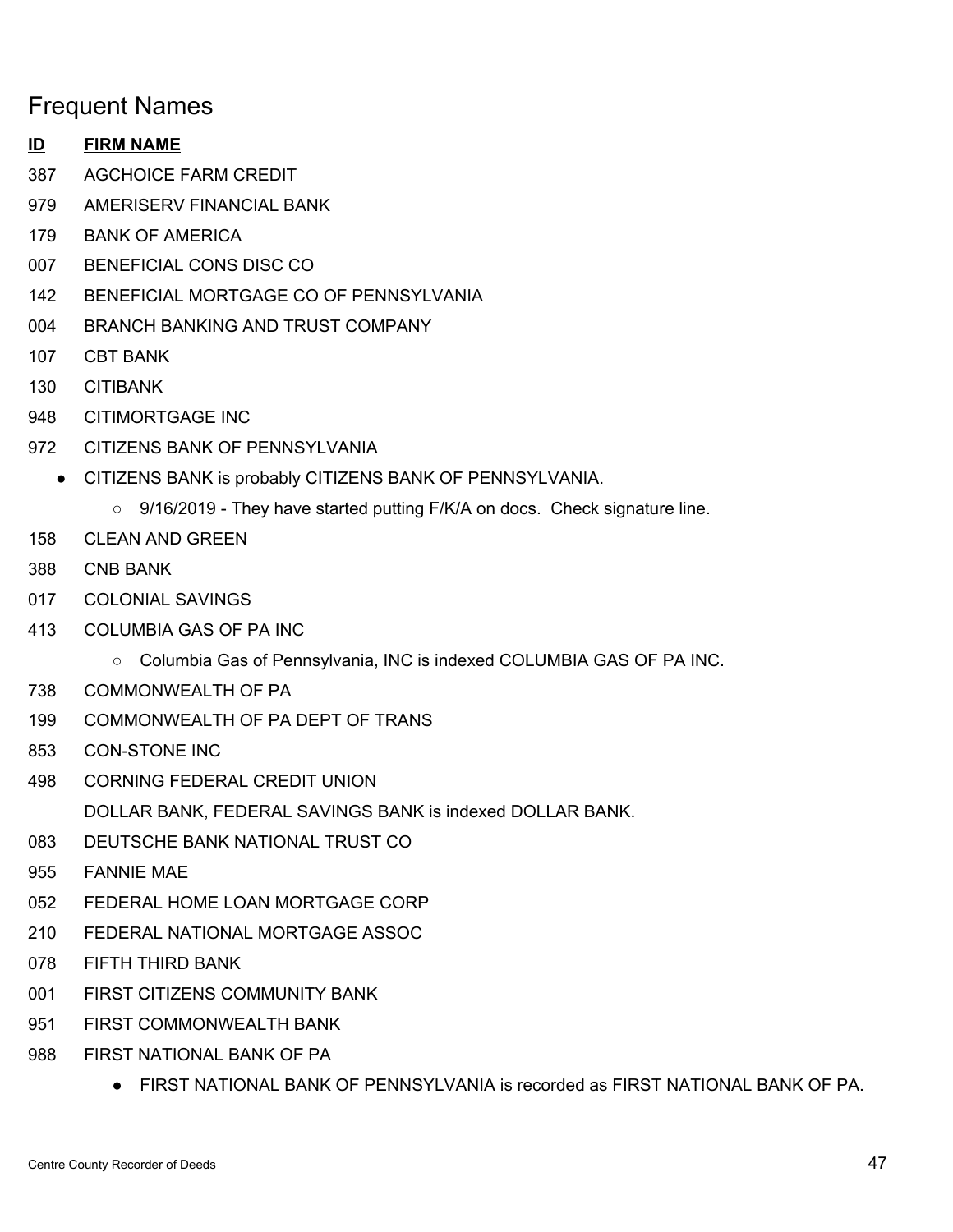- FULTON BANK
- JERSEY SHORE STATE BANK
- JOHNSON FARM ASSOCIATES
- JPMORGAN CHASE BANK
	- JPMORGAN CHASE BANK, "JPMORGAN" is all one word.
- JUNIATA VALLEY BANK
- KISH BANK
- M&T BANK
- MANUFACTURERS & TRADERS TRUST COMPANY
	- Make sure it has a '&' and not 'and'.
- MEMBERS 1ST FEDERAL CREDIT UNION
- MIDWEST LOAN SERVICES INC
- MIFFLINBURG BANK & TRUST COMPANY
- MORTGAGE ELECTRONIC REGISTRATION SYSTEMS
- NATIONAL PENN BANK
- NAVY FEDERAL CREDIT UNION
- NORTHWEST BANK
- NORTHWEST SAVINGS BANK
	- NORTHWEST SAVINGS BANK will most likely be index NORTHWEST BANK, as they have dropped the "SAVINGS" from their name.
- OCWEN LOAN SERVICING LLC
- 071 PENN STATE FEDERAL CREDIT UNION
- PENNSYLVANIA ELECTRIC CO
- PENNSYLVANIA HOUSING FINANCE AGENCY
- PENNSYLVANIA IND DEV AUTH
- PENNSYLVANIA STATE EMPS CREDIT UNION
	- Updated 11/2019: Formerly PENNSYLVANIA STATE EMP'S CREDIT UNION.
- PENNSYLVANIA STATE UNIVERSITY
- PENTAGON FEDERAL CREDIT UNION
- PHH MORTGAGE CORP
- PINNACLE DEVELOPMENT LLC
- PNC BANK
- PNC MORTGAGE
- PSECU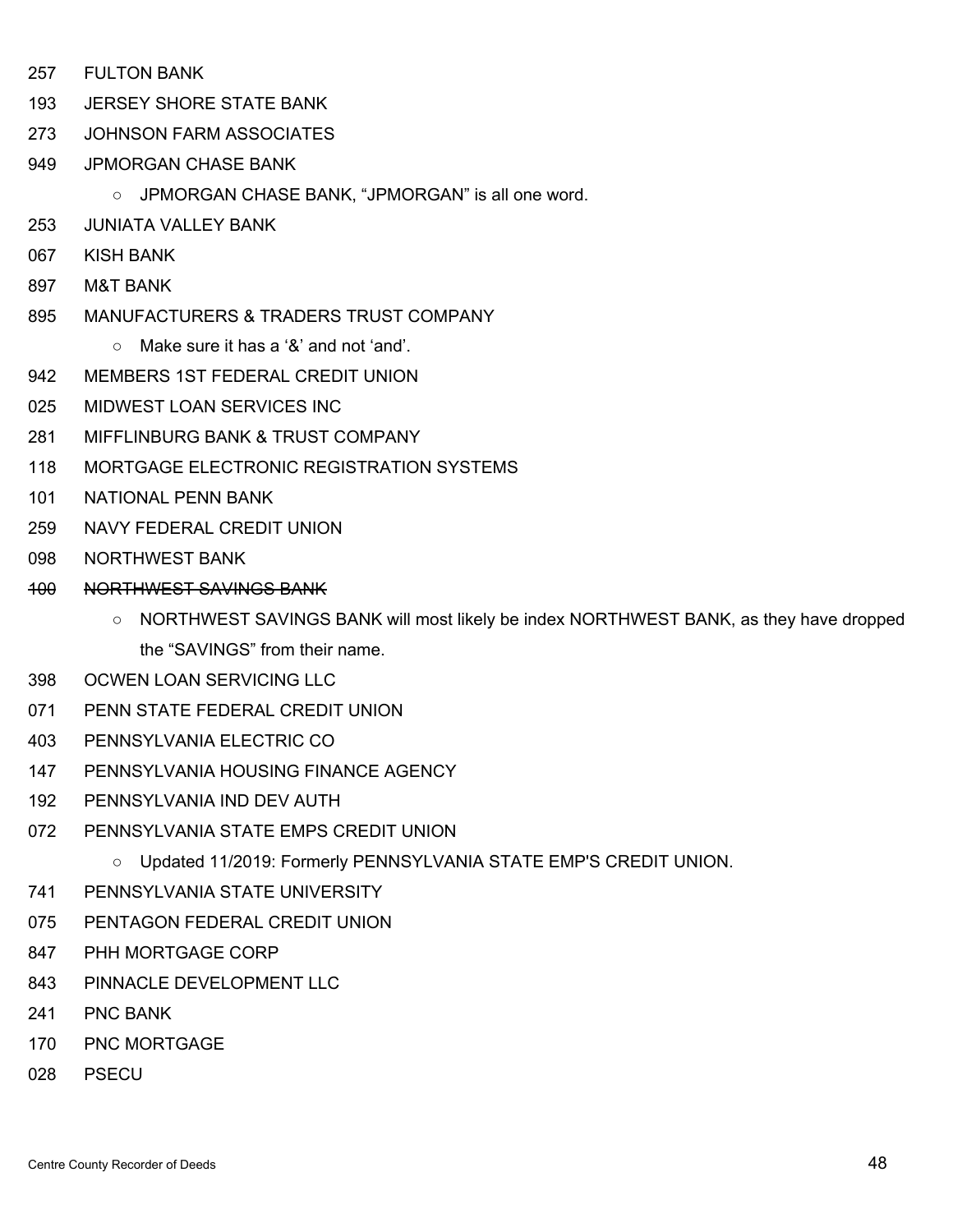- RELIANCE BANK
- RELIANCE SAVINGS BANK
	- RELIANCE SAVINGS BANK [ID#252] DBA RELIANCE BANK [ID#952].
	- Double check the acknowledgement it might not have the DBA.
- S & A CUSTOM BUILT HOMES INC
- S & A HOME BUILDER LLC
- S & A HOMES INC
- S & T BANK
- SANTANDER BANK
- SECRETARY OF HOUSING & URBAN DEVELOPMENT
	- Make sure it has a '&' and not 'and".
- SEDA-COG LOCAL DEVELOPMENT CORP
- SPE FEDERAL CREDIT UNION
- STATE COLLEGE BOROUGH WATER AUTHORITY
- STATE COLLEGE FEDERAL CREDIT UNION
- STEARNS BOAL LP
- THIRD FEDERAL SAV & LOAN ASSN CLEVELAND
- TITAN FEDERAL CREDIT UNION
- U S BANK
- U S SMALL BUSINESS ADMINISTRATION
- UNITED STATES DEPT OF AGRI RURAL HOUSING

United States Marshal for the District of Middle Pennsylvania (or similar) is indexed as UNITED STATES MARSHAL.

UNITED STATES OF AMERICA F S A

United States of American, acting through the Farm Service Agency, United States Department of Agriculture is indexed UNITED STATES OF AMERICAN F S A. [ID#329]

- UNIVERSITY AREA JOINT AUTHORITY
- USAA FEDERAL SAVINGS BANK
- WELLS FARGO BANK
- WEST PENN POWER CO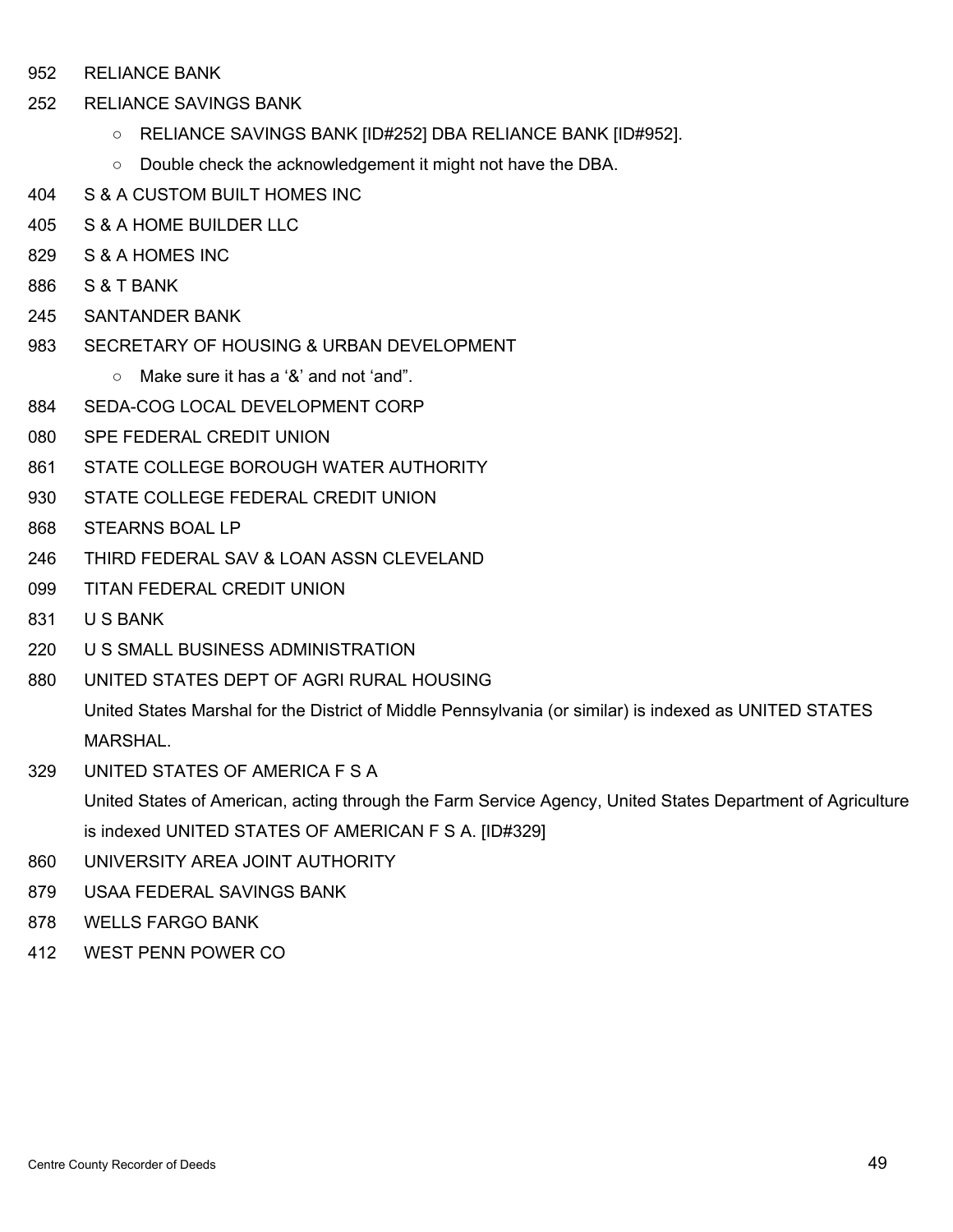### Frequent Firm Name Code Key

| $ID \#s$ | <b>Firm Type</b>                                                   |
|----------|--------------------------------------------------------------------|
| 1-299    | Banks, Mortgage Companies, Savings & Loans, Lenders, Credit Unions |
| 300's    |                                                                    |
| 400's    | <b>Company Names</b>                                               |
| 500's    | Corporations                                                       |
| 600-649  | Authority's & Associations                                         |
| 650-699  | Partnerships                                                       |
| 700's    | <b>Political Jurisdictions</b>                                     |
| 800-849  | <b>Energy Companies</b>                                            |
| 850-899  | Individuals                                                        |
| 900's    | Special                                                            |

### Frequently Asked Customer Questions

Q: Now that I have paid off my mortgage, how do I get my deed?

A: Unlike, for example, a car loan where the lender holds the title until the loan is satisfied, mortgage companies do not hold deeds. The original deed should have been returned to you shortly after it was recorded at our office. Usually they are mailed back to the closing agency, your lawyer or settlement company. If you did not receive your original deed or can't locate it for whatever reason (this is very common) you have several options:

- 1. You can come to our office at 414 Holmes Street Suite 1 Bellefonte, PA 16823 and print a copy. Printouts for public records are \$0.50/page. If your deed is 4 pages long, most are, it would be \$2.00. We are open Monday-Friday 8:30 Am to 5:00 PM, closed Government Holidays.
- 2. If you can't come in to the office you can send a self-addressed stamped envelope to the above address along with a check for the printing fees \$0.50/page made out to 'Recorder of Deeds' and we will send you a copy. Call our office, (814) 355-6801, during business hours and we can calculate the printing fees for you.
- 3. You can also access our records online for a fee. Visit this [link](https://centrecountypa.gov/index.aspx?NID=684) for more information.

### Q: What is the difference between a Lien and a Mortgage?

A: A [lien](#page-75-0) is any official claim or charge against property or funds for payment of a debt or an amount owed for services rendered. The "property" doesn't necessarily have to be real estate, just something of value owned by the debtor.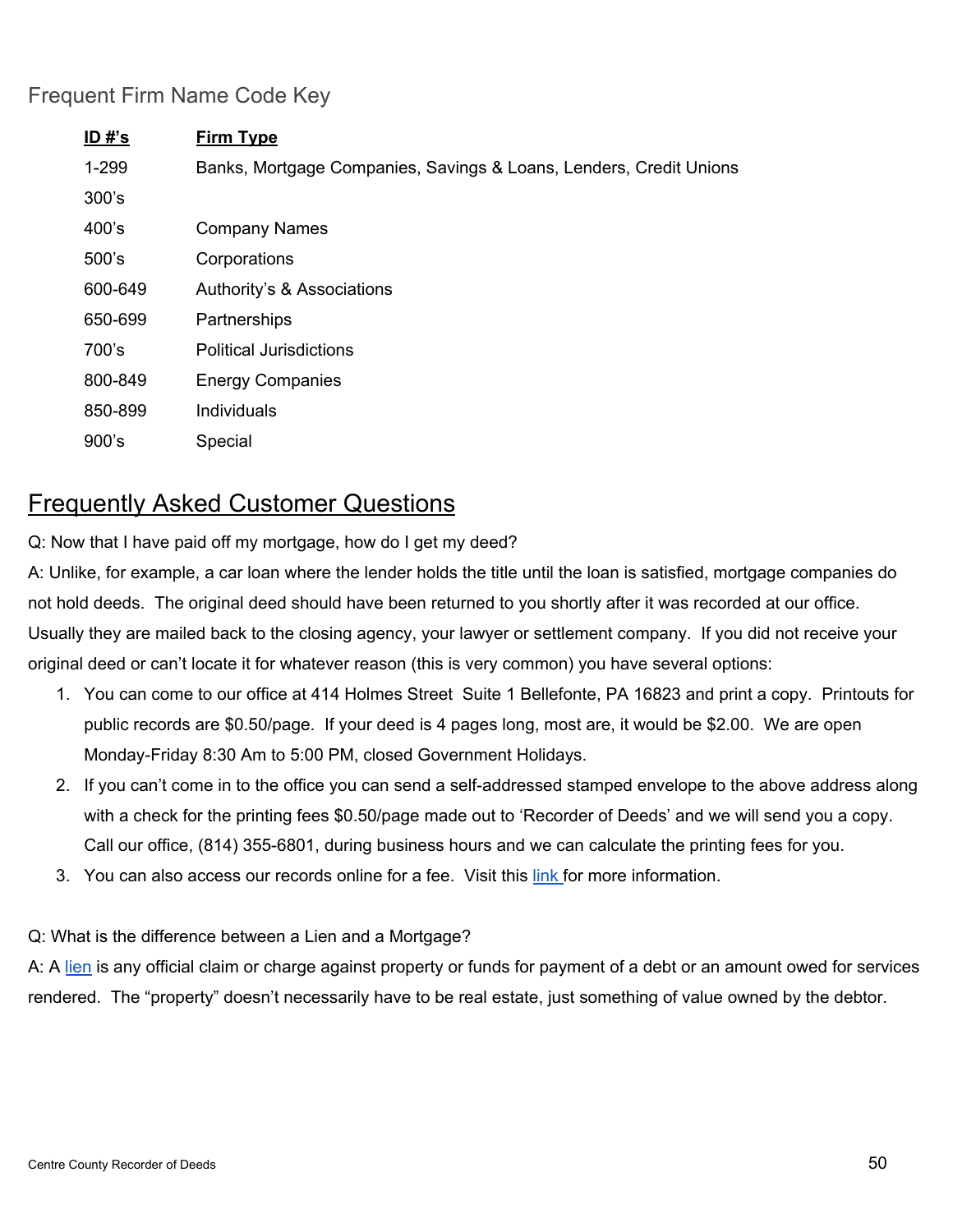A [mortgage](#page-75-1) is a loan that has been secured by real estate. Typically a mortgage gives the lender the right to seize and sell your home if you default on the mortgage payments. A mortgage can become a lien if the mortgagor goes into default, but otherwise a mortgage is not technically a lien.

In county terminology, a **Lien** is a court ordered claim against an individual recorded at the [Prothonotary's](https://centrecountypa.gov/384/Prothonotary-Clerk-of-Courts) Office. A **Mortgage** is a loan that has been secured by real estate recorded at the [Recorder](https://centrecountypa.gov/418/Recorder-of-Deeds) of Deeds office.

#### Q: How do I add/remove a name from my deed?

A: No document on the record can be changed once it has been recorded and verified. You have to have a new deed drawn up and then recorded, paying appropriate fees and taxes where applicable. We recommend using a lawyer or settlement company.

#### Q: What is the Common Level Ratio?

A: As of July1, 2019 the common level ratio for Centre County is 3.92. The State Tax [Equalization](https://dced.pa.gov/local-government/boards-committees/tax-equalization-division/) Board (STEB) sets these values. It means when the reassessment was done in Centre County in the early 1990's(1994) all property was reassessed and the assessed value for tax purposes was set to  $\frac{1}{2}$  of the fair market value. In other words, a \$100K property had its assessment set at \$50K (\$100K divided by 2 or a common level ratio of 2.00) to base the taxes on. The value of the common level ratio reflects the amount of adjustment for inflation and appreciation of the market values in Centre County per the STEB for a property in today's values. So that \$100K property in 1993 would be worth now (per the STEB) \$50K X 3.92 = \$196,000.00. The common level ratio is different in every county because of the differences in appreciation, inflation and assessment history. The STEB reviews the common level ratio for every county and adjust it accordingly every year. Some counties go up some may go down or some may stay the same.

Q: My trailer is now on a foundation on the property that I own, what do I do with the trailer's title IIssued by the DMV). A: The title must be "retired" with the state. See PennDOT form [MV-16](http://www.dot.state.pa.us/public/dvspubsforms/BMV/BMV%20Forms/mv-16.pdf).

#### Q: How do I check easements, right of ways and deed restrictions on my ground?

A: This could be difficult since deed restrictions do not have to be spelled out in each new deed. A restriction could be in a deed ten owners back and still be in effect. Most attorneys do complete searches before granting title insurance. These restrictions will be reported. You can retain their professional services for your question. Our staff will help assist you in the procedure to look at prior deeds but we cannot do searches.

Q: How can I determine my property line?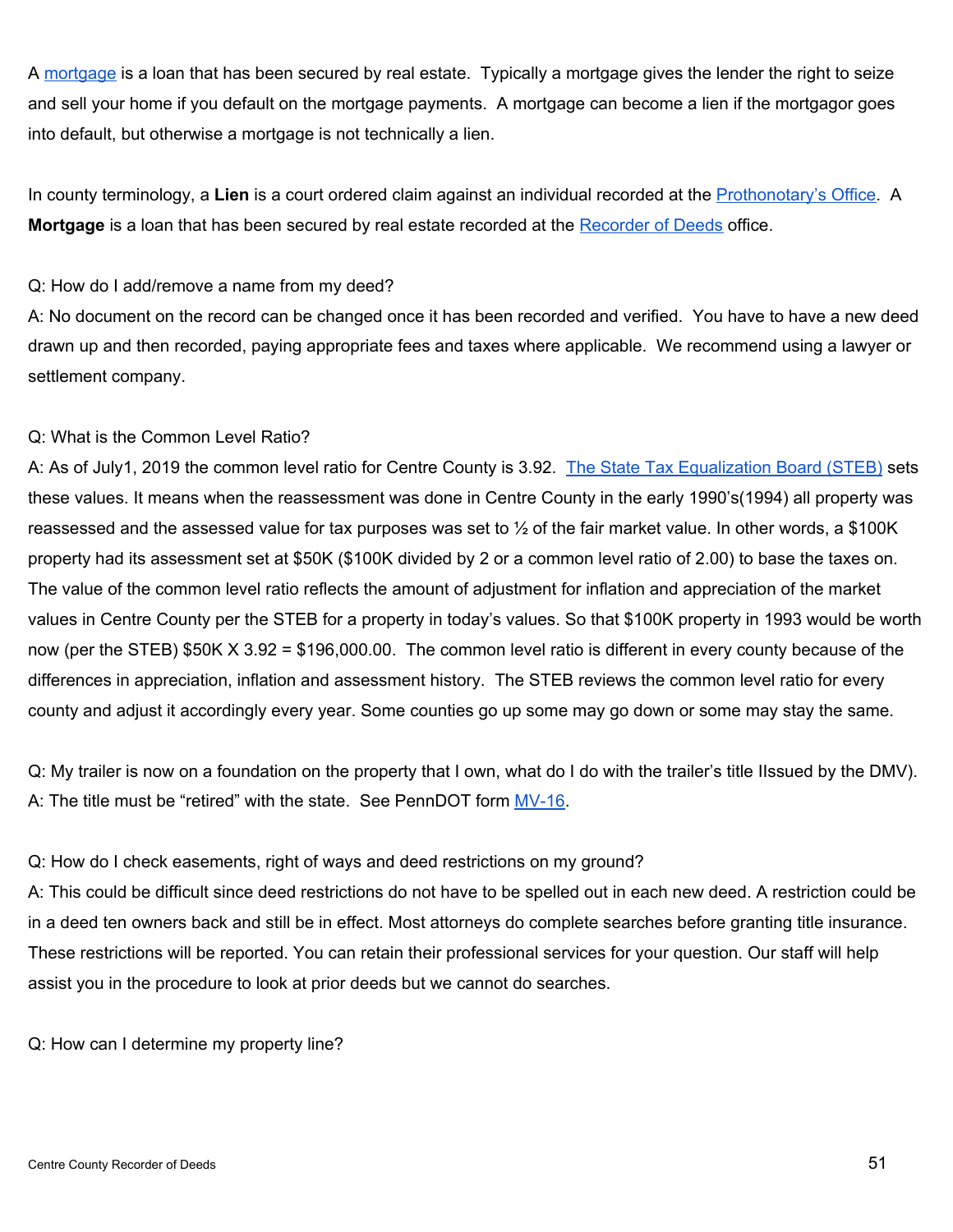A: Your deed will have a legal description of the boundary of your property, but you need a surveyor to use this information to locate the property lines and place markers on the land.

#### Q: Do you have plans showing the location of my building?

A: Some plans are filed here that show the proposed location of buildings but in general the location of a residence on an individual lot is not recorded.

#### Q: What is the elevation of my property?

A: Topographic (TOPO) Quadrangle Maps are available in the Centre County Conservation District Office located in the Willowbank Building that show elevation and latitude and longitude of each area in the county.

#### Q: Do you record deeds for cemetery lots?

A: No. Usually a cemetery lot deed only gives you permission to use the ground. The cemetery still retains title to the property. Such "Deeds" or "Titles" are maintained in the office of the cemetery company or association.

#### Q: How can I check for liens against a property?

A: Except mortgages, most liens are filed in the Prothonotary's Office, not in the Recorder of Deeds Office. Our office maintains records of mortgages and secured transactions affecting real estate. Judgement liens, municipal liens and secured transactions affecting personal property are filed in the Prothonotary's Office.

#### Q: How can I determine the owner of a property?

A: Our records are by names, not location. If you want all the property owned by an individual, our records will list that. If you want to know who owns a certain lot, that information will be available in the Centre County Tax [Assessment](https://webia.centrecountypa.gov/ccg/cam/) [Office](https://webia.centrecountypa.gov/ccg/cam/), on the third floor of the Willowbank Building. Their information will tell you the owner. If you need to research the deed for more information, come to our office with the owner's name.

#### Q: Who were previous owners of my property?

A: In most cases, following the legal description in your deed is a section known as "Recital" or "Being Clause." It should provide the name of the person(s) who sold the property to the person(s) who then sold to you and the deed book and page number of that transaction. You should be able to look at previous deeds to follow the trail all the way back to the year 1800.

Q: My wife and I are transferring a property to my brother and his son. Do we have to pay transfer tax?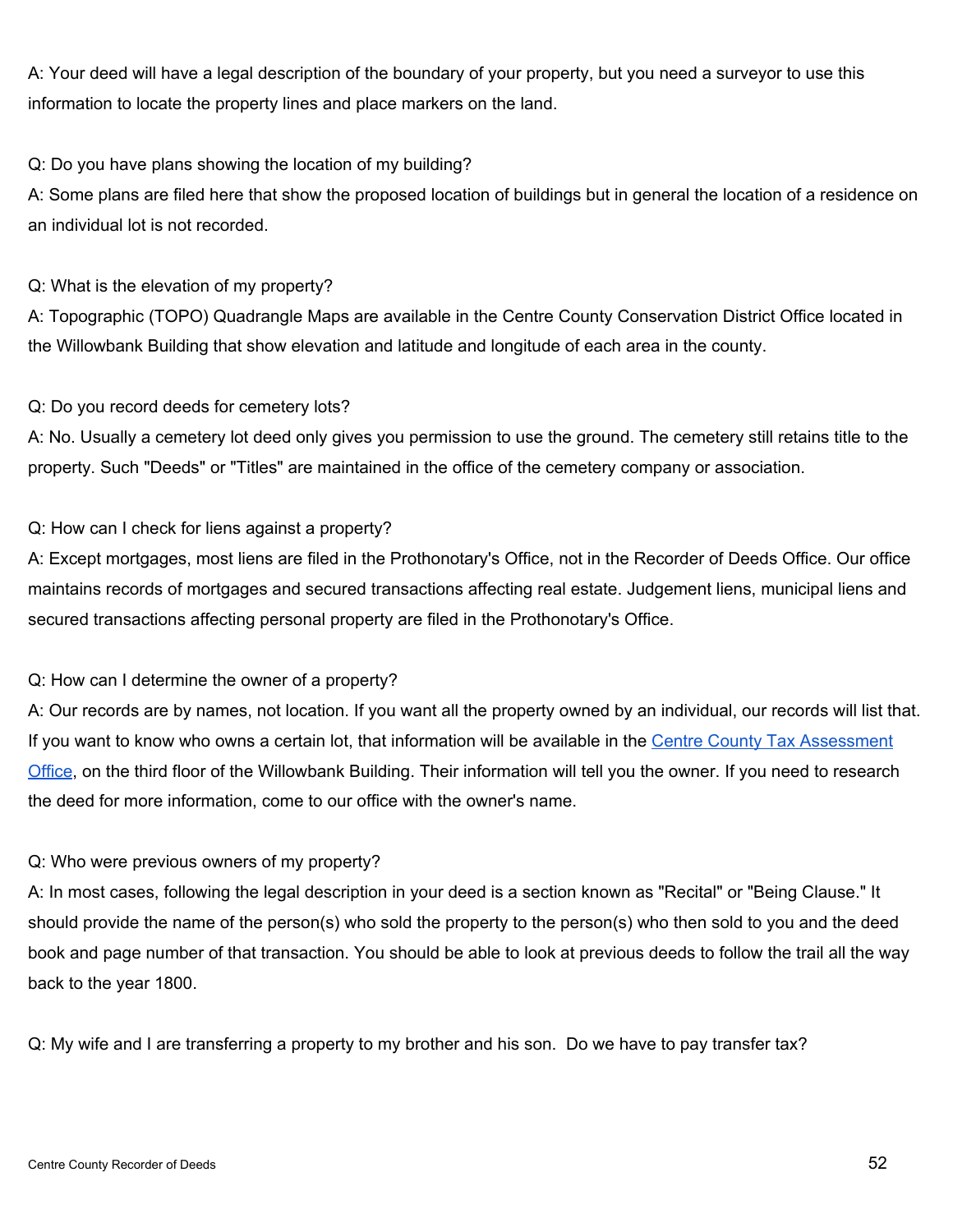A: Sibling to Sibling (or Sibling & Spouse to Sibling) transactions are exempt. Uncle to nephew transfers are not. In this example, assuming the brother and his son shared equal interest (50/50), you would have to pay the transfer tax on the nephews interest, i.e. 50% of the assessed value or the stated consideration, whichever is higher.. The only way to avoid paying the tax would be for the owner (and his wife) to transfer the property to the brother solely, then the brother would have to wait one year and one day, then he could add his son to the deed by filing a new deed.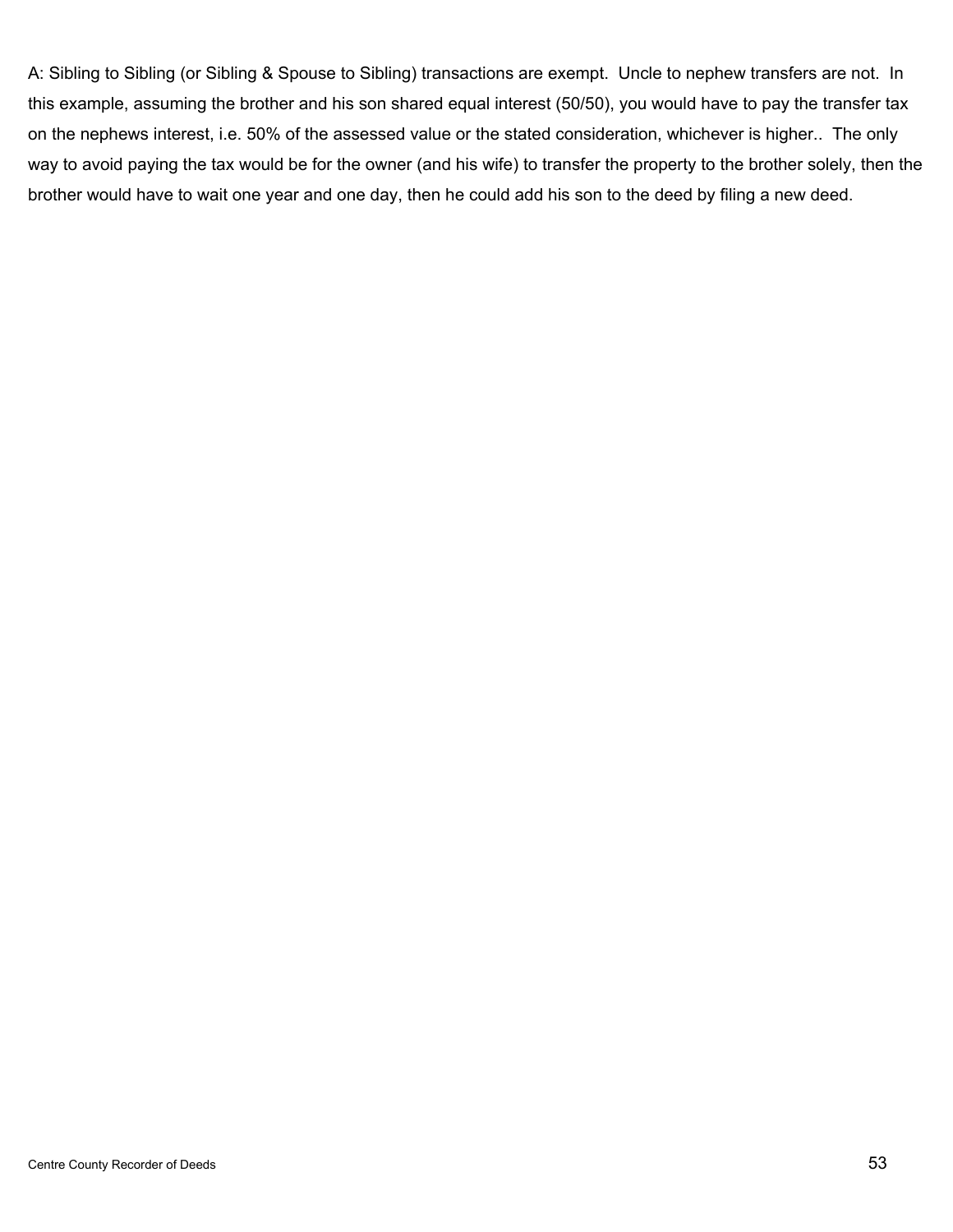## GUI Codes & Fees

Updated: September 17, 2019.

| <b>CODE</b>      | Desc                                         | Bk           | Rec         |                | <b>Total Fees</b> |
|------------------|----------------------------------------------|--------------|-------------|----------------|-------------------|
| ABST             | <b>ABSTRACT</b>                              | R            | D           |                | \$18.50           |
| AC/G             | AMENDMENT CLEAN & GREEN                      | $\mathsf{R}$ | G           |                | \$18.50           |
| <b>ADEM</b>      | <b>ADDENDUM</b>                              | R            | D           |                | \$18.50           |
| <b>ULCA</b>      | ADJUDICATION                                 | $\mathsf{R}$ | D           |                | \$18.50           |
| <b>AFFI</b>      | <b>AFFIDAVIT</b>                             | R            | D           |                | \$18.50           |
| <b>AGMT</b>      | <b>AGREEMENT</b>                             | $\mathsf{R}$ | D           |                | \$18.50           |
| AGRI             | <b>Agricultural Security Area Resolution</b> | R            | D           |                | \$18.50           |
| <b>AGRT</b>      | <b>SALES AGREEMENT</b>                       | R            | D           |                | \$18.50           |
| <b>AGTX</b>      | SALES AGREEMENT TAXABLE                      | $\mathsf{R}$ | D           |                | \$18.50           |
| <b>ALON</b>      | <b>ALLONGE</b>                               | R            | D           |                | \$18.50           |
| <b>AMEN</b>      | AMENDMENT                                    | R            | M           |                | \$20.50           |
| <b>ASGN</b>      | <b>ASSIGNMENT</b>                            | R            | D           |                | \$60.75           |
| ASSU             | <b>ASSUMPTION</b>                            | R            | M           |                | \$18.50           |
| <b>BDEO</b>      | BOND OR COMM ELECTED OFFICIAL                | R            | D           |                | $$18.50$ (\$0.01) |
| <b>BOND</b>      | <b>COUNTY BOND</b>                           | R            | D           |                | \$18.50           |
| <b>BSC</b>       | <b>BANK SERVICE CHARGE</b>                   | R            | L           |                | \$0.00            |
| BY               | <b>BY-LAWS</b>                               | R            | D           |                | \$18.50           |
| C/G              | <b>CLEAN &amp; GREEN</b>                     | R            | G           |                | \$18.50           |
| CARD             | <b>CREDIT CARD PAYMENT</b>                   | R            | $\mathsf C$ |                | \$0.00            |
| <b>CASH</b>      | <b>CASH</b>                                  | R            | $\mathsf C$ |                | \$0.00            |
| CER1             | <b>CERTIFIED COPY</b>                        | R            | C           |                | \$1.50            |
| CER2             | CERTIFICATE (of completion)                  | R            | D           |                | \$18.50           |
| <b>CHK</b>       | <b>CHECK</b>                                 | $\mathsf{R}$ | $\mathsf C$ |                | \$0.00            |
| <b>CHRG</b>      | CHARGE ON ACCOUNT                            | $\mathsf{R}$ | $\mathsf C$ |                | \$0.00            |
| <b>CMDJ</b>      | COMM MAGISTERIAL DIST JDG                    | R            | D           |                | \$0.00            |
| COAL             | <b>COAL MAP</b>                              | $\mathsf{R}$ | M           |                | \$13.00           |
| <b>COMM</b>      | COMMISSION (Oath of Office)                  | R            | $\circ$     |                | \$18.50           |
| <b>COMS</b>      | <b>REALTY TAX COMMISSION</b>                 |              | O           | $\overline{7}$ | \$0.00            |
| <b>COND</b>      | <b>CONDEMNATION</b>                          | R            | D           |                | \$18.50           |
| <b>CONS</b>      | <b>CONSENT</b>                               | $\mathsf{R}$ | D           |                | \$18.50           |
| <b>CONT</b>      | <b>CONTRACT</b>                              | R            | D           |                | \$18.50           |
| COP1             | <b>COPIES</b>                                | $\mathsf{R}$ | C           |                | \$0.50/page       |
| COP <sub>2</sub> | <b>COPIES-LARGE</b>                          | R            | C           |                | \$5.00/page       |
| <b>CORP</b>      | <b>CORPORATION</b>                           | R            | $\mathsf C$ |                | \$18.50           |
| <b>CORR</b>      | <b>CORRECTION</b>                            | R            | D           |                | \$20.50           |
| <b>DEAV</b>      | <b>DECLARATION BY ADVERSE</b>                | R            | D           |                | \$18.50           |
| <b>DEC</b>       | <b>DECLARATION OF COVENANTS</b>              | R            | D           |                | \$18.50           |
| <b>DECA</b>      | <b>DECL OF ACQUISITION</b>                   | $\mathsf{R}$ | D           |                | \$18.50           |
| <b>DECL</b>      | DECLARATION OF TAKING                        | R            | D           |                | \$18.50           |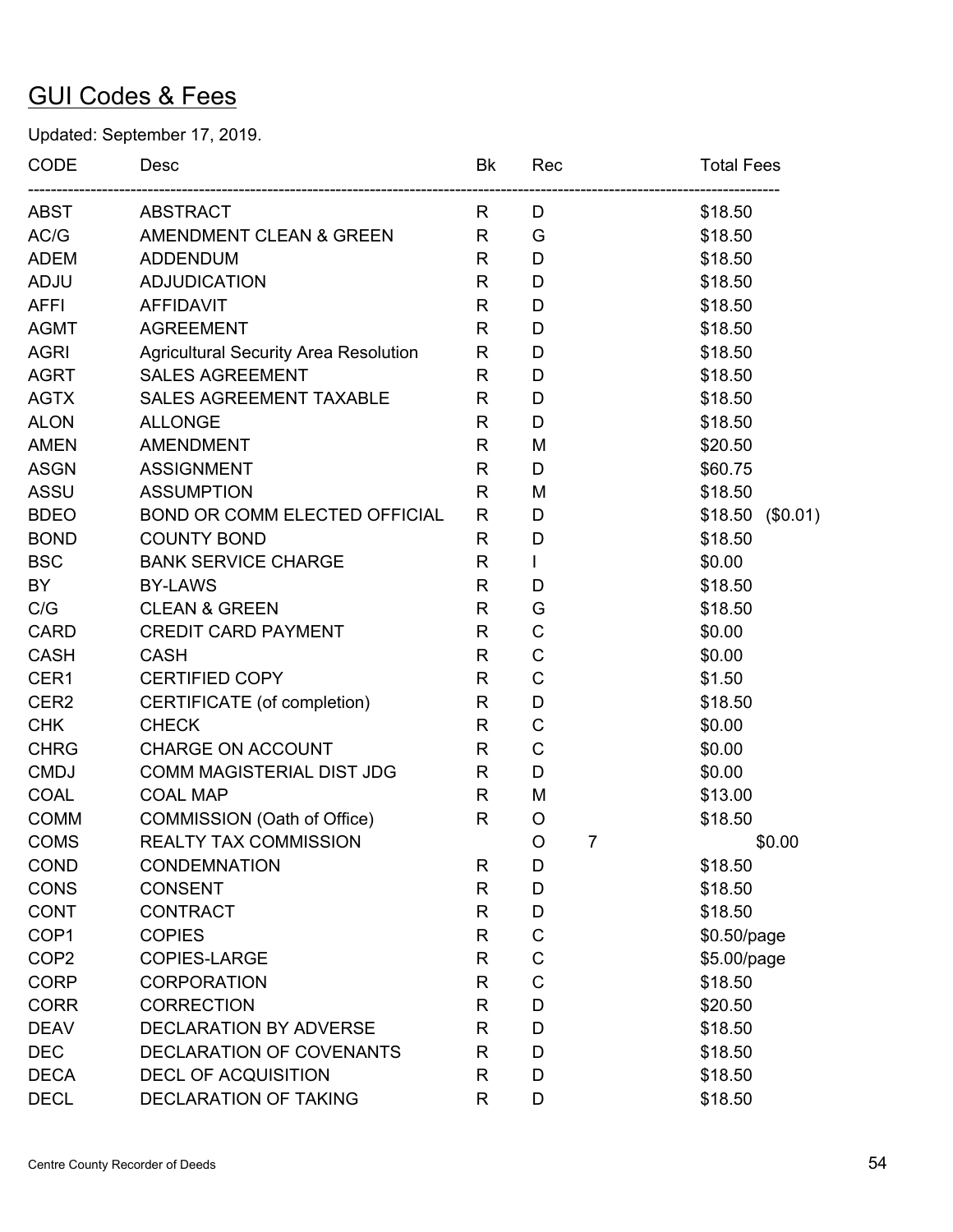| DECO.       | DECLARATION OF CONDOMINIUM | R  | R      | \$18.50 |
|-------------|----------------------------|----|--------|---------|
| <b>DECR</b> | <b>DECREE</b>              | R. | $\Box$ | \$18.50 |
| <b>DEED</b> | <b>DEEDS - TAXABLE</b>     | R  | Ð      | \$18.50 |
| <b>DISC</b> | <b>DISCLAIMER</b>          | R  |        | \$18.50 |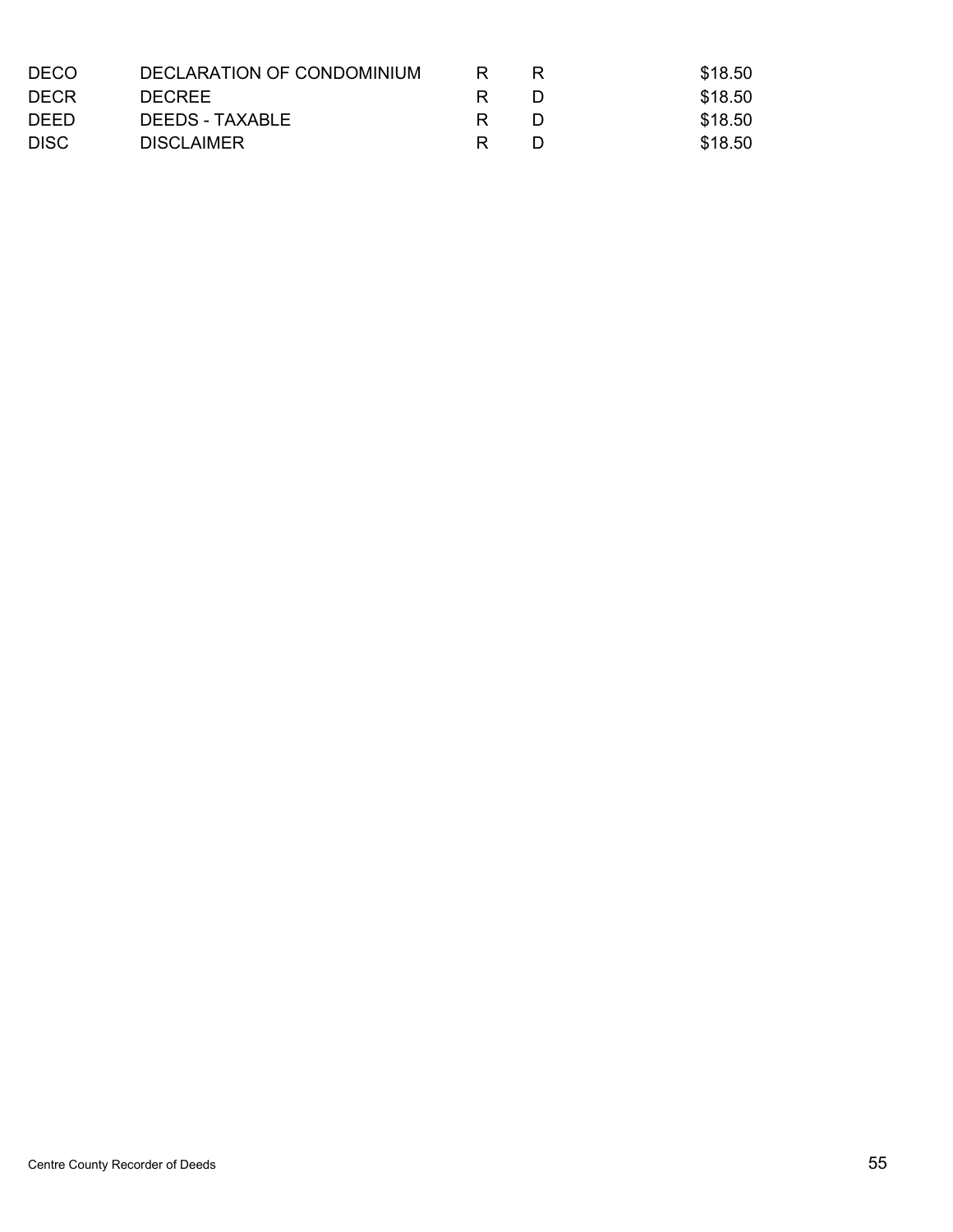## **Municipalities**

A municipalities Client ID# is 7 plus its' numeric designation ie Benner Township's Client ID# would be 712.

| Alphabetical: |                            | 26 | <b>SNOW SHOE BOROUGH</b>  |
|---------------|----------------------------|----|---------------------------|
| 32            | <b>BELLEFONTE BOROUGH</b>  | 02 | <b>SNOW SHOE TOWNSHIP</b> |
| 12            | <b>BENNER TOWNSHIP</b>     |    | List by Number:           |
|               |                            | 01 | <b>BURNSIDE TOWNSHIP</b>  |
| 37            | BENNER INDEPENDENT TWP     | 02 | <b>SNOW SHOE TOWNSHIP</b> |
| 07            | <b>BOGGS TOWNSHIP</b>      | 03 | <b>CURTIN TOWNSHIP</b>    |
| 01            | <b>BURNSIDE TOWNSHIP</b>   | 04 | <b>LIBERTY TOWNSHIP</b>   |
| 34            | <b>CENTRE HALL BOROUGH</b> | 05 | <b>RUSH TOWNSHIP</b>      |
| 19            | <b>COLLEGE TOWNSHIP</b>    | 06 | <b>UNION TOWNSHIP</b>     |
| 03            | <b>CURTIN TOWNSHIP</b>     | 07 | <b>BOGGS TOWNSHIP</b>     |
| 24            | <b>FERGUSON TOWNSHIP</b>   | 08 | <b>HOWARD TOWNSHIP</b>    |
| 21            | <b>GREGG TOWNSHIP</b>      | 09 | <b>MARION TOWNSHIP</b>    |
| 23            | <b>HAINES TOWNSHIP</b>     | 10 | <b>WORTH TOWNSHIP</b>     |
| 17            | <b>HALFMOON TOWNSHIP</b>   | 11 | <b>HUSTON TOWNSHIP</b>    |
| 25            | <b>HARRIS TOWNSHIP</b>     | 12 | <b>BENNER TOWNSHIP</b>    |
| 27            | <b>HOWARD BOROUGH</b>      | 13 | <b>SPRING TOWNSHIP</b>    |
| 08            | <b>HOWARD TOWNSHIP</b>     | 14 | <b>WALKER TOWNSHIP</b>    |
| 11            | <b>HUSTON TOWNSHIP</b>     | 15 | <b>MILES TOWNSHIP</b>     |
| 04            | <b>LIBERTY TOWNSHIP</b>    | 16 | <b>TAYLOR TOWNSHIP</b>    |
|               |                            | 17 | <b>HALFMOON TOWNSHIP</b>  |
| 09            | <b>MARION TOWNSHIP</b>     | 18 | <b>PATTON TOWNSHIP</b>    |
| 15            | <b>MILES TOWNSHIP</b>      | 19 | <b>COLLEGE TOWNSHIP</b>   |
| 28            | <b>MILESBURG BOROUGH</b>   | 20 | POTTER TOWNSHIP           |
| 33            | <b>MILLHEIM BOROUGH</b>    | 21 | <b>GREGG TOWNSHIP</b>     |
| 18            | <b>PATTON TOWNSHIP</b>     | 22 | <b>PENN TOWNSHIP</b>      |
| 22            | <b>PENN TOWNSHIP</b>       | 23 | <b>HAINES TOWNSHIP</b>    |
| 29            | PHILIPSBURG BOROUGH        | 24 | <b>FERGUSON TOWNSHIP</b>  |
| 35            | PORT MATILDA BOROUGH       | 25 | <b>HARRIS TOWNSHIP</b>    |
| 20            | POTTER TOWNSHIP            | 26 | <b>SNOW SHOE BOROUGH</b>  |
| 05            | <b>RUSH TOWNSHIP</b>       | 27 | <b>HOWARD BOROUGH</b>     |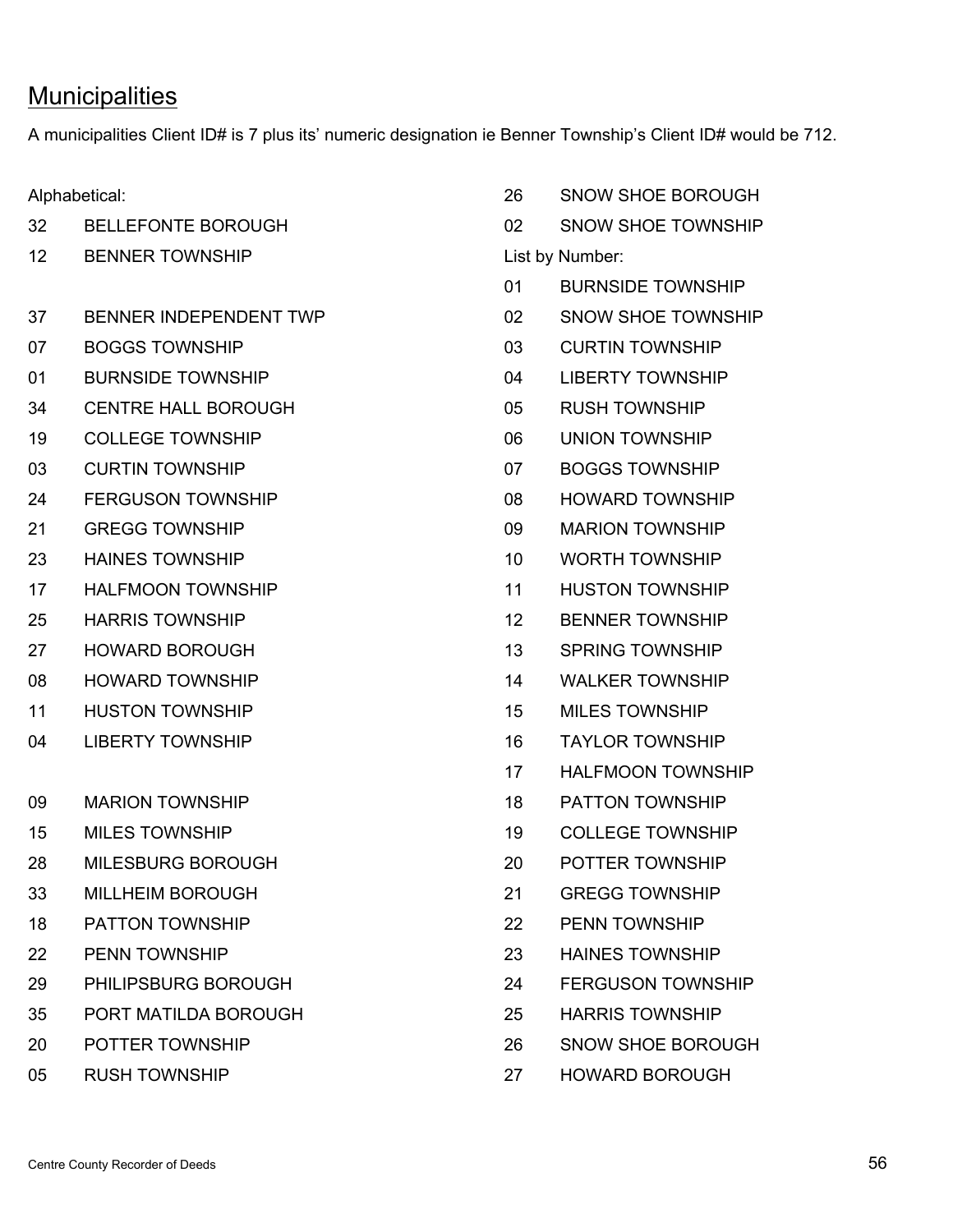- MILESBURG BOROUGH
- PHILIPSBURG BOROUGH
- SOUTH PHILIPSBURG BOROUGH
- SPRING TOWNSHIP
- STATE COLLEGE BOROUGH
- TAYLOR TOWNSHIP
- UNION TOWNSHIP
- UNIONVILLE BOROUGH
- WALKER TOWNSHIP
- WORTH TOWNSHIP
- CENTRE COUNTY
- OUT OF COUNTY
- SOUTH PHILIPSBURG BOROUGH
- UNIONVILLE BOROUGH
- BELLEFONTE BOROUGH
- MILLHEIM BOROUGH
- CENTRE HALL BOROUGH
- PORT MATILDA BOROUGH
- STATE COLLEGE BOROUGH
- BENNER INDEPENDENT TWP
- CENTRE COUNTY
- OUT OF COUNTY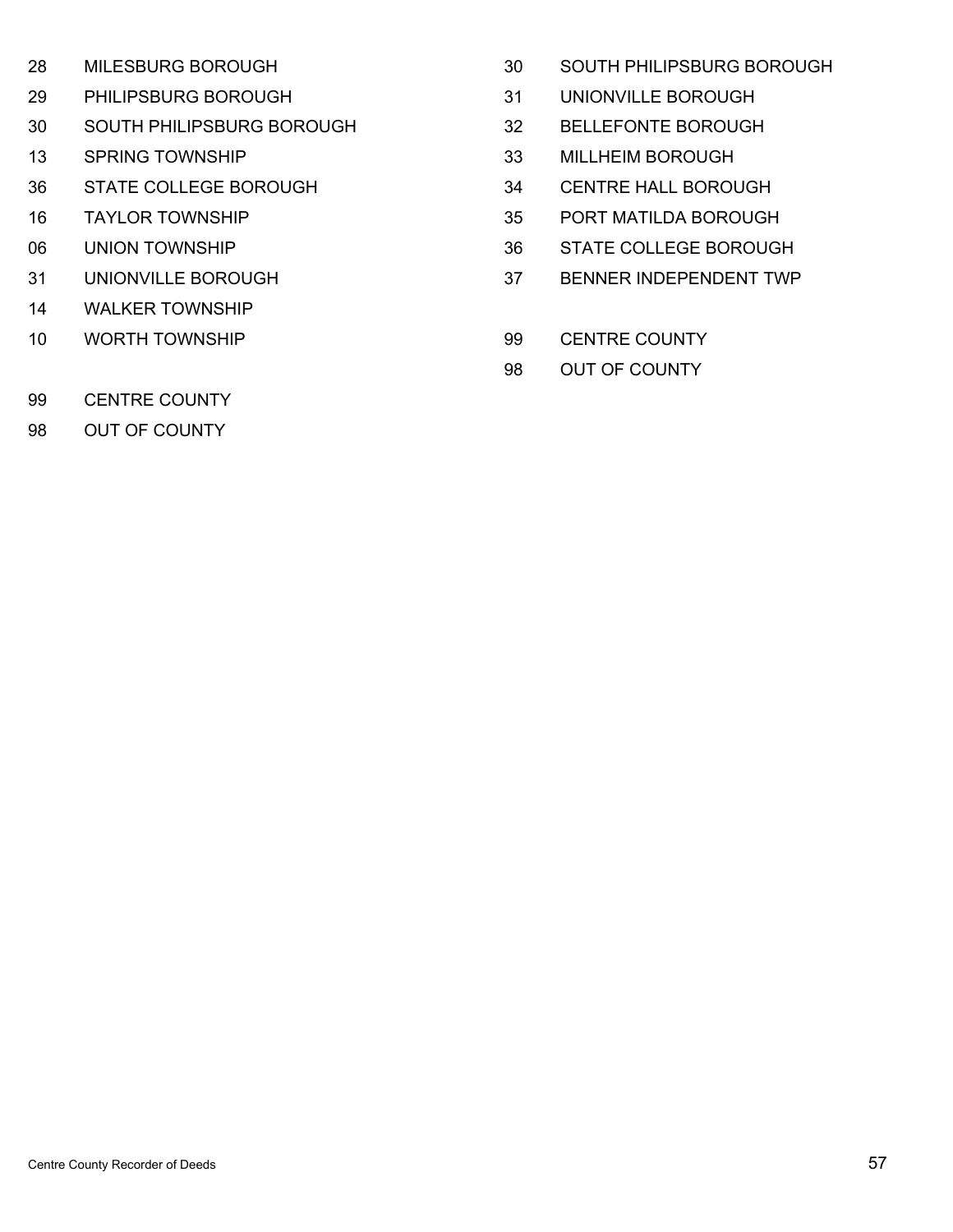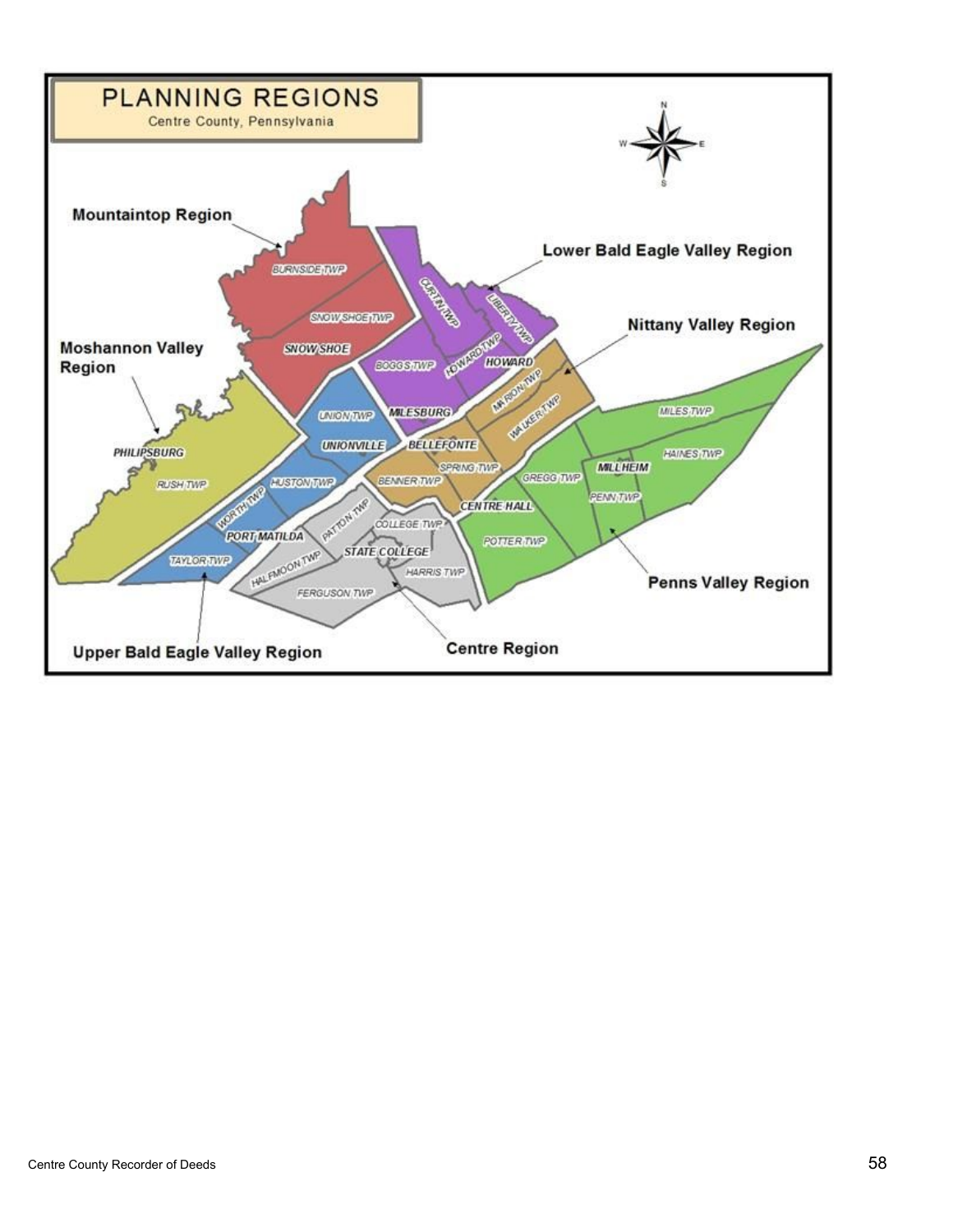## **Other Fees**

Copies (COP1) \$0.50/page. Copy of plot/plan  $(COP2)(24" \times 36")$  \$5.00/page. Search, name change (SRCH) \$5.00. Credit Card (CARD) 2.5% of the fee with a \$1.00 minimum.

Certified Copy of a Deed (CER1) \$1.50 +\$0.50/page. Must be printed by a staff member.

### Outside Vendors & Contacts

AllPaid/GovPayNet.com

- RENEE AMOREZ Account Manager | Payment Services
	- As of 10/29/2019 she is our new account representative for GovPay.net, try to contact Renee first if we need any GovPay.net issuees resolved.
	- Phone: (317) 713-6552
	- Fax: 888-665-4755
	- Email: [ramorez@GovPayNet.com](mailto:ramorez@GovPayNet.com)

#### PAN - Pennsylvania Association of Notaries

- MARC L. ARONSON President
	- Email: [maronson@notary.org](mailto:maronson@notary.org)
	- [Biography](https://www.notary.org/About/Bio/)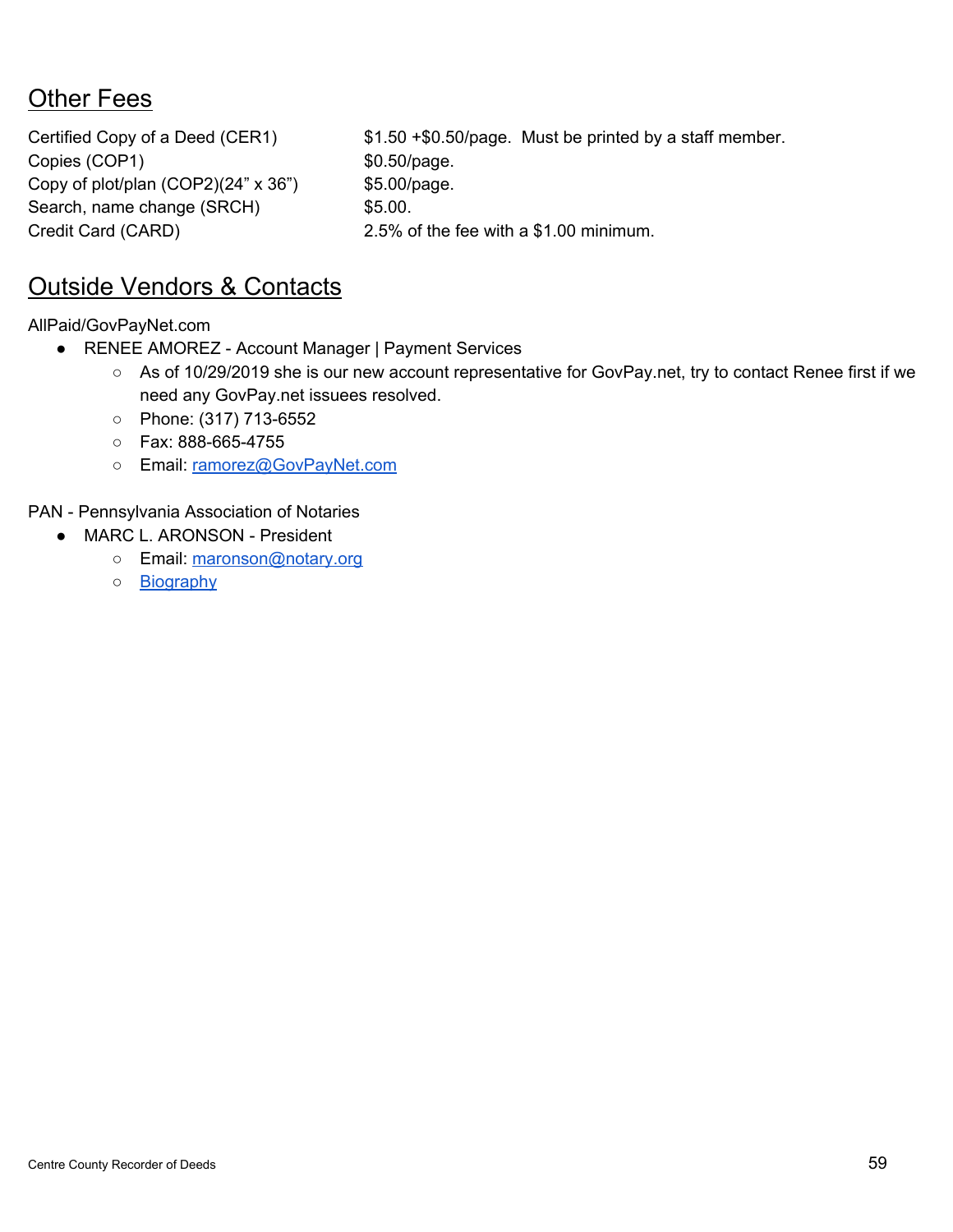### PA Notary Law

### Certificate of Notarial Act - [RULONA,](https://www.dos.pa.gov/OtherServices/Notaries/Resources/Documents/LAWS/RULONA,%20Act%2073%20of%202013,%20as%20amended,%20October%202016.pdf) Act 73 § 315.

(a) Requirements.--

- (1) A notarial act shall be evidenced by a certificate.
- (2) Regardless of whether the notarial officer is a notary public, the certificate must:
	- (i) be executed contemporaneously with the performance of the notarial act;
		- (ii) be signed and dated by the notarial officer;
		- (iii) identify the county and State in which the notarial act is performed; and
		- (iv) contain the title of office of the notarial officer.
- (3) If the notarial officer is a notary public, all of the following subparagraphs apply:
	- (i) The notary public must:
		- (A) sign the notary public's name exactly and only as it appears on the commission; or
		- (B) execute the notary public's electronic signature in a manner which attributes the signature to the notary public identified in the commission.
	- (ii) The certificate must indicate the date of expiration of the notarial officer's commission.

NOTE: Per PAN and the PA Dept. of State, a notary certificate must state the name of the signing party being acknowledged.

#### (b) Official stamp.-- (See Seal [Requirements](#page-60-0))

(1) If a notarial act regarding a tangible record is performed by a notary public, an official stamp shall be affixed to the certificate near the notary public's signature in a form capable of photographic reproduction.

(2) If a notarial act is performed regarding a tangible record by a notarial officer other than a notary public and the certificate contains the information specified in subsection (a)(2)(ii), (iii) and (iv), an official stamp may be affixed to the certificate.

(3) If a notarial act regarding an electronic record is performed by a notary public and the certificate contains the information specified in subsection (a)(2)(ii), (iii) and (iv) and (3), an official stamp may be attached to or logically associated with the certificate.

(4) If a notarial act regarding an electronic record is performed by a notarial officer other than a notary public and the certificate contains the information specified in subsection (a)(2)(ii), (iii) and (iv), an official stamp may be attached to or logically associated with the certificate.

(c) Sufficiency.--A certificate of a notarial act is sufficient if it meets the requirements of subsections (a) and (b) and:

(1) is in a short form set forth in section 316 (relating to short form certificates);

(2) is in a form otherwise permitted by a statutory provision;

(3) is in a form permitted by the law applicable in the jurisdiction in which the notarial act was performed; or

(4) sets forth the actions of the notarial officer and the actions are sufficient to meet the requirements of the notarial act as provided in:

(i) sections 305 (relating to requirements for certain notarial acts), 306 (relating to personal appearance required) and 307 (relating to identification of individual); or

(ii) a statutory provision other than this chapter.

(d) Effect.--By executing a certificate of a notarial act, a notarial officer certifies that the notarial officer has complied with the requirements and made the determinations specified in sections 304 (relating to authority to perform notarial act), 305 and 306.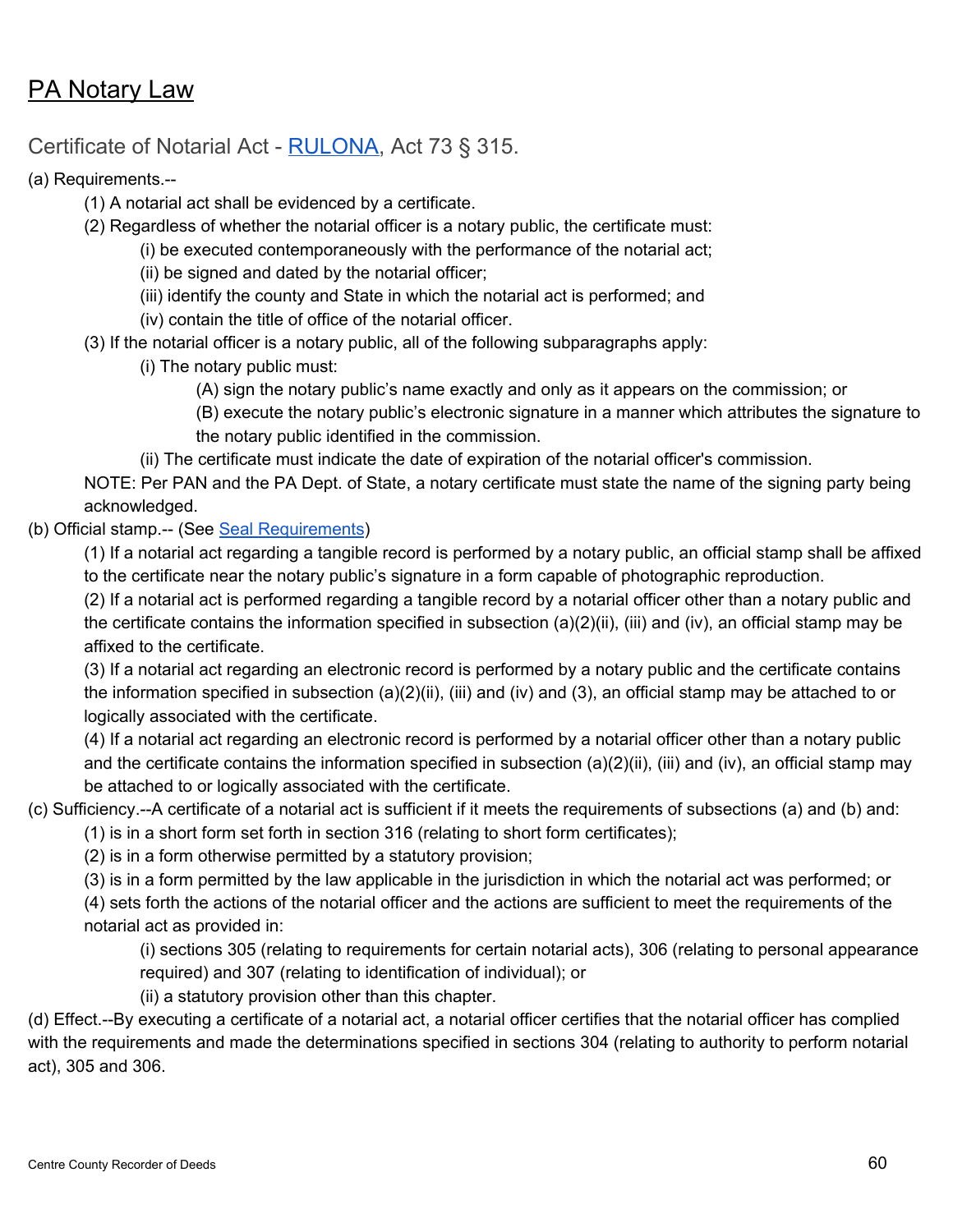(e) Prohibition.--A notarial officer may not affix the notarial officer's signature to or logically associate it with a certificate until the notarial act has been performed.

#### (f) Process.--

(1) If a notarial act is performed regarding a tangible record, a certificate shall be part of or securely attached to the record.

(2) If a notarial act is performed regarding an electronic record, the certificate shall be affixed to or logically associated with the electronic record.

(3) If the department has established standards under section 327 (relating to regulations) for attaching, affixing or logically associating the certificate, the process must conform to the standards.

### <span id="page-60-0"></span>Seal Requirements

Notaries public commissioned in Pennsylvania are required to use an official seal to authenticate all the acts,

instruments and attestations of the notary public. For paper (versus electronic) notarizations, this is a rubber stamp seal which must have a maximum height of 1 inch and a width of 3  $\frac{1}{2}$  inches with a plain border.

The stamp/seal must contain, in the following order:

- 1. The words "Commonwealth of Pennsylvania"
- 2. The words "Notary Seal"
- 3. The name as it appears on the commission of the notary public and the words "Notary Public"
- 4. The name of the county in which the notary public maintains an office
- 5. The date the notary public's commission expires
- 6. The notary commission number\*

Notaries may use an embosser in addition to the rubber stamp seal. However, the embosser is optional and may not replace the rubber stamp seal.

The stamp will no longer contain the municipality in which the notary maintains an office. "Commonwealth of Pennsylvania" is added to the stamp. The proposed regulations of the Department require the inclusion of the notary commission number on the stamp. This is an example of a RULONA-compliant stamp:

> Commonwealth of Pennsylvania - Notary Seal John Q. Doe, Notary Public Dauphin County My commission expires May 19, 2019 Commission number 1234567

\* Transitional provision: A notary public who holds a commission on the effective date of RULONA may continue to use his or her existing seal until the expiration of that commission, which may occur after the effective date of both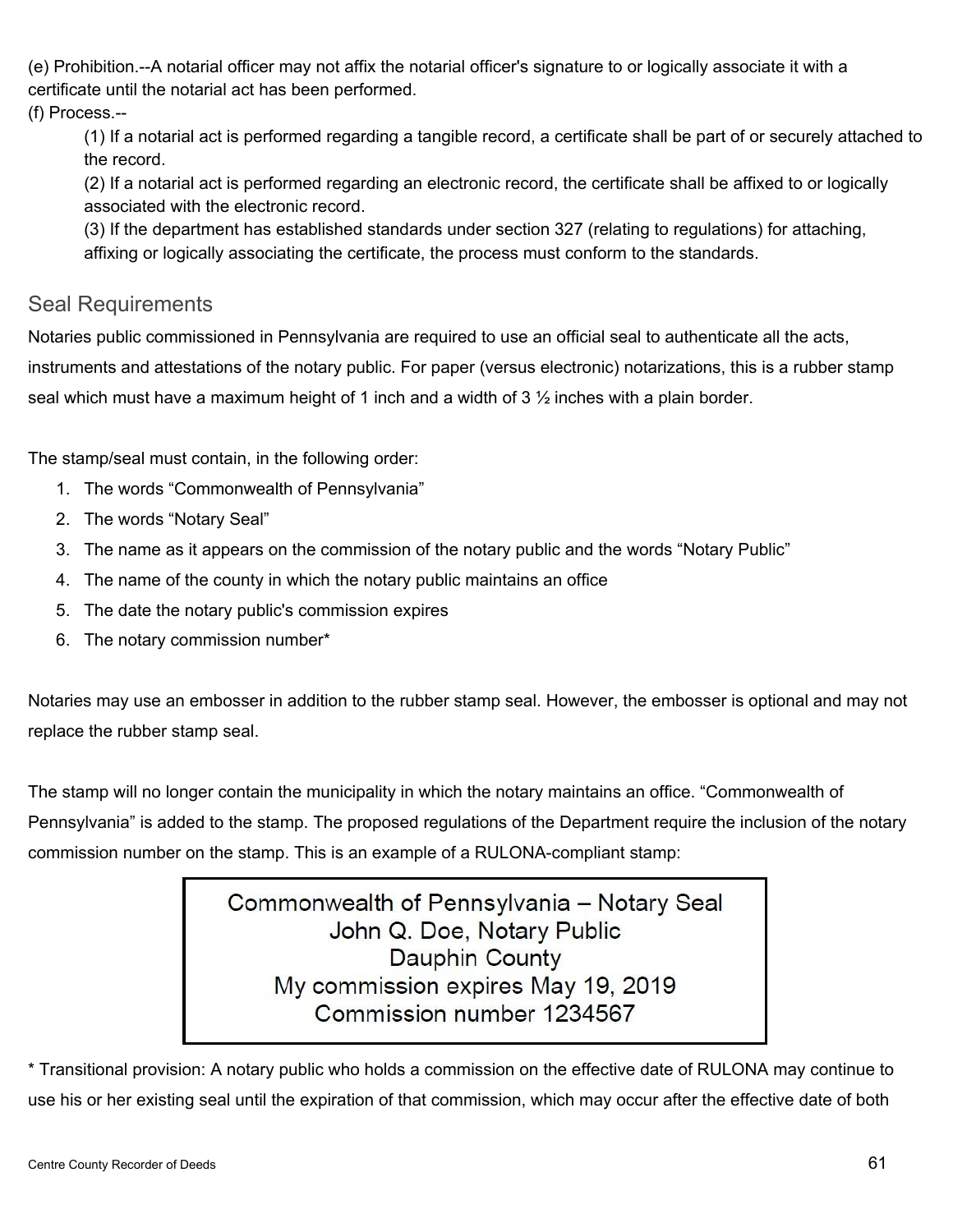RULONA and the Department's regulations. Full compliance with RULONA seal requirements must occur with the notary's next commission. The effective date of the Revised Uniform Law on Notarial Acts (RULONA) on October 26, 2017. Last date for seals without a commission number will be October 25, 2021.

Also see Pa [Department](https://www.dos.pa.gov/OtherServices/Notaries/General%20Information%20and%20Equipment/Pages/Notary-Public-Equipment.aspx) of State Search [Notaries](https://www.notaries.pa.gov/Pages/NotarySearch.aspx) at PA.gov

### Unacceptable Stamp Examples



### Name Change

A notary public must notify the Department of State within *30 days of any change in the information on file,* including the notary public's legal name.

Notice of a change in name must be on a form prescribed by the Department and accompanied by evidence of the name change (such as a marriage certificate, court order, or divorce decree).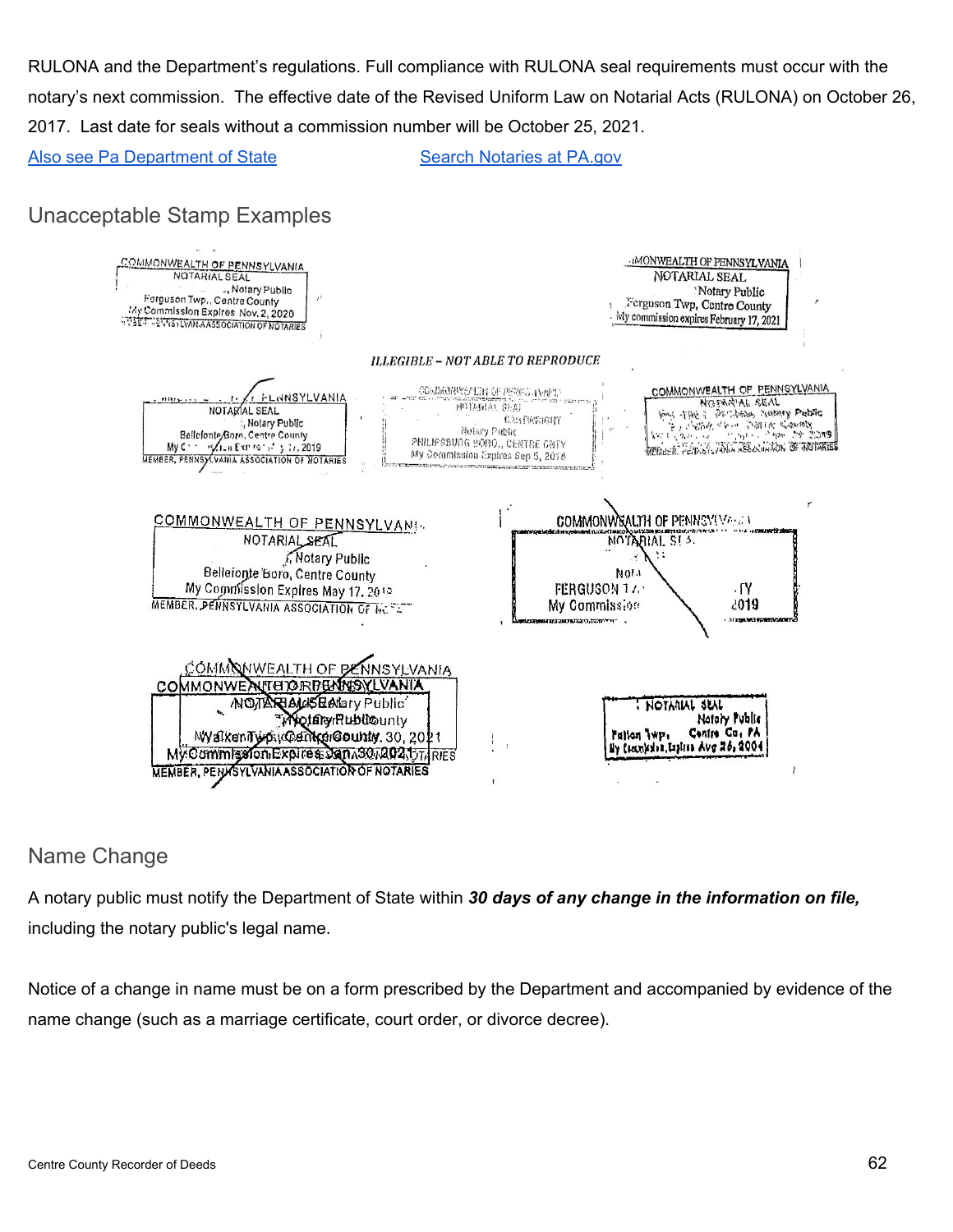Following notification to the Department, the notary may use the new name or continue to perform notarial acts in the name in which the notary was commissioned until the expiration of the notary's term. However, *before using the new name on notarial work, the notary public must register the new signature with the* **[Prothonotary's](https://centrecountypa.gov/384/Prothonotary-Clerk-of-Courts) Office** of the county where the notary's office address is located and purchase a new rubber stamp seal. Application for reappointment must be made in the new name.

NOTE: To change your name you must use one of the approved forms below: [Printable](https://www.dos.pa.gov/OtherServices/Notaries/NotaryServices/Documents/Update/Notary%20Public%20Change%20of%20Name%20Form%20revised%208%201%202019.pdf) Name Change Form Online Name [Change](https://www.notaries.pa.gov/Pages/NotaryChangeApplication.aspx) Form

### Address Change

A notary public must notify the Department of State *within 30 days of any change* in the information on file, including the notary public's *office address* or *home address*.

Notice of a change in address must be made in writing or by email and must state the effective date of the change. The Department has developed a Change of [Address](https://www.notaries.pa.gov/Pages/NotaryChangeApplication.aspx) form to assist notaries to comply.

RULONA requires that the notary register his or her official signature in the **[Prothonotary's](https://centrecountypa.gov/384/Prothonotary-Clerk-of-Courts) Office** of the county where the notary public maintains an office. Where a notary public moves the notary's office address to a different county, the notary must register the notary's official signature in the prothonotary's office of the new county within 30 days of moving into the new county.

Note: To change your address you must use one of the approved forms below. [Printable](https://www.dos.pa.gov/OtherServices/Notaries/NotaryServices/Documents/Update/Notary%20Public%20Change%20of%20Address%20Form%20revised%208%201%202019.pdf) Address Change Form Online [Address](https://www.notaryreg.pa.gov/Pages/NotaryChangeApplication.aspx) Change Form

### Resignation of Notary Commission

Notaries public may voluntarily resign from the duties of office at any time during the course of the notary commission. Additionally, if a notary public neither resides nor works in the Commonwealth, that notary public shall be deemed to have resigned from the office of notary public as of the date the residency ceases or employment within the Commonwealth terminates. *A notary public who resigns his or her commission shall notify the Department of State in writing within 30 days of the effective date of the resignation*, using the [form](https://www.dos.pa.gov/OtherServices/Notaries/Documents/F-Notary%20Public%20Resignation%20Form,%20revised%2010-26-2017_Fillable.pdf) below. Resigning notaries should include the notary public's name as commissioned and the effective date of the resignation. This includes notaries public who resign by virtue of removing their residence or employment from the Commonwealth. Notaries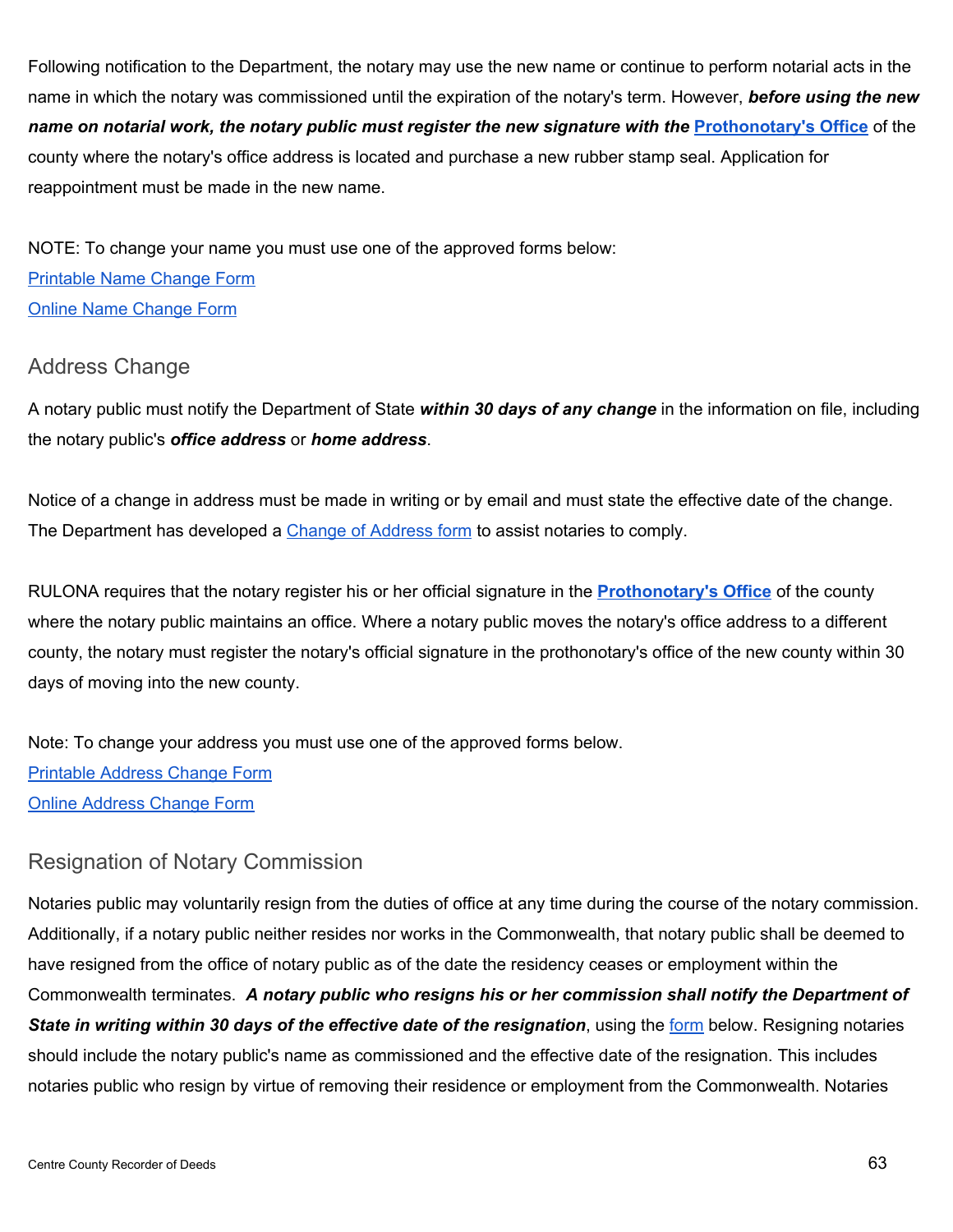who are *simply letting their commissions expire* at the end of their term and do not intend to renew for another four-year term should NOT file this or any other form with the Department.

Resigning notaries public, as well as those whose commissions have expired or been revoked:

Pursuant to 57 Pa.C.S. § 319(e), must deliver their journal to the office of the recorder of deeds in the county where the notary public last maintained an office within 30 days of:

(1) expiration of the commission of the notary public, unless the notary public applies for a commission within that time period;

(2) resignation of the commission of the notary public.

Pursuant to 57 Pa.C.S. § 318(a)(2), must disable their stamping device (notary seal) by destroying, defacing, damaging, erasing or securing it against use in a manner which renders it unusable. DO NOT send the rubber stamp seal or embosser to the Department of State.

Printable [Resignation](https://www.dos.pa.gov/OtherServices/Notaries/Documents/F-Notary%20Public%20Resignation%20Form,%20revised%2010-26-2017_Fillable.pdf) Form

### Death of the Notary Public

Notification of death of a notary public should be mailed to:

## **Department of State**

Bureau of Commissions, Elections and Legislation 210 North Office Building Harrisburg, PA 17120-0029

On the death or adjudication of incompetency of a current or former notary public, the personal representative or guardian of the notary public or a person knowingly in possession of:

- The journal of the notary public shall deliver it within 30 days to the office of the recorder of deeds in the county where the notary public last maintained an office.
- The stamping device must render it unusable by destroying, defacing, damaging, erasing or securing it against use in a manner which renders it unusable. DO NOT send the rubber stamp seal or embosser to the Department of State, Bureau of Commissions, Elections and Legislation.

### I-9 Forms

*Pennsylvania Notaries and Completion of I-9 Forms:* [Form](http://www.uscis.gov/files/form/i-9.pdf) I-9 (Employment Eligibility Verification) is a form required by the Department of Homeland Security, U.S. Citizenship and Immigration Services. It must be completed by all employers for every new employee hired after November 6, 1986, in order to comply with federal law requiring that employers hire only individuals who may legally work in the United States.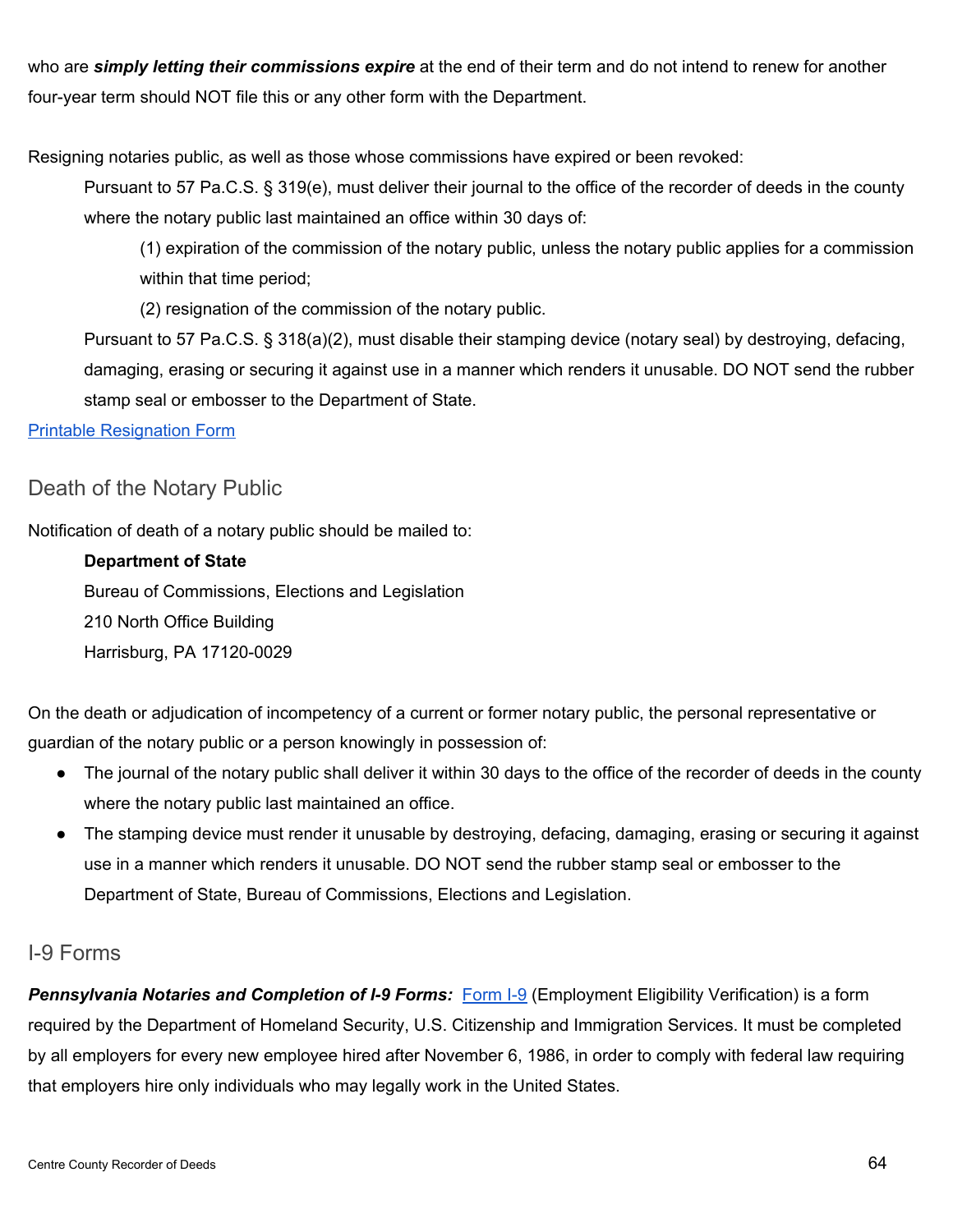While the employer is ultimately responsible for the inspection of identity documents for new hires and the completion of the I-9 form, information found on the U.S .Citizenship and Immigration Services website, Handbook for [Employers](https://www.uscis.gov/i-9-central/handbook-employers-m-274) (Form [M-274\),](https://www.uscis.gov/i-9-central/handbook-employers-m-274) informs employers that they may designate and/or contract with someone to fill out the employer portion of the form as an "authorized representative" of the employer.

The Department has been asked whether a notary public may complete Section 2 of the federal I-9 Employment Eligibility Verification forms. Because notaries routinely examine documentation of identification as part of their notary public duties, many are uniquely qualified to act as an authorized agent for the company in the completion of the I-9 form. However, the *completion of section 2 of the I-9 is NOT a notarial act* and must not be completed under a notarial seal.

Marc L. Aronson, PAN [President:](https://www.notary.org/About/Bio/) Notaries often receive contradictory information regarding these forms because the instructions on I-9s state that an employer may designate a 'third party agent' to verify an applicant's ID and sign a statement attesting that they did so. Suggested 'third party agents' in the instructions include Notaries and attorneys. However, verifying a person's work credentials is not an official notarial act. By signing such a statement and affixing your seal to it, you would effectively be notarizing your own signature, which is prohibited.

If you choose to perform this task, you must do so as a private individual. Do not use your notary seal or write the title "Notary Public" under your signature. Be aware that private employers often add erroneous instructions to those already on the I-9, directing notaries to place their seal on the form. Don't do it.

The I-9 form does not request or require any notarial act. It requires an unsworn certification from the employer or the agent of the employer:

CERTIFICATION: I attest, under penalty of perjury, that

(1) I have examined the document(s) presented by the above-named employee,

(2) the above listed document(s) appear to be genuine and to relate to the employee named, and

(3) to the best of my knowledge, the employee is authorized to work in the United States.

The employee's first day of employment (month/day/year):

A Pennsylvania notary public may be an "authorized representative" specifically for the purpose of completing the I-9 form. This status may be because the notary works for the employer or pursuant to a contractual relationship with the employer authorizing the individual to act in the capacity of "authorized representative" specifically for the purpose of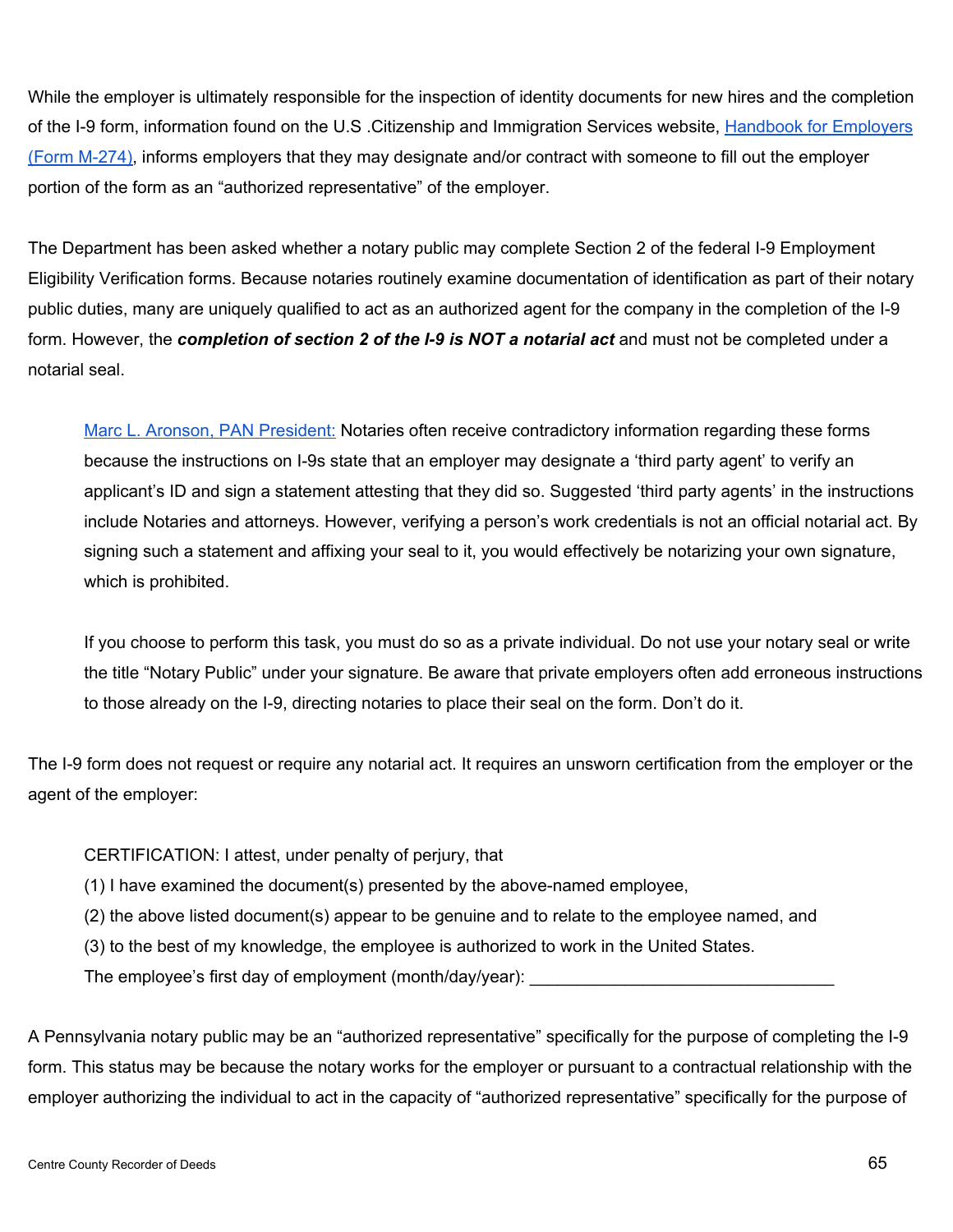completing the I-9 form. However, it should be clear that while a notary may sign on behalf of an employer, the notary does not do so in the capacity of a notary public under the notary public law (RULONA) but rather as an agent of the employer. Thus, the notary may convey that he or she is an agent for the employer in the "Title of Employer or Authorized Representative" box in section 2 of the I-9. However, no notary title or seal should be used to complete the I-9 as an authorized representative of the employer.

No other documentation of the statements made on the I-9 is required. However, it has been reported to the Department of State that some employers are requesting that the notary (acting as authorized representative on section 2 of the I-9) notarize a separate "Notary Acknowledgment Form" referencing the unsworn certification made in the I-9, using notarial language and the notary seal. This is essentially leading the notary to notarize his/her own signature as well as the employee's signature, because the notary's signature is in section 2 of the I-9 and the notary executed the certification on behalf of the employer. Under the RULONA, a notary may not notarize his or her own signature or statement. Therefore, any additional certifications or acknowledgments of the statements made in the I9 as an authorized representative should not be undertaken. Remember, the notary is not acting in a notarial capacity for section 2 of the I-9, but as an authorized representative of the employer. As stated above, the notary should not use his or her title (Notary Public) or rubber stamp seal or embosser to complete the I-9 as an authorized representative of the employer.

Implemented in the Revised Uniform Law on Notarial Acts [\(RULONA\)](https://www.dos.pa.gov/OtherServices/Notaries/E-Notary/Documents/NotariesI-9.pdf) on October 26, 2017.

#### Acknowledgement by an Attorney at Law

#### Case Example: R [2239-708](https://webia.centrecountypa.gov/ccg/rod/rodrsp2?rod=58826501¤tlist=666&615d2b74-e252-456d-951a-aacd7fcfef29)

Pennsylvania allows an attorney, and only an attorney, to witness an individual's signature and then appear before a notary to testify that the attorney witnessed the signature. The person who signed is not required to appear before the notary. The acknowledgement must have the *Attorney's Names* as well as their *PA Supreme Court ID Number*.

Pennsylvania Statutes Title 42 Pa.C.S.A. Judiciary and Judicial Procedure § 327. Oaths and acknowledgments

(a) General ability.--Each judicial officer, each clerk of court, each retired or senior judge and such other personnel of the system and jurors as may be designated by or pursuant to general rules may administer oaths and affirmations and take acknowledgments. An acknowledgment may be taken by a member of the bar of the Supreme Court of Pennsylvania if the document is thereafter certified to an officer authorized to administer oaths. Certification by an attorney shall be in accordance with 57 Pa.C.S. Ch. 3 (relating to Revised Uniform Law on Notarial Acts) and shall include the attorney's Supreme Court identification number.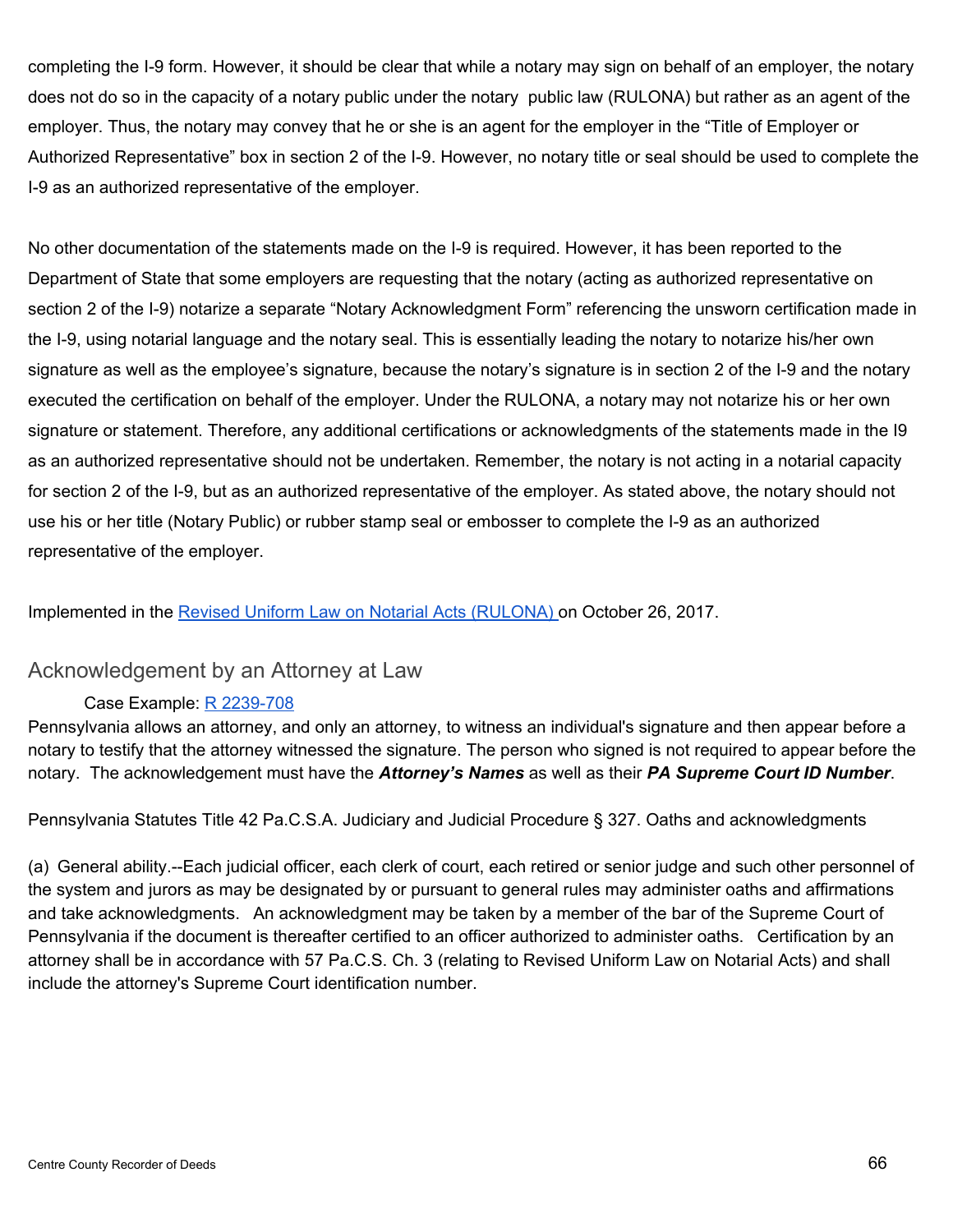### Federal Notary

Federal law and most states authorize certain individuals serving with or working for the U.S. Armed Forces to perform notarizations for military personnel and their dependents anywhere in the world. Military Notaries can include commissioned officers, enlisted paralegals, judge advocates or civilian lawyers working as legal assistance attorneys and licensed to practice law in the United States.

Federal law does not require military Notaries to use a seal. Their signature and title alone is sufficient. However the military recommends use of a seal because it enhances the acceptability of a notarized document. If a seal is used, it should contain a reference to the federal statute regarding military Notaries: Title 10 U.S.C. 1044a.

10 U.S. Code § 1044a. Authority to act as notary

(a) - The persons named in subsection (b) have the general powers of a notary public and of a consul of the United States in the performance of all notarial acts to be executed by any of the following:

(1) Members of any of the armed forces.

(2) Other persons eligible for legal assistance under the provisions of section 1044 of this title or regulations of the Department of Defense.

(3) Persons serving with, employed by, or accompanying the armed forces outside the United States and outside the Commonwealth of Puerto Rico, Guam, and the Virgin Islands.

(4) Other persons subject to the Uniform Code of Military Justice (chapter 47 of this title) outside the United States.

#### (b) - Persons with the powers described in subsection (a) are the following:

- (1) All judge advocates, including reserve judge advocates when not in a duty status.
- (2) All civilian attorneys serving as legal assistance attorneys.

(3) All adjutants, assistant adjutants, and personnel adjutants, including reserve members when not in a duty status.

(4) All other members of the armed forces, including reserve members when not in a duty status, who are designated by regulations of the armed forces or by statute to have those powers.

(5) For the performance of notarial acts at locations outside the United States, all employees of a military department or the Coast Guard who are designated by regulations of the Secretary concerned or by statute to have those powers for exercise outside the United States.

(6) All civilian paralegals serving at military legal assistance offices, supervised by a military legal assistance counsel (as defined in section 1044d(g) of this title).

(c) - No fee may be paid to or received by any person for the performance of a notarial act authorized in this section.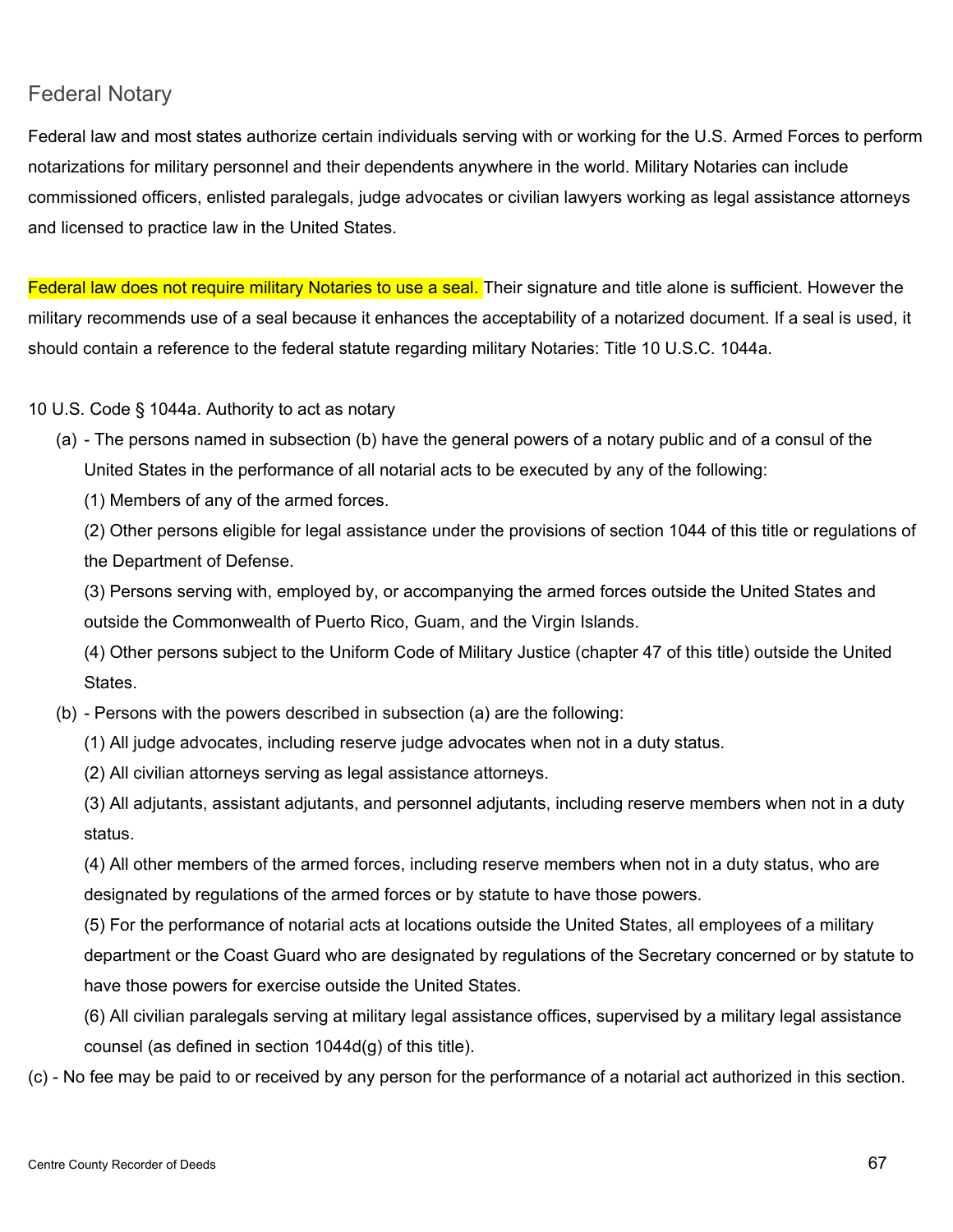(d) - The signature of any such person acting as notary, together with the title of that person's offices, is prima facie evidence that the signature is genuine, that the person holds the designated title, and that the person is authorized to perform a notarial act.

Amended Dec. 23, 2016.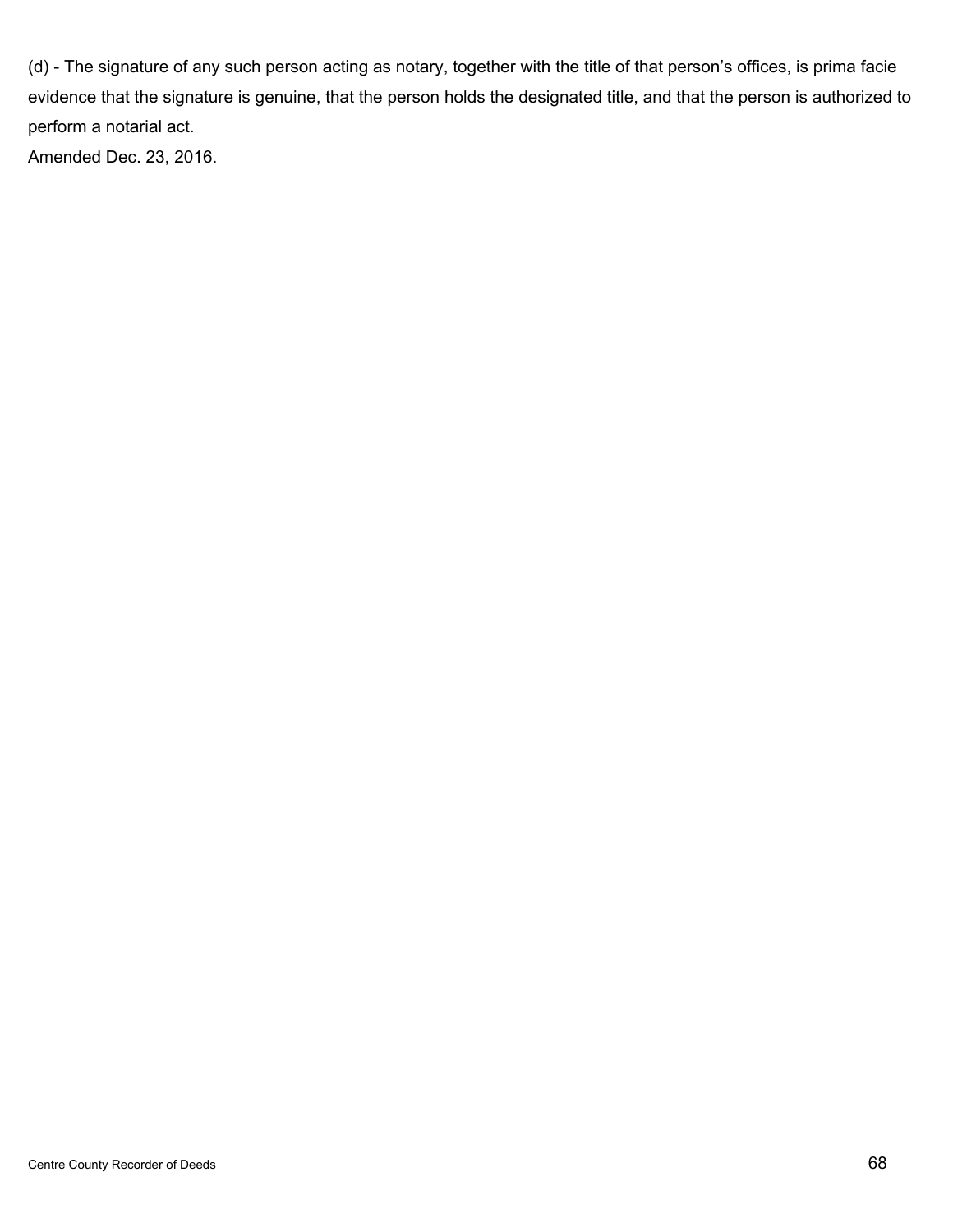## **PA Transfer Tax Exemptions**

- Specific [transactions](https://www.revenue.pa.gov/GeneralTaxInformation/News%20and%20Statistics/ReportsStats/TaxCompendium/Documents/2018_tax_compendium.pdf) exist which are given exemptions from payment of the tax. Some of these excluded transactions include:
	- Certain transfers among family members.
	- Certain transfers to governmental units.
	- Certain transfers between religious organizations.
	- Certain transfers to shareholders or partners.
	- Certain transfers to or from a non-profit industrial development agency.
	- Certain transfers of ownership interest in a real estate company or family farm.
	- Leases for the production or extraction of coal, oil, natural gas, or minerals.
	- Certain partitions of realty held by cotenants, when the property was passed by testate or intestate succession.
	- Deeds to burial sites.
- A transfers between any of the following, are tax exempt:
	- Husband and wife.
	- A lineal ascendent (parent, grandparent, great grandparent and the like) and lineal descendent (child, grandchild, great grandchild and the like).
	- Children of the same parent, i.e. siblings.
	- A lineal ascendent (parent, grandparent, great grandparent and the like) of a child and the spouse of the child, unless the child is deceased and the child's spouse has remarried.
	- An individual and the individual's sibling's spouse, unless the sibling is deceased and the sibling's spouse has remarried.
	- Persons who were previously married but who have since been divorced, if the transferred realty was acquired by both spouses or by either spouse before or during their marriage.
- A subsequent transfer by the transferee within 1 year shall be subject to tax as if the original grantor was making the transfer to the transferee's grantee.
- The estate of a deceased family member is not a family member for purposes of claiming the familial exemption under this paragraph.
	- $\circ$  Example: A & B transferred two lots to C & D; C being their child and D being C's spouse. Within 1 year of that transfer, C & D conveyed one of the lots to E & F, D's parents, and the other lot to G, C's sibling. The transfer to E & F is not excludable, because a direct transfer from A & B to E & F would have been taxable. The transfer to G is excludable, because the transfer between C & D and G is an excludable transfer between siblings and between a sibling's spouse and a sibling and because a direct transfer from A & B to G, their lineal descendent, would have been an excludable transfer.
- Confirmatory Deed.
	- A deed made without consideration for the sole purpose of confirming title to real estate under a prior recorded document, including a deed that only asserts a transfer of title to real estate by operation of law as a result of an existing survivorship interest, is not taxable.
	- A deed made without consideration for the sole purpose of confirming an entity's existing real estate ownership following a conversion of the entity is not taxable.
	- See Confirmatory Deed.
- Correctional Deed, a deed made without consideration for the sole purpose of correcting an error in the description of the parties or of the premises conveyed is not taxable. See Correctional Deed.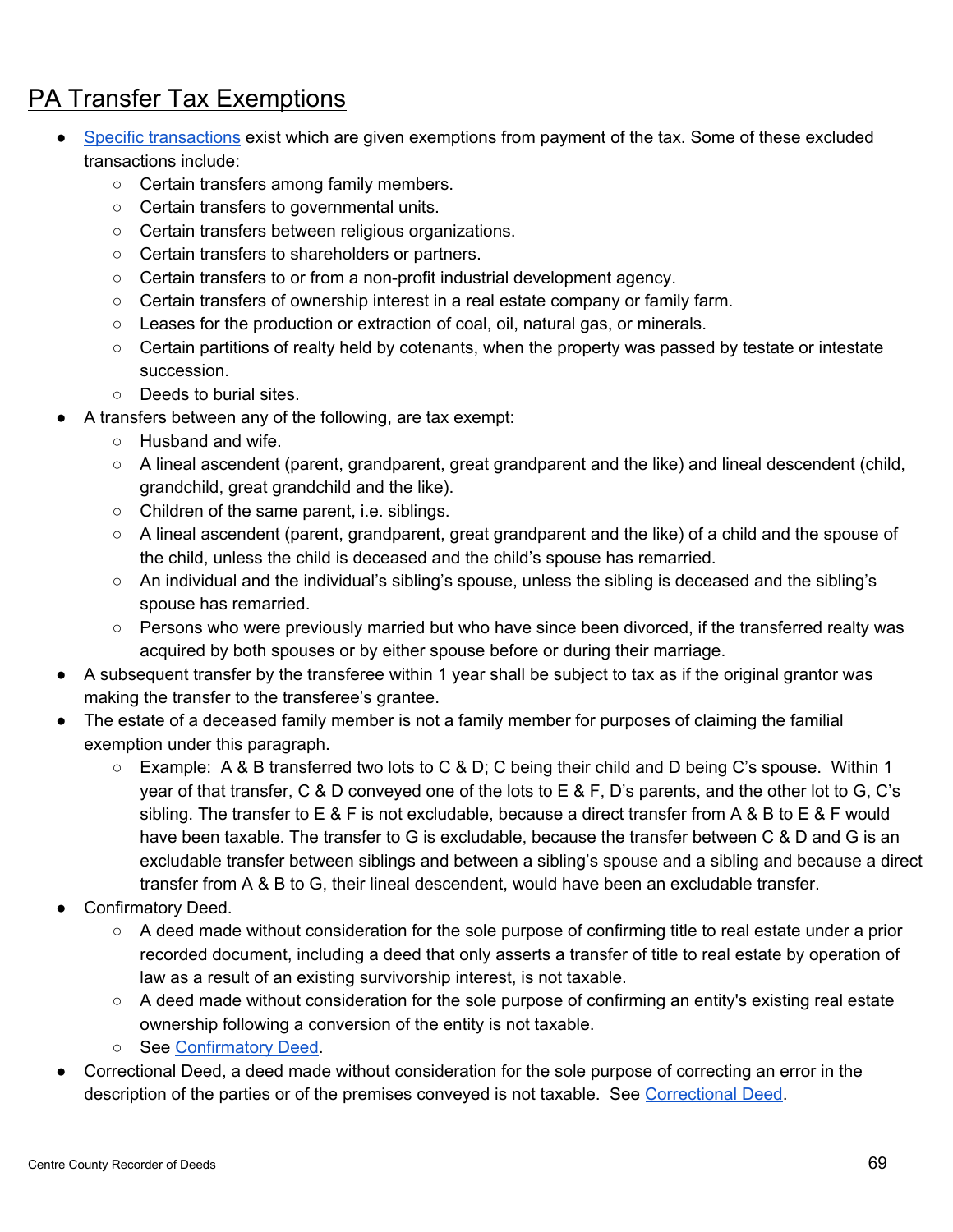See PA [revenue](https://www.revenue.pa.gov/GeneralTaxInformation/Tax%20Types%20and%20Information/RTT/Documents/revenue_code_chp_91.pdf) code chapter 91.

## **Simplifile**

### **● \*\*\* IS IT UNIVERSAL?!?!? \*\*\***

- All documents submitted by Universal Settlement Services of PA, LLC must be reviewed by at least 2 people regardless of acceptance or rejection.
- Top Tips!
	- Remove the "INC" from MERS documents.
	- If it's a MERS MTG, MERS will be the only lender indexed.
	- Make sure you have the space-space before the zip, Jr., III, etc.
	- Check that the UPI and Municipality match and are accurate.
	- Check that the Certified Address is not all on one line.
	- $\circ$  SAT Make sure bank is party #1 and the property owner is party #2.
	- Double check bank names.
	- Everything scanned into Simplifile is going to look like a photocopy.
	- You can enter municipalities by number!
- Statement of Value (SOV) The SOV needs to be submitted in the SOV exhibit field and not part of the main document.
	- Print.
	- Attach sticker (print from GUI).
	- Fill in State Tax paid.
- Non-Taxable Deeds For DN's, Go into GUI and MOD Non-taxable deeds when compensation equals \$1.00.
- Municipalities.
	- Simplifile will not carry over multiple municipalities, they will have to be added in GUI manually.
	- Transfer tax.
- Updating GUI after accepting docs in Simplifile.
	- From the main menu double click '2. Book & Page Update.'
	- Press **Esc** to accept printer settings.
	- Choose 'Query' then enter the current book # in the 4th field of the top line and your page range in the 5th field.
		- Page range (###:###) is the last updated page number to the most recent page added, separated by a colon.
			- 999 Can almost always be used as the upper page number.
			- Re-Updating pages doesn't hurt anything.
			- You Tab between fields to save mouse clicks.
		- To update a Plat Book you will have to add a 'P' in the 3rd field of the top line.
	- Press **Esc** to begin your search.
	- Sort by 'Book'. Then click 'Other' and then 'Update'.
- **UPI Stamps** 
	- Deeds can have an electronic stamp or a hand stamp.
	- If hand stamps are scanned in color, when Simlifile converts it to B&W the red ink will disappear. When

.<br>[ج02-ج3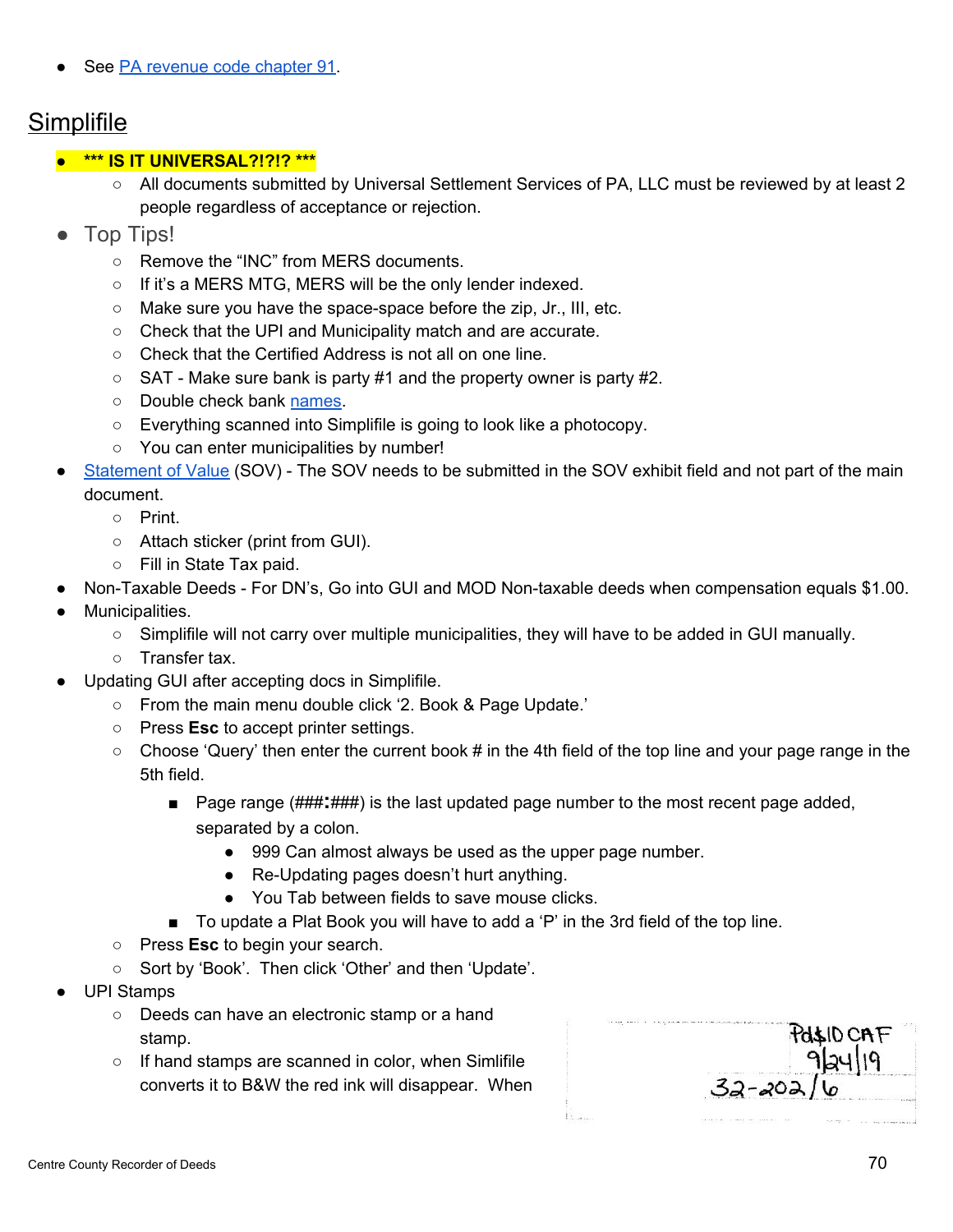you have a stamp like this ask the submitted to escan in B&W and resubmit.

- **New Submitters** 
	- In GUI Query today's receipts and find the new submitter. In the 'Received from; column there will be an alphanumeric code instead of a name. Write down this code.
	- $\circ$  Double click the receipt and get the deed book & page # from one of the documents in the package.
	- In Simplifile go to Completed and find the document by the record book & page #. Click the document name not the recording info.
	- $\circ$  In the top left click on the name of the company that submitted the document. The Submitter Information should now be on your screen.
	- Leaving the Submitter Information up on one screen go to GUI on your other screen. From the main menu double click '7. Auxiliary File Maint.'
	- Next choose '2. Customer File Maint.'
	- Type 'A' to Add or click the button.
	- Add the new submitters information.
		- The first field (shorter than the others) next to where is says "Customer" is the "look-up" code. It is derived from the company name. If *ABC Title Corp* was your new submitted then 'ABCTITLE' would be the proper look-up code. 8 Character maximum.
		- Next add the full company name and address.
		- The last line of the address field should read "E-RECORDED".
		- Tab through the fields until you get to 'Card Id.' This is where you put the alphanumeric code your wrote down earlier.
	- Press **Esc** to save the record then **E** to exit to the main menu.
	- Now go back into option '1. Record Entry' and find the record for the new submitter.
	- Choose MOD and change received from to the new submitters info. Type part of the name and then use F5.
	- Tab through the document until you reach the return/tax address fields and press F6.
	- Done.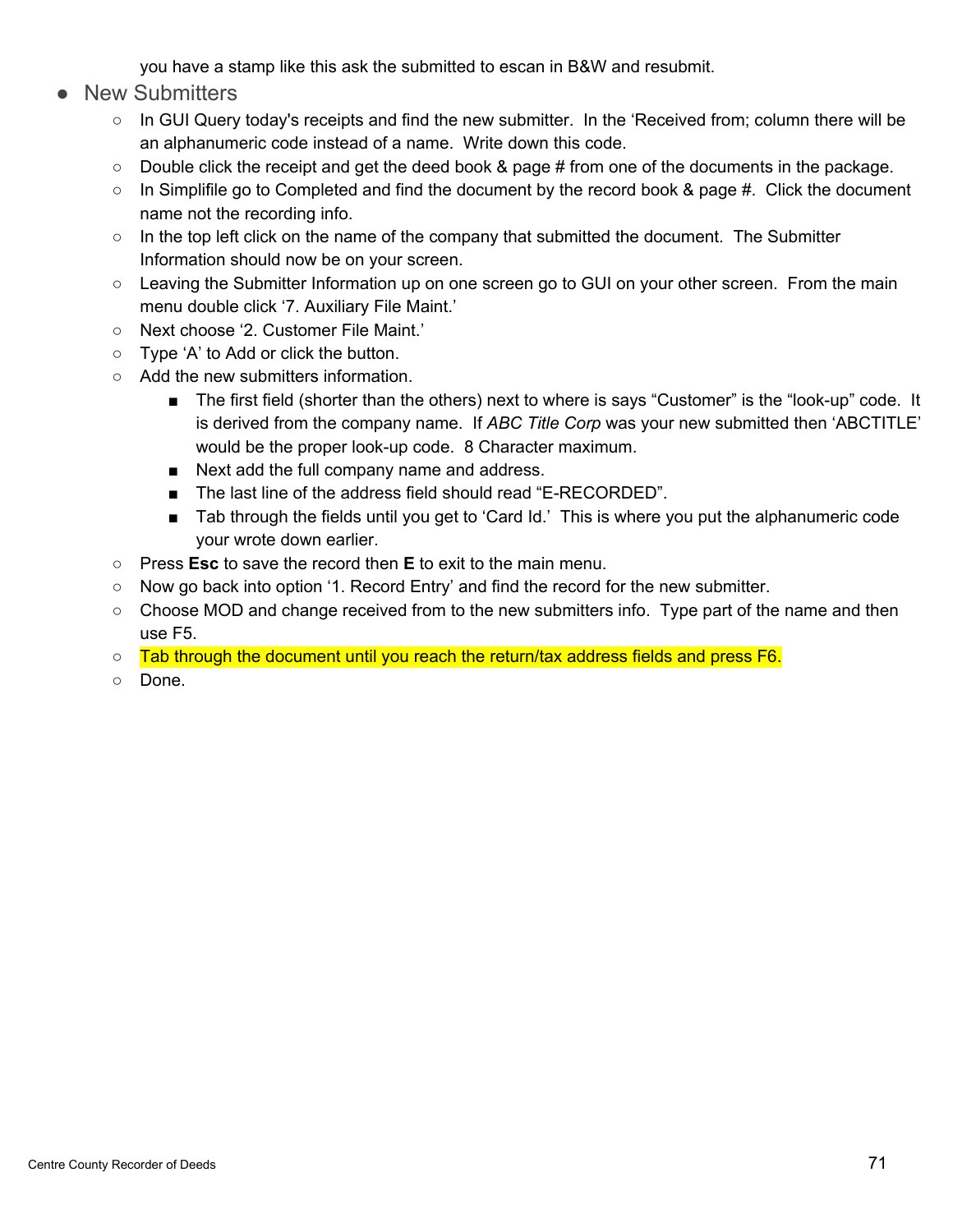# Appendix A: Glossary

**Concurrent Estate**, there are three types of concurrent ownership, or ownership of property by two or more persons: [Tenancy](#page-77-1) by the Entirety, Joint [Tenancy](#page-74-1), and Tenancy in [Common.](#page-77-2) These forms of concurrent ownership give individuals a choice in the way that co-ownership of property will be carried out. Each type of tenancy is distinguishable from the others by the rights of the co-owners.

**Confirmatory Deed**, PA Code Section 91.152 (*Current through Register Vol. 49, No. 46, November 16, 2019*): (a) A deed made without consideration for the sole purpose of confirming title to real estate under a prior recorded document, including a deed that only asserts a transfer of title to real estate by operation of law as a result of an existing survivorship interest, is not taxable. This subsection only applies if the following apply:

(1) The grantee of the deed of confirmation held or holds record title to the property interest described in the deed of confirmation under a prior deed.

(2) The deed of confirmation is made solely for the purpose of making the grantee's record legal title under the prior deed sure and unavoidable.

(3) The grantor of the deed of confirmation has no interest in the real estate conveyed or the grantor received his interest by a document that was void from inception.

(b) A deed made without consideration for the sole purpose of confirming an entity's existing real estate ownership following a conversion of the entity is not taxable. This subsection only applies if all of the following occur:

(1) The entity holds title to the real estate at the time of the conversion as opposed to its owners. An entity does not hold title to real estate if the entity's owners have merely made a capital contribution of the real estate to the entity without the conveyance of title to the real estate.

(2) Without the making of any document:

(i) The entity is vested with all the same property, real, personal and mixed, franchises and debts before and after the conversion.

(ii) The entity is subject to all the same obligations before and after the conversion.

(iii) Liens upon the property of the entity before the conversion are not impaired by the conversion.

(iv) Any claim existing or action or proceeding pending by or against the entity before the conversion

may be prosecuted to judgment against the entity after the conversion.

(3) The entity is not required to wind up its affairs or pay its liabilities and distribute its assets either because there is no break in the continuity of its existence or because its separate existence ceases with the conversion.

(4) Considering all the ownership interests in the entity prior to the conversion, there is no change in proportionate ownership interests resulting from the conversion. Notwithstanding the provisions of § 91.154 (relating to documents involving corporations, partnerships, limited partnerships and other associations), when determining if there is a change in proportionate ownership interests, entities will not be considered to be entities separate from their members, partners, stockholders or shareholders; and when determining if there is a change in proportionate ownership interests resulting from the change to a limited partnership, the interests of the limited partners and general partners will both be considered.

(5) Title to real estate would not revert or be in any way impaired by reason of the conversion.

*Example* 1. A and B are equal partners in a general partnership known as AB, general partnership. One of the assets of the partnership is real estate that A and B contributed to the partnership but own in their individual names. A and B want to convert their general partnership to a limited partnership known as AB, LP. A and B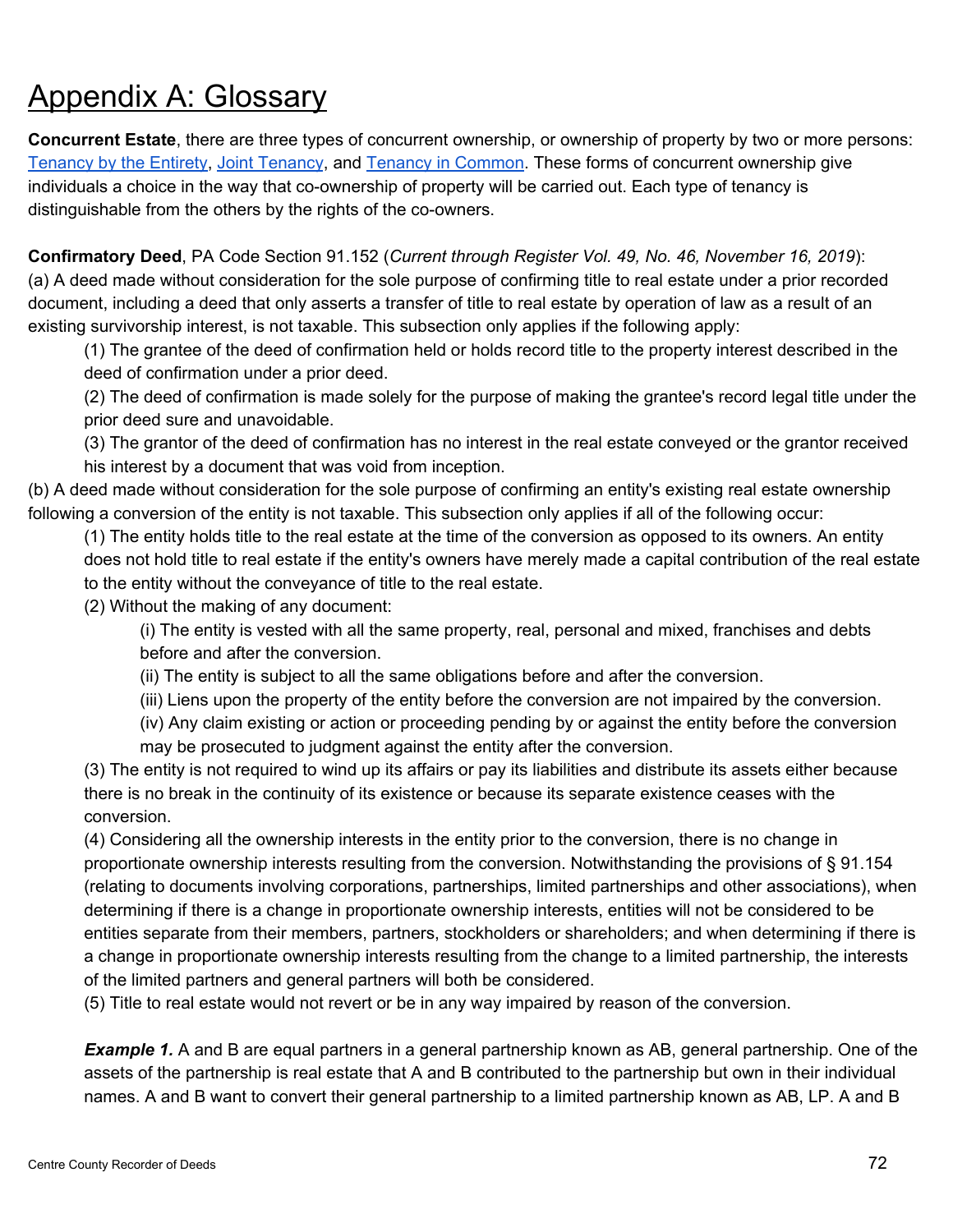set up a limited liability company (LLC) to be the 1% general partner in the limited partnership. A and B will have a 99% limited partnership interest in the limited partnership (that is, A and B each have a 49.5 % limited partnership interest). In order to effectuate the conversion, A and B merge AB into AB, LP. The limited partnership is the surviving entity of the merger. The general partnership ceases to exist as a result of the merger.

By way of the merger, AB has changed its business organization form, or converted, from a general partnership to a limited partnership. AB, LP continues the same business as AB and has all the same assets and liabilities as AB. Further, ownership of the business has not changed. A and B were equal owners of AB and are equal owners of AB, LP through their equal ownership of the LLC and their equal limited partnership interests in AB, LP.

After the conversion, A and B prepare a deed for the real estate from A and B, individually, and AB, general partnership, as grantors to AB, LP as grantee. The deed is taxable because the real estate was in the name of A and B individually. Legal title was never transferred to the general partnership. Therefore, the deed effectuates a transfer of title in the real estate from A and B, individually, to AB, LP. AB, general partnership is merely joining in the deed. A document that transfers title to real estate from individuals to an entity is taxable.

*Example* 2. Assume the same facts as in Example 1 except that AB purchased the real estate with partnership funds and titled the real estate in the name of AB. Because the general partnership holds title to the real estate and because the deed merely confirms AB's existing ownership of the real estate following its conversion to AB, LP, the deed is not taxable.

**Example** 3. Assume the same facts as in Example 2, except that instead of setting up a limited liability company (LLC) to be the general partner of AB, LP, A becomes the general partner and B becomes the limited partner. Each holds a 50% interest in the partnership's income. Although A and B each have an equal income interest, A now has sole control over the limited partnership as its general partner and B has only an income interest as a limited partner. In the general partnership, A and B had equal management and income interests. Because there is a change in ownership interests, AB, LP is a different entity than AB. Therefore, the deed is taxable.

*Example 4.* X, Y and Z are equal co-partners in XYZ general partnership. XYZ general partnership owns Pennsylvania real estate. X, Y and Z desire to change the form of the general partnership to a limited liability company (LLC). X, Y and Z set up an LLC to take the place of the general partnership. X, Y and Z are equal members in the LLC. To effectuate the conversion, X, Y and Z transfer their partnership interests to the LLC. As a result, the LLC becomes the sole partner of the partnership. By law, the partnership must dissolve. As part of the dissolution, the partnership conveys all its assets, including real estate, and assigns its liabilities to the LLC, the sole partner. Because of the dissolution, the general partnership ceases to exist and the LLC survives with the same owners, assets and liabilities as the general partnership. Because of the dissolution, there has been a break in the continuity of the general partnership. Consequently, the exclusion under this subsection does not apply. Further, the document that conveyed the real estate from the general partnership to the LLC effectuated a direct transfer of real estate from the general partnership to the LLC while they both existed. Because the transfer was from an entity, XYZ general partnership, to its sole member, the LLC, the document is subject to tax under § 91.154(a) (relating to documents involving corporations, partnerships, limited partnerships and other associations), and the exclusion under § 91.193(13) (relating to excluded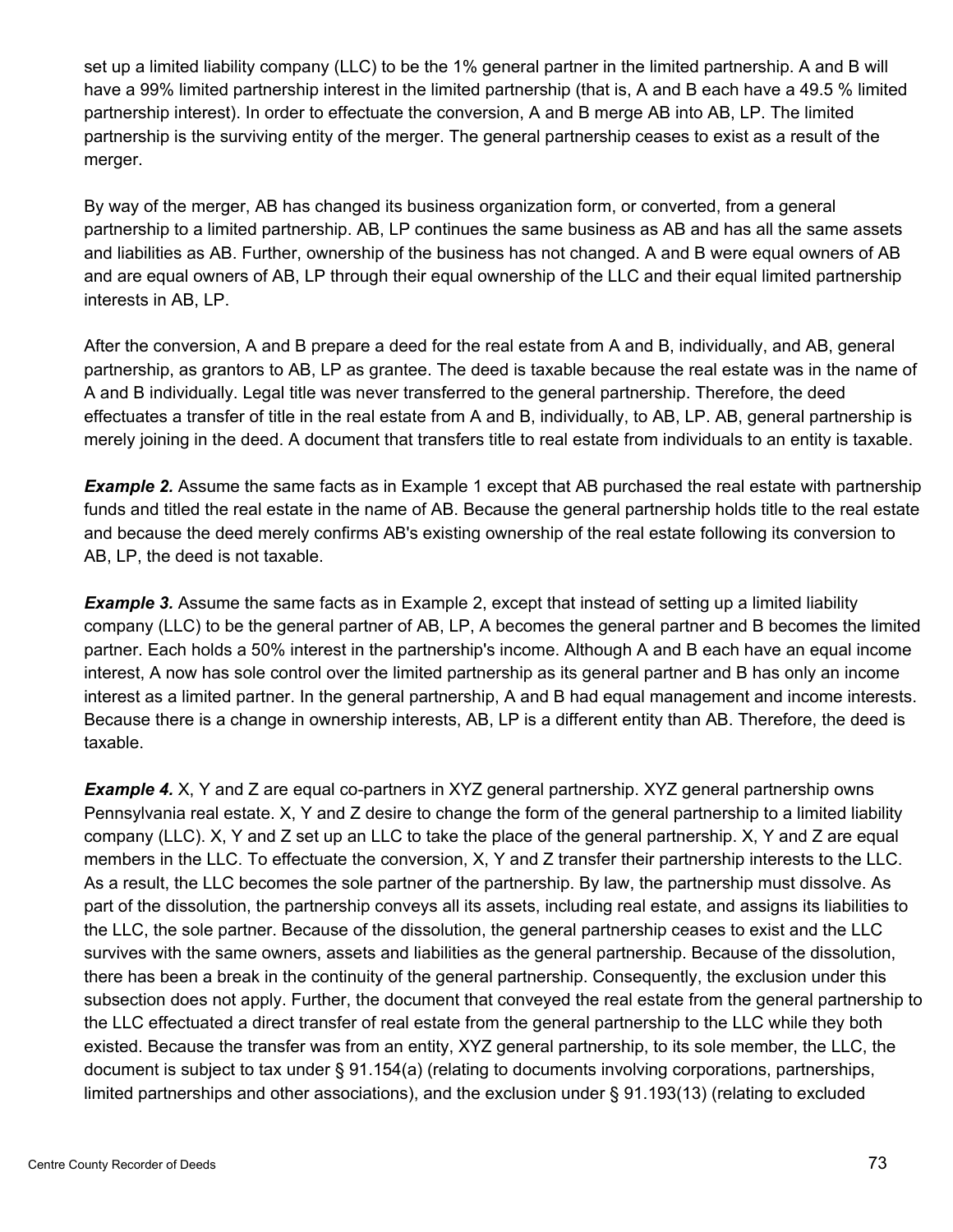transactions) does not exclude the document from tax because the LLC has not owned its interest in the general partnership for more than 2 years.

### 61 Pa. Code § [91.152](https://casetext.com/regulation/pennsylvania-code-rules-and-regulations/title-61-revenue/part-i-department-of-revenue/subpart-b-general-fund-revenues/article-iv-county-collections/chapter-91-realty-transfer-tax/subchapter-h-special-situations/section-91152-confirmatory-deed)

**Correctional Deed,** PA Code Section 91.151 (*Current through Register Vol. 49, No. 46, November 16, 2019*): A deed made without consideration for the sole purpose of correcting an error in the description of the parties or of the premises conveyed is not taxable. This exclusion only applies if:

(1) The property interest in the new deed is identical to the property intended to pass with the original deed.

(2) The parties treated the property interest described in the correctional deed as that of the grantee from the time of the original transaction.

(3) The parties have not treated the property interest described in the original deed as the property of the grantee from the time of the original transaction.

## 61 Pa. Code § [91.151](https://casetext.com/regulation/pennsylvania-code-rules-and-regulations/title-61-revenue/part-i-department-of-revenue/subpart-b-general-fund-revenues/article-iv-county-collections/chapter-91-realty-transfer-tax/subchapter-h-special-situations/section-91151-correctional-deed)

**Declaration of Relinquishment.** The condemnor, by filing a declaration of relinquishment in court within two years from the filing of the declaration of taking and before having made the payment provided in section 307(a) or (b) (relating to possession, right of entry and payment of compensation) or as to which the condemnee has not tendered possession of the condemned property as provided in section 307, may relinquish all or any part of the property condemned that it has not taken actual possession of for use in the improvement.

The title shall then revest in the condemnee as of the date of the filing of the declaration of taking, and all mortgages and other liens existing as of that date and not thereafter discharged shall be reinstated.

Notice of the relinquishment shall be:

- 1. Recorded in the office of the recorder of deeds of the county in which the property taken is located, with the condemnor as the grantor and the condemnee as the grantee.
- 2. Served on the condemnee, any mortgagee of record and any lienholder of record in the same manner as provided for service of the declaration of taking.

The fees payable to the recorder for recording the notice of relinquishment shall be in the same amounts as provided in section 304(c) (relating to recording notice of condemnation).

Where condemned property is relinquished, the condemnee shall be reimbursed by the condemnor for reasonable costs and expenses as provided in section 306(g) (relating to preliminary objections).

The condemnor and the condemnee, without the filing of a declaration of relinquishment, may by agreement effect a revesting of title in the condemnee which agreement shall be properly recorded.

See Pennsylvania Statutes Title 26 Pa.C.S.A. Eminent Domain § 308. Revocation of condemnation proceedings

A **Deed** is the written document which transfers title (ownership) or an interest in real property to another person. The deed must describe the real property, name the party transferring the property (grantor), the party receiving the property (grantee) and be signed and notarized by the grantor. To complete the transfer (conveyance) the deed must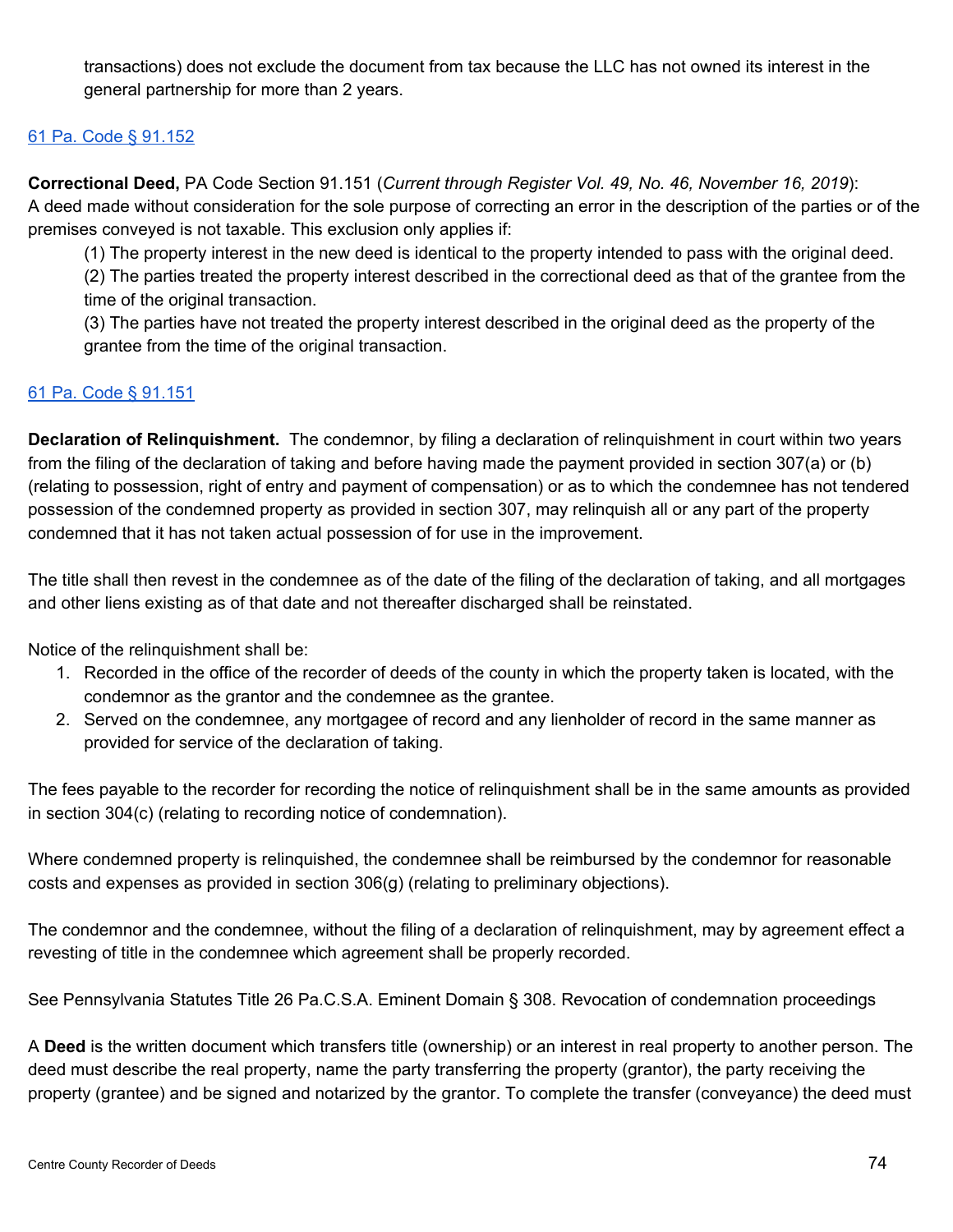be recorded in the office of the County Recorder or Recorder of Deeds. There are two basic types of deeds: a [warranty](#page-78-0) deed, which guarantees that the grantor owns title, and the [quitclaim](#page-76-0) deed, which transfers only that interest in the real property which the grantor actually has.

There are many situations in which it may be desirable to add or delete a person's name from a deed, such as adding or removing a spouse, child or sibling. A person can only be deleted from a deed with their approval, i.e., they must execute the deed (sign and have their signature notarized).

### **Doctrine of Scrivener's error,** see [Scrivener's](#page-77-0) error.

A **Military Power of Attorney** (or "Military POA") is written and signed by a service member who wants to grant certain authorities to someone such as a friend or family member to handle legal or financial matters in his or her absence. The service member would typically elect as the "attorney-in-fact" someone they had a great deal of trust in, as powers of attorney will allow the individual selected to make important decisions in the service member's name. This Military Power of Attorney will allow such powers as: taking possession and accepting delivery of personal property, managing housing and real estate transactions, using and operating motor vehicles in the service member's name, performing banking transactions, preparing and filing the service member's taxes, and many other available authorities.

An **Easement** is the right to use another person's land for a stated purpose. It can involve a general or specific portion of the property. See [easement](#page-21-0) recording instructions.

**Eminent Domain,** the right of a government or its agent to expropriate private property for public use, with payment of compensation.

### **General Warranty Deed**, see [Warranty](#page-78-0) Deed.

**Joint Tenancy,** A type of [concurrent](#page-71-0) ownership of real or Personal Property by two or more persons in which each owns an undivided interest in the whole.

In estate law, joint tenancy is a special form of ownership by two or more persons of the same property. The individuals, who are called joint tenants, share equal ownership of the property and have the equal, undivided right to keep or dispose of the property. Joint tenancy creates a Right of Survivorship. This right provides that if any one of the joint tenants dies, the remainder of the property is transferred to the survivors. Descended from common-law tradition, joint tenancy is closely related to two other forms of concurrent property ownership: Tenancy in Common, a less restrictive form of ownership that sometimes results when joint tenancies cease to exist, and Tenancy by the Entirety, a special form of joint tenancy for married couples.

Joint tenants usually share ownership of land, but the property may instead be money or other items. Four main features mark this type of ownership: (1) The joint tenants own an undivided interest in the property as a whole; each share is equal, and no one joint tenant can ever have a larger share. (2) The estates of the joint tenants are vested (meaning fixed and unalterable by any condition) for exactly the same period of time—in this case, the tenants' lifetime. (3) The joint tenants hold their property under the same title. (4) The joint tenants all enjoy the same rights until one of them dies. Under the right of survivorship, the death of one joint tenant automatically transfers the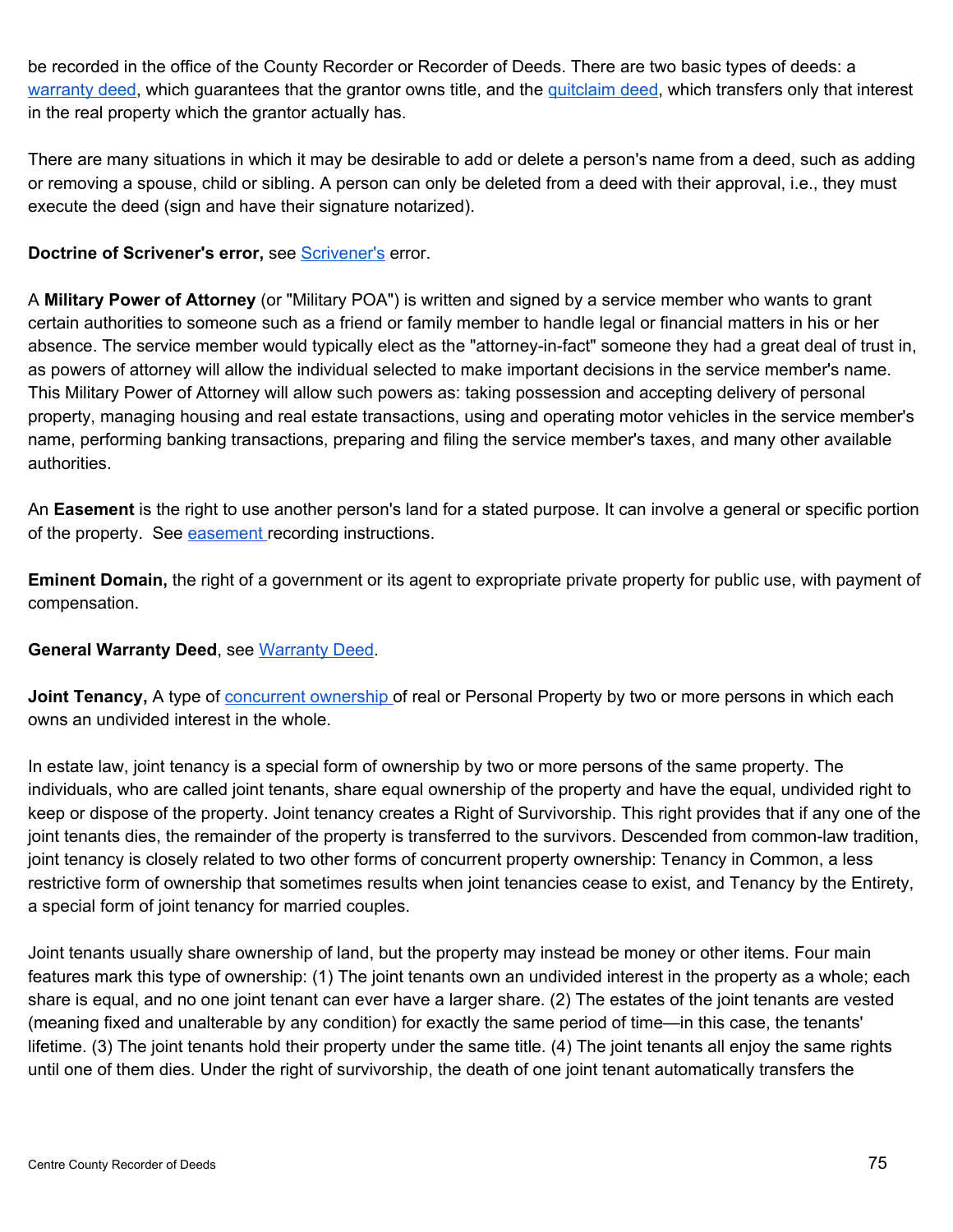remainder of the property in equal parts to the survivors. When only one joint tenant is left alive, he or she receives the entire estate.

If the joint tenants mutually agree to sell the property, they must equally divide the proceeds of the sale. Because disagreement over the disposition of property is common, courts sometimes intervene to divide the property equally among the owners. If one joint tenant decides to convey her or his interest in the property to a new owner, the joint tenancy is broken and the new owner has a tenancy in common.

Several features distinguish Tenancy in common from joint tenancy: A tenant in common may have a larger share of property than the other tenants. The tenant is also free to dispose of his or her share without the restrictive conditions placed on a joint tenancy. Unlike joint tenancy, tenancy in common has no right of survivorship. Thus, no other tenant in common is entitled to receive a share of the property upon a tenant in common's death; instead, the property goes to the deceased's heirs.

A **Lien** is any official claim or charge against property or funds for payment of a debt or an amount owed for services rendered. A lien is usually a formal document signed by the party to whom money is owed and sometimes by the debtor who agrees to the amount due. A lien carries with it the right to sell property, if necessary, to obtain the money. A mortgage or a deed of trust is a form of lien, and any lien against real property must be recorded with the County Recorder to be enforceable, including an abstract of judgment which turns a judgment into a lien against the judgment debtor's property. There are numerous types of liens including: a mechanic's lien against the real property upon which a workman, contractor or supplier has provided work or materials, an attorney's lien for fees to be paid from funds recovered by his/her efforts, a medical lien for medical bills to be paid from funds recovered for an injury, a landlord's lien against a tenant's property for unpaid rent or damages, a tax lien to enforce the government's claim of unpaid taxes, or the security agreement (UCC-1) authorized by the Uniform Commercial Code. Most liens are enforceable in the order in which they were recorded or filed (in the case of security agreements), except tax liens, which have priority over the private citizen's claim.

A **Mortgage** is a document in which the owner pledges his/her/its title to real property to a lender as security for a loan described in a promissory note. Mortgage is an old English term derived from two French words "mort" and "gage" meaning "dead pledge." To be enforceable the mortgage must be signed by the owner (borrower), acknowledged before a notary public, and recorded with the County Recorder or Recorder of Deeds. If the owner (mortgagor) fails to make payments on the promissory note (becomes delinquent) then the lender (mortgagee) can foreclose on the mortgage to force a sale of the real property to obtain payment from the proceeds, or obtain the property itself at a sheriff's sale upon foreclosure. However, catching up on delinquent payments and paying costs of foreclosure ("curing the default") can save the property. In some states the property can be redeemed by such payment even after foreclosure. Upon payment in full the mortgagee (lender) is required to execute a "satisfaction of mortgage" (sometimes called a "discharge of mortgage") and record it to clear the title to the property. A purchase-money mortgage is one given by a purchaser to a seller of real property as partial payment. A mortgagor may sell the property either "subject to a mortgage" in which the property is still security and the seller is still liable for payment, or the buyer "assumes the mortgage" and becomes personally responsible for payment of the loan. Under English common law a mortgage was an actual transfer of title to the lender, with the borrower having the right to occupy the property while it was in effect, but non-payment ended the right of occupation. Today only Connecticut, Maine, New Hampshire, North Carolina, Rhode Island and Vermont cling to the common law, and other states using mortgages treat them as liens on the property. More significantly, 14 states use a "deed of trust" (or "trust deed") as a mortgage. These states include: California, Illinois, Texas, Virginia, Colorado, Georgia, Alaska, Arizona, Idaho, Mississippi,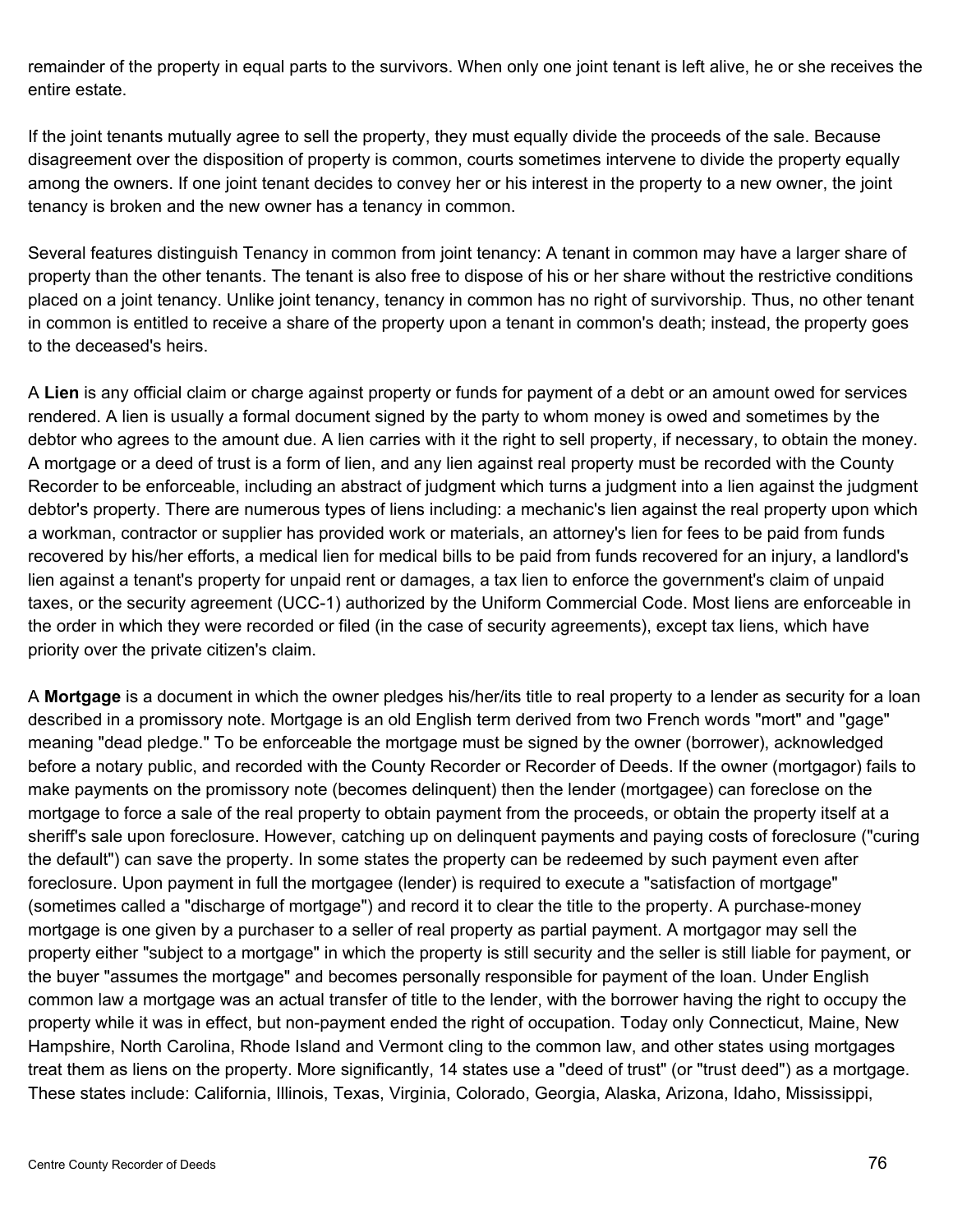Missouri, Montana, North Carolina and West Virginia. Under the deed of trust system title is technically given to a trustee to hold for the lender, who is called a beneficiary.

**Plenary guardianship** is a guardianship in which the court gives the guardian the power to exercise all legal rights and duties on behalf of a ward, after the court makes a finding of incapacity. A court may appoint a plenary guardian only upon a finding that the ward lacks the capacity to perform all of the tasks necessary to care for his/her person or property and is in need of plenary guardianship services.

The following is an example of a state statute (Pennsylvania) which provides for appointment of a plenary guardian.

20 Pa.C.S. § [5512.1\(c\)](https://www.legis.state.pa.us/cfdocs/legis/LI/consCheck.cfm?txtType=HTM&ttl=20&div=0&chpt=55) provides for plenary guardian of the person. It states that "The court may appoint a plenary guardian of the person only upon a finding that the person is totally incapacitated and in need of plenary guardianship services."

**Quick Claim Deed**, see below.

<span id="page-76-0"></span>A **Quitclaim Deeds** is sometimes erroneously called a *quick claim deed*. This kind of deed is used to convey an interest in real property that makes no guarantees about title. It simply transfers to a grantee whatever interest the grantor may have in the real property.

This means that there is a risk to accepting a quitclaim deed from a stranger. However, quitclaim deeds are effective ways to transfer property interests in families or between co-owners. Quitclaims are often used to:

transfer property title from community property to joint tenancy transfer property into a revocable living trust transfer property from a spouse to the other after a divorce transfer a co-owner's interests to another co-owner transfer property you currently own yourself into co-ownership with someone else

#### Pennsylvania Quitclaim Deed Laws

State statutes provide that whenever a Pennsylvania deed uses the words "release and quit claim," this means that the grantor (making the deed) is releasing to the grantee all her right, title and interest in the property.

The laws specify that after signing a quitclaim deed, the grantor has no further legal claim to the property. Since a quitclaim doesn't use the words "grant and convey," the grantor does not warrant that the estate is free from encumbrances, liens or mortgages.

In Pennsylvania, the person making a quitclaim deed signs it before a notary. The grantee signs a Certificate of Residence listing his name and address. This must accompany the quitclaim deed and the signatures must also be notarized.

Under Pennsylvania law, the deed must be recorded with the recorder of deeds in the county where the property is located. If the quitclaim deed isn't recorded, it is considered void on behalf of a future buyer who doesn't know about the quitclaim.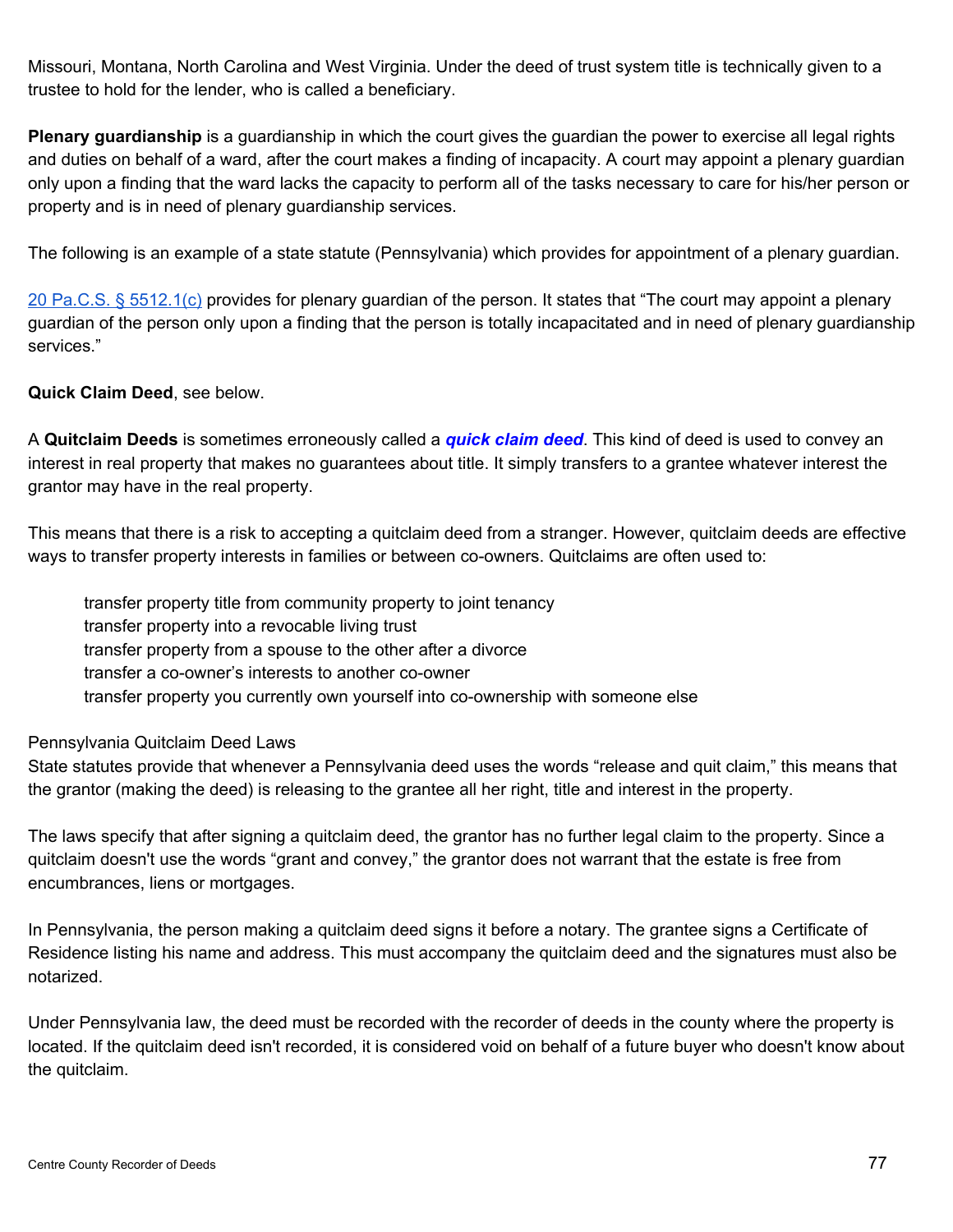Pennsylvania imposes a real estate transfer tax that must be paid at the time the quitclaim is filed, but various exemptions apply. For example, transfers between family members are exempt, as well as transfers to or from a living trust or transferring property under a will.

In some cases, you also have to file a Realty Tax Statement of Value form along with your deed. For example, you have to do this if you claim a transfer tax exemption other than for an intrafamily transfer, i.e. transfers between spouses, parents and children, grandparents and grandchidren, and siblings. Get the form and instructions from the Pennsylvania Department of Revenue website.

Many counties impose their own additional tax, so check before you go to record. The amount of the tax is based on the value of the property being transferred.

**Right of Survivorship,** when a tenant by the entirety dies, the surviving spouse receives the deceased spouse's interest, thus acquiring full ownership of the property. This is called a Right of Survivorship. Joint tenants also have a right of survivorship.

A **Right-of-way** gives someone ONLY the right to travel across property owned by another person.

<span id="page-77-0"></span>A **Scrivener's error** is a legal principle which permits a typographical error in a written contract to be corrected by parol evidence if the evidence is clear, convincing, and precise. However if such correction affects property rights then it must be approved by those affected by it. Scrivener's error is an error due to a minor mistake or inadvertence and not one that occurs from judicial reasoning or determination.

#### **Special Warranty Deed**, see [Warranty](#page-78-0) Deed.

**Tenants in Common,** A form of [concurrent](#page-71-0) ownership of real property in which two or more persons possess the property simultaneously; it can be created by deed, will, or operation of law.

All tenants in common hold an individual, undivided ownership interest in the property. This means that each party has the right to alienate, or transfer the ownership of, their own ownership interest. This can be done by deed, will, or other conveyance. In a tenancy by the entirety (a concurrent estate between married persons), neither tenant has the right of alienation without the consent of the other. A joint tenant may alienate his property, but if that occurs, the tenancy is changed to a tenancy in common and no tenant has a right of survivorship.

Another difference between tenants in common and joint tenants or tenants by the entirety is that tenants in common may hold unequal interests. By contrast, joint tenants and tenants by the entirety own equal shares of the property. Furthermore, tenants in common may acquire their interests from different instruments: joint tenants and tenants by the entirety must obtain their interests at the same time and in the same document.

**Tenancy by the Entirety,** a type of [concurrent](#page-71-0) estate in real property held by a Husband and Wife whereby each owns the undivided whole of the property, coupled with the Right of Survivorship, so that upon the death of one, the survivor is entitled to the decedent's share.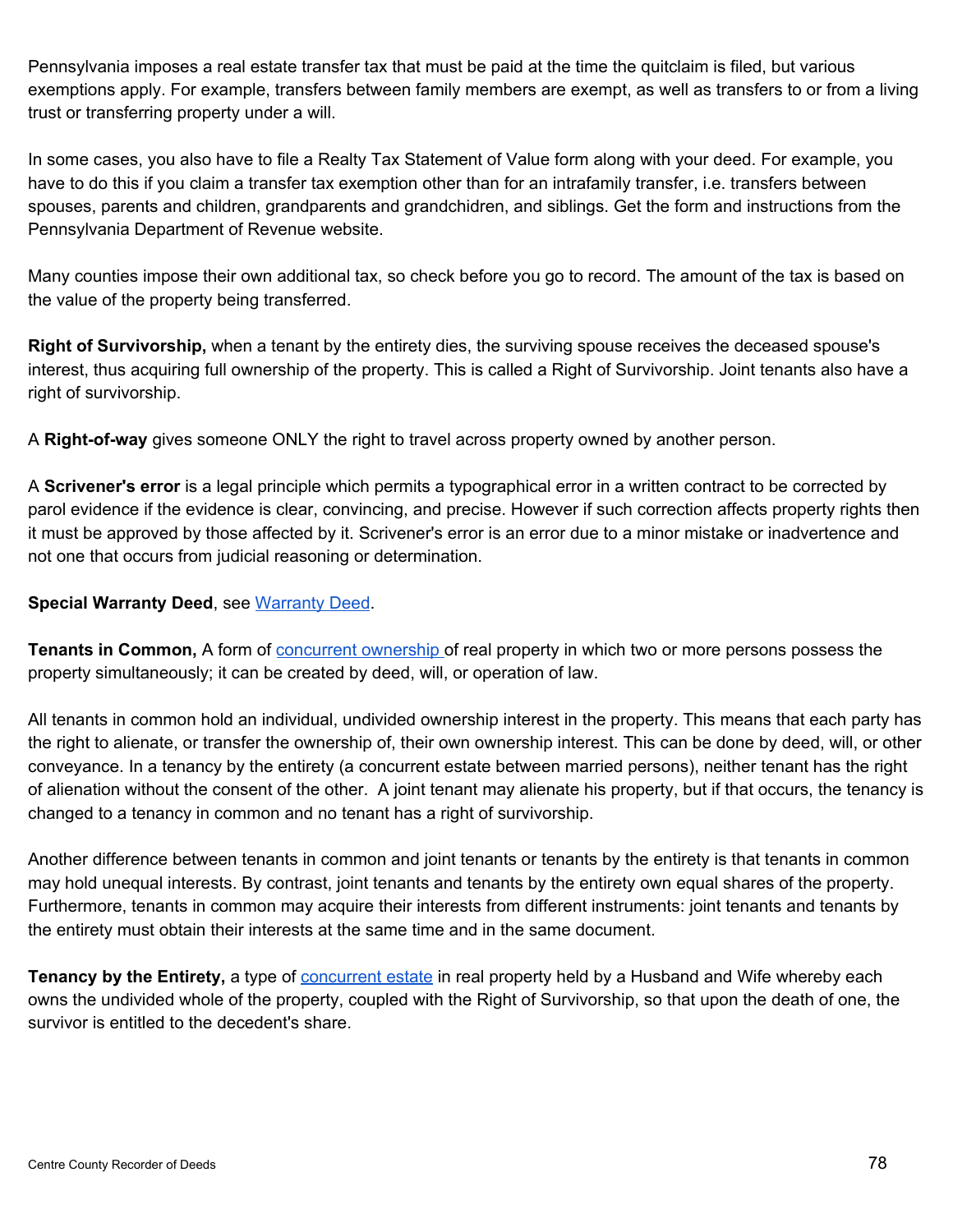A Tenancy by the Entirety allows spouses to own property together as a single legal entity. Under a tenancy by the entirety, creditors of an individual spouse may not attach and sell the interest of a debtor spouse: only creditors of the couple may attach and sell the interest in the property owned by tenancy by the entirety.

A tenancy by the entirety can be created only by married persons. A married couple may choose to create a joint tenancy or a tenancy in common. In most states a married couple is presumed to take title to property as tenants by the entirety, unless the deed or conveyancing document states otherwise.

The most important difference between a tenancy by the entirety and a joint tenancy or tenancy in common is that a tenant by the entirety may not sell or give away his interest in the property without the consent of the other tenant. Upon the death of one of the spouses, the deceased spouse's interest in the property devolves to the surviving spouse, and not to other heirs of the deceased spouse. This is called the right of survivorship.

Tenants in common do not have a right of survivorship. In a tenancy in common, persons may sell or give away their ownership interest. Joint tenants do have a right of survivorship, but a joint tenant may sell or give away her interest in the property. If a joint tenant sells her interest in a joint tenancy, the tenancy becomes a tenancy in common, and no tenant has a right of survivorship. A tenancy by the entirety cannot be reduced to a joint tenancy or tenancy in common by a conveyance of property. Generally, the couple must Divorce, obtain an Annulment, or agree to amend the title to the property to extinguish a tenancy by the entirety.

<span id="page-78-0"></span>**Warranty Deed**, a warranty deed is a document often used in real estate that provides the greatest amount of protection to the purchaser of a property. It pledges or warrants that the owner owns the property free and clear of any outstanding liens, mortgages, or other encumbrances against it.

There are two types of Warranty Deeds, Special and General. A *Special Warranty Deed* is the type of deed used most frequently in Pennsylvania real estate sales. It essentially represents that the seller did nothing to weaken the status of title from the time that he/she received it. A *General Warranty Deed*, which are not commonly used anymore, contains a representation by the seller that the title is good, going all the way back, even prior to the seller's receiving title himself/herself. A *Quitclaim Deed* is a deed that contains no warranties at all. It basically says that the buyer is getting the title "as is, where is." See [Quitclaim](#page-76-0) Deeds.

In any deed, the grantor warrants he or she is the rightful property owner and has a legal right to transfer title. With a general warranty deed, the grantor is responsible for a breach of any warranties and guarantees, even if the breach occurred without his or her knowledge or during a period when the grantor did not own the property. The general warranty deed places a great amount of risk upon the grantor as he or she is responsible for any breaches that may have occurred well beyond their knowledge or ownership of the property.

For this reason, title insurance is used in most transactions to guard against possible claims and liens. A title company would provide a full title search and explore any other possible breaches before the property is transferred.

Some of the covenants and protections granted through a warranty deed include:

- The grantor warrants he or she is the rightful owner of the property and has a legal right to transfer the title.
- The grantor warrants that the property is free and clear of all liens and that there are no outstanding claims on the property from a creditor using it as collateral.